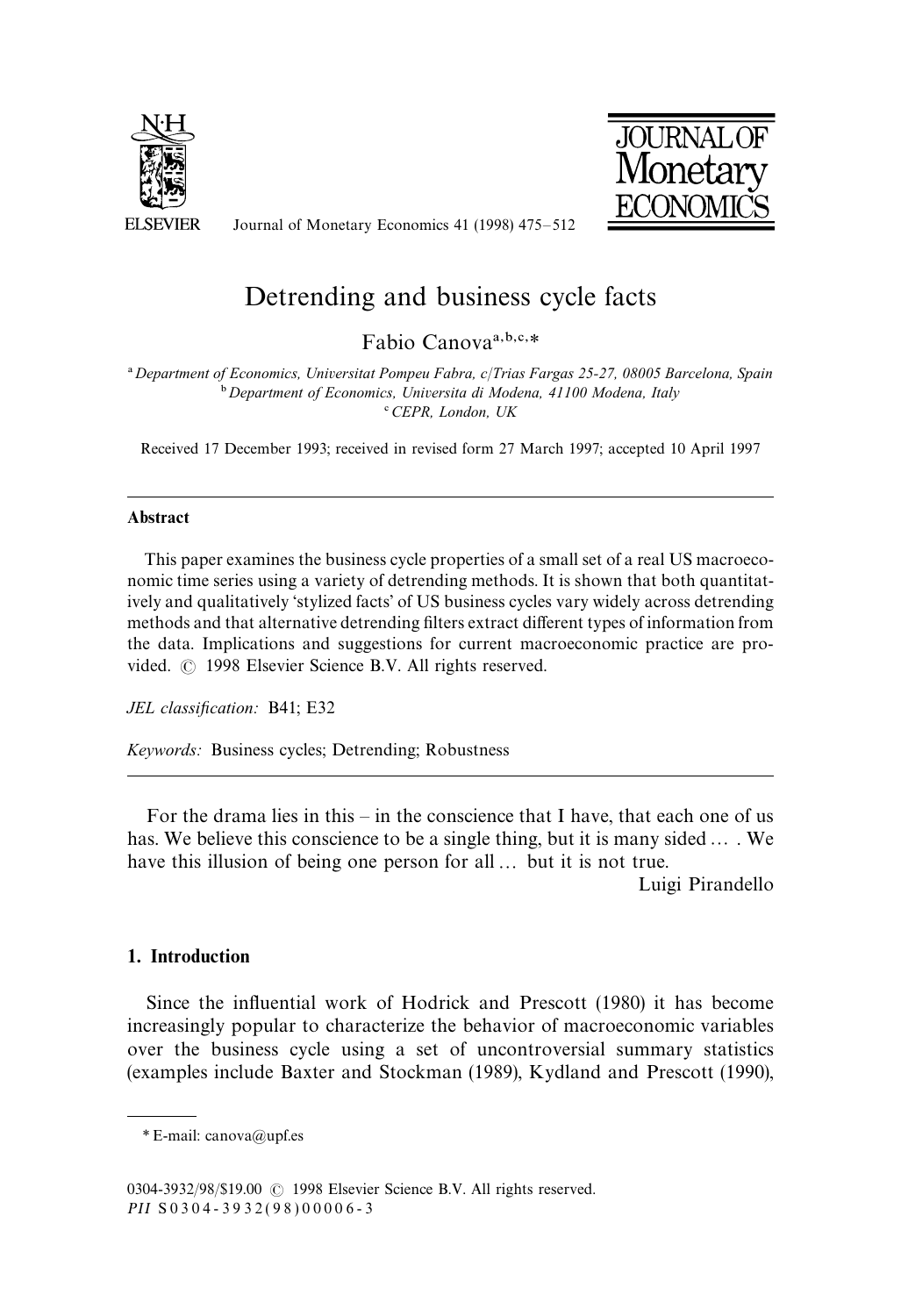Stock and Watson (1990) and Backus and Kehoe (1992)). The compilation of stylized facts of the business cycle is important for two reasons. First, it gives a coarse summary of the complex comovements existing among aggregates in the economy, allows a rough calculation of the magnitude of the fluctuations in economic variables and may guide researchers in choosing leading indicators for economic activity. Second, it provides a set of 'regularities' which macroeconomists use as a benchmark to examine the validity of numerical versions of theoretical models.

Any empirical examination of the business cycle, however, involves the delicate and controversial issue of detrending. There are two problems connected with detrending. The first concerns the lack of a professional consensus on of what constitutes business fluctuations. The second concerns the use of a statistically-based approach vs. an economic-based approach to detrending.

Consider first the issue of what business cycles are. Business cycle fluctuations are typically identified with deviations from the trend of the process. However, within the empirical literature, there is fundamental disagreement on the properties of the trend and on its relationship with the cyclical component of a series. In the past the representation and extraction of the secular component was handled in a very simple way. The trend was represented with deterministic polynomial functions of time, assumed to be independent of the cyclical component and extracted using simple regression methods. More recently, following Nelson and Plosser's (1982) findings, Beveridge and Nelson (1981), Watson (1986), Hamilton (1989) and Quah (1992) have proposed alternative definitions of the trend, different assumptions about the relationship between the trend and the cycle and novel methods for estimating the two components. Since the issue of what is an 'appropriate' statistical representation of the trend cannot be solved in small samples and since the choice of the relationship between the cyclical and secular components is arbitrary, statistical based approaches to detrending raise questions about the robustness of certain 'facts'. As Singleton (1988, p. 372) observes, 'The stylized facts motivating recent specifications of the business cycle models may have been distorted by prefiltering procedures'. Moreover, it is now clear that different statistical representations for the trend embed different economic concepts of business cycle fluctuations and choosing one detrending method over another implies selecting one particular economic object over another. Documenting the properties of different types of business cycles may therefore help us, on one hand, to provide a more exhaustive description of the data, and, on the other, to highlight the sense in which they are economically different.

The second problem connected with detrending *—* the question of a statistical vs. an economic based decomposition *—* arises from a standard 'measurement without theory' concern. It is often argued that before variables can be selected and facts reported, a theory explaining the mechanism generating economic fluctuations is needed. This point of view has been advocated by those who use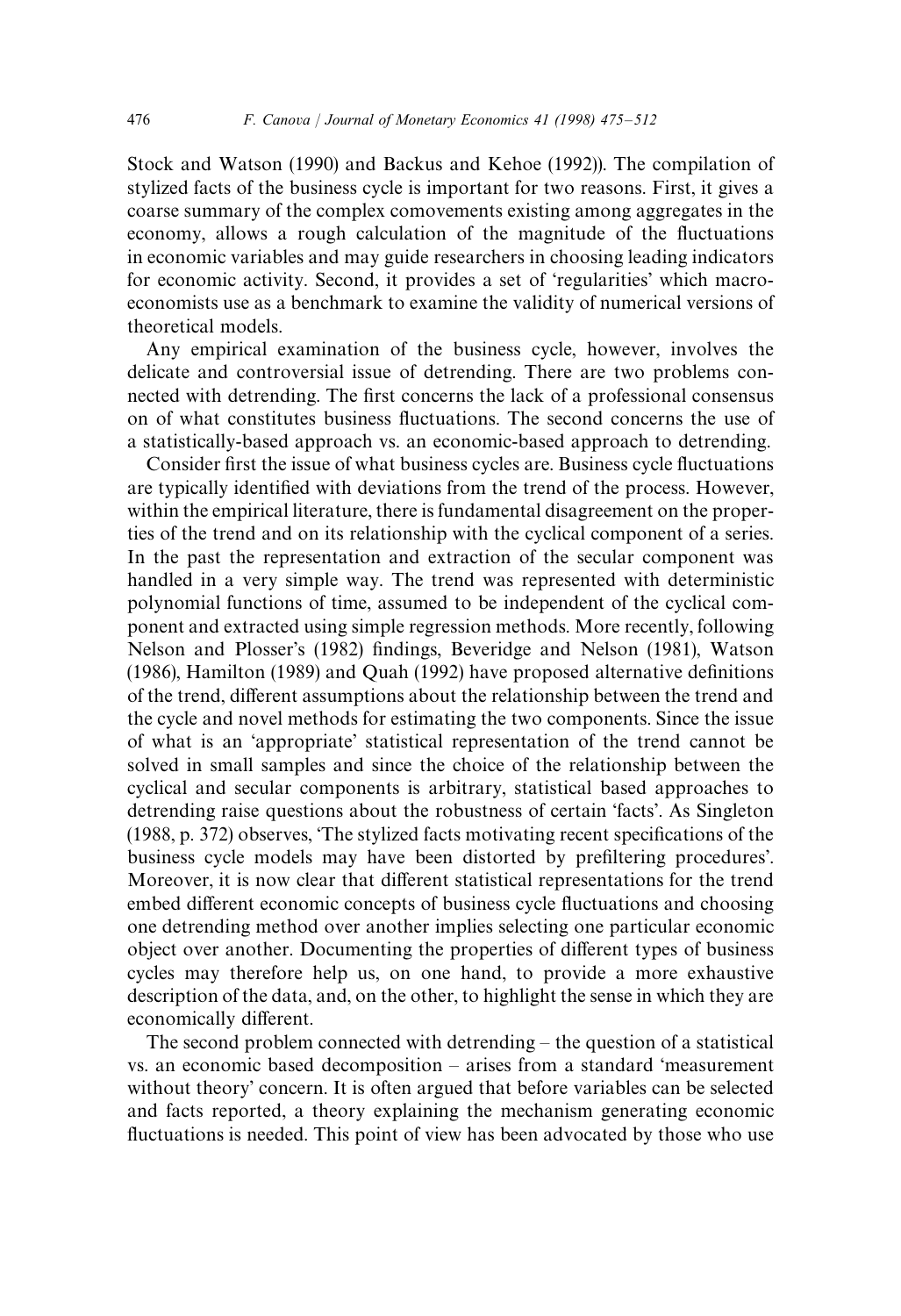economic theory to choose an economic-based decomposition of the actual time series in deriving business cycle regularities (see, e.g. Singleton (1988), King et al. (1989) or King et al. (1991)) and also by those who employ economic theory as an organizing principle for time series analysis but use arbitrary filtering procedures, which reflect the preferences of the researcher and the question to be investigated, to establish business cycle facts (see, e.g. Kydland and Prescott (1990) or Stock and Watson (1990)).

Dynamic economic theory, however, does not indicate the type of economic trend that series may display nor the exact relationship between secular and cyclical components. Models have been proposed where the long-run component may be either deterministic or stochastic and may or may not be related to the cyclical component (see Dellas (1993) for an example where trend and cycle interact in a non-trivial way). In other words, without a set of statistical facts pinning down the properties of the secular component of a time series, the theoretical relationship between trend and cycle is unknown and the choice among various economic-based decompositions arbitrary. This issue is particularly relevant because there has been surprisingly little discussion in the literature on whether particular economic representations provide an appropriate characterization of the actual business cycles or whether they, instead, leave out important sources of fluctuations (an exception is Watson (1993)). Because of this circularity, all economic-based decompositions are, at best, attempts to approximate unknown features of a series and therefore subject to specification errors.

Compared to the vastness of the problems raised in this introduction, the focus of the paper is modest. I report the cyclical properties of a small set of real series using a number of different detrending methods. The approach of the paper is agnostic. Modern dynamic theory of real economic fluctuations is used only to select the variables of interest for this study. None of the detrending filters employed is believed to be the correct one. Instead, I assume that all procedures are approximations which isolate aspects of the secular and cyclical components of the series. In this sense, different detrending methods are alternative windows which look at series from different perspectives. The crucial question is not which method is more appropriate but whether different concepts of cycle are likely to produce alternative information which can be used to get a better perspective into economic phenomena and to validate theories. The idea of the paper is to organize this information in a systematic manner in an attempt (i) to identify whether there exists a set of relationships which is invariant to the definition of cycle employed, (ii) point out some situations where choosing a standard concept of cycle provides misleading impressions of the comovements of the data and (iii) provide evidence on certain 'data anomalies' which have motivated recent efforts in the theoretical literature and pose new 'puzzles' which may guide future developments.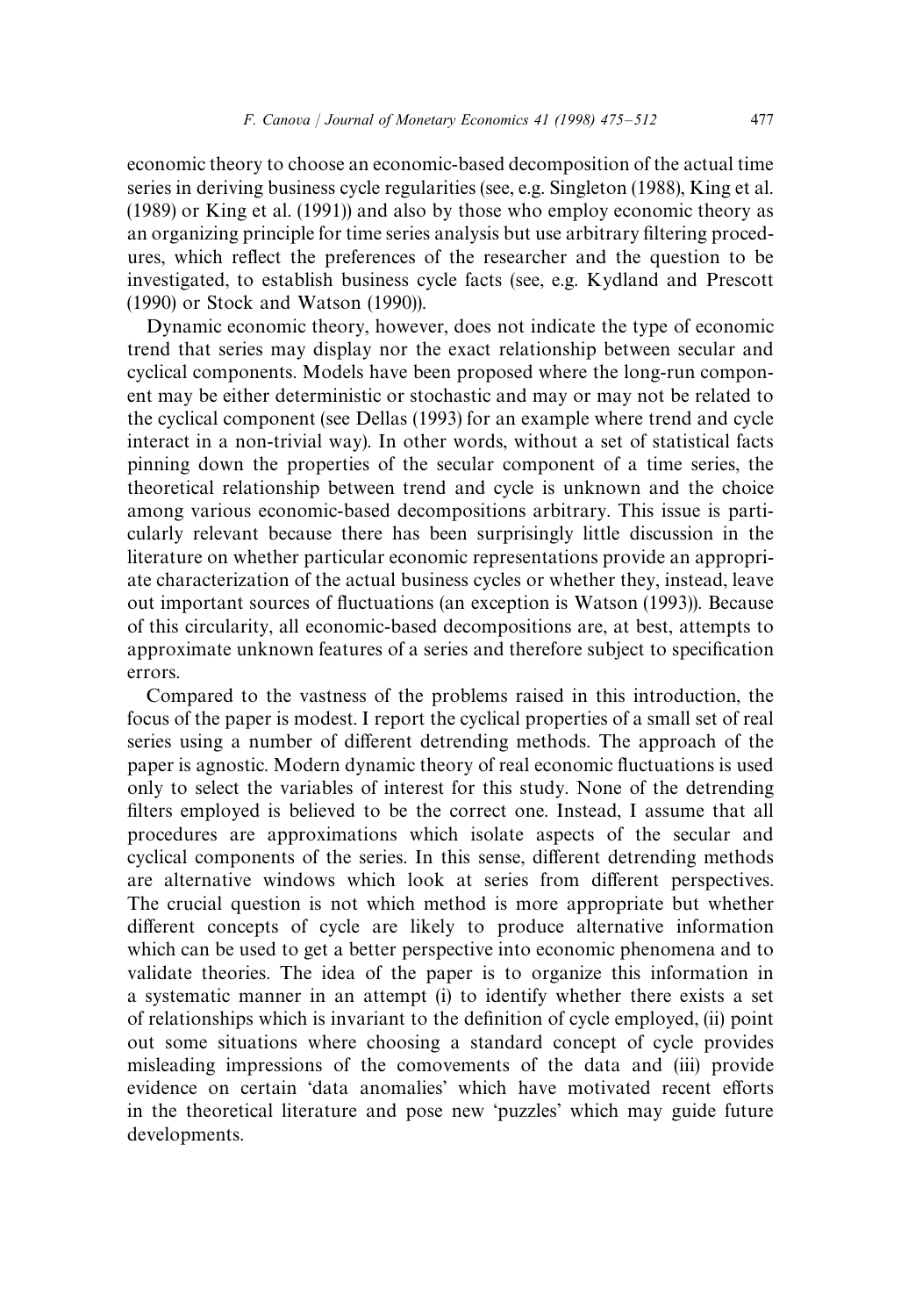I choose to concentrate on a small set of real variables to maintain comparability with the existing real business cycle (RBC) literature but it should be clear that the problems outlined in this introduction are not unique to this literature and concern all approaches which use 'stylized facts' as qualitative or quantitative benchmarks to compare the properties of theoretical models. The lack of monetary and financial series from the list of variables examined does not make the substance of the arguments weaker in any sense.

I compare the properties of the cyclical components of seven real series (GNP, Consumption, Investment, Hours, Real Wage, Productivity and Capital Stock) obtained using seven univariate (Hodrick-Prescott, Beveridge-Nelson, Linear, Segmented, First Order Differencing, Unobservable Components, Frequency Domain Masking) and three multivariate (Cointegration, Common Linear and Multivariate Frequency Domain) detrending techniques. For each method I report sample moments, a few terms of the cross correlation function and the impulse response function of each of the seven variables when GNP is shocked.

Antecedents of the type of research carried out here are Baxter and Stockman (1989), Baxter (1991), King and Rebelo (1993), Harvey and Jaeger (1993) and Cogley and Nason (1995). They demonstrated how the mechanical application of the Hodrick and Prescott filter to series which are either integrated or driven by deterministic trends may induce spurious results and how particular quantitative features of the business cycles are not robust to the choice of detrending.

The paper documents that the second-order properties of the estimated cyclical components of the seven series vary widely across detrending procedures but that only minor differential effects emerge in higher moments. I show that different detrending methods extract different 'types' of business cycle information from the original series and that, even among the class of filters which produce cycles with similar duration features, significant qualitative differences may emerge. I argue that the qualitative responses of consumption, investment, hours and real wage to a typical shock in GNP exhibit two typical patterns: one broadly consistent with technology driven and one broadly consistent with a demand driven idea of business cycles. Quantitatively, a variety of relative responses emerge. Finally, I show how the information produced can be used to shed light on some contradictory empirical evidence. I note that in some situations, e.g. in determining whether labor hoarding occurs or not, economic theory broadly suggests which class of detrending methods should be employed to examine the relevance of the phenomena. However, I also show that in certain cases concentrating on a standard definition of cycle may waste information, e.g. in examining the cyclicality of productivity, and this has implications for how we believe the economy functions.

The analysis of the paper completely ignores the possibility that measurement errors are present in the raw data. This is potentially a serious problem since the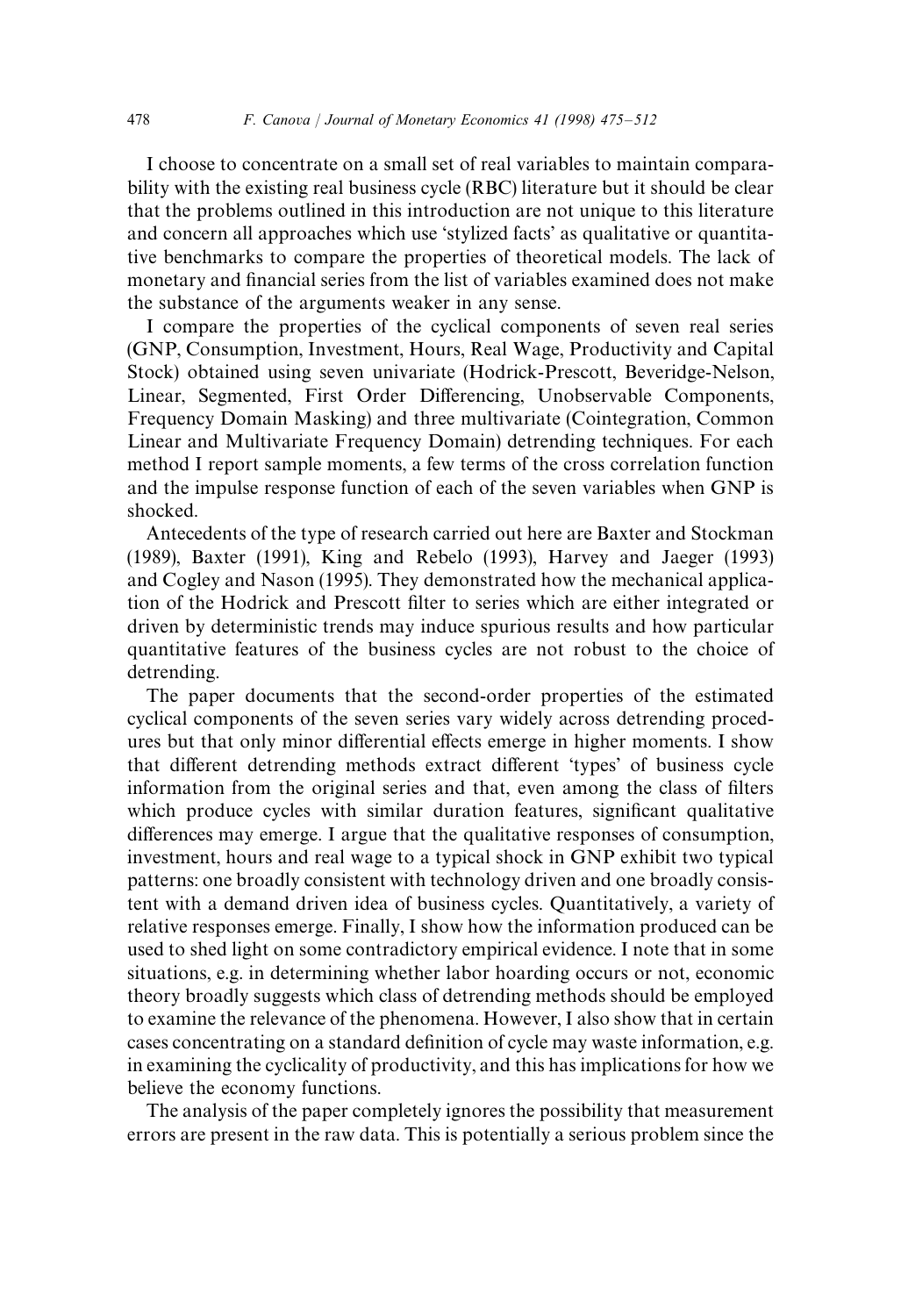data collected by statistical agencies is massaged in so many ways that spurious results may obtain (see, e.g. Wilcox (1992)). The crucial issue here is whether these filtering procedures (which include sectoral and temporal aggregations, various adjustments and the use of proxies) induce differing amounts of measurement errors at different frequencies. Given the lack of information on the construction of various aggregates, I reluctantly assume that measurement errors are negligible and constant across frequencies.

The paper is organized as follows: the next section describes the detrending procedures. The emphasis here is on the different assumptions characterizing the trend and the relationship with its cyclical component. Section 3 describes the properties of the cyclical components obtained with different detrending methods. Section 4 analyzes certain 'stylized facts' in light of the results of Section 3. Section 5 concludes and discusses the implications of our findings for macroeconomic practice.

#### 2. Alternative detrending methods

This section reviews the procedures I use to extract trends from the observable time series. I divide the methods into two broad categories: 'statistical' methods, which assume that the trend and the cycle are unobservable but use different statistical assumptions to identify the two components, and 'economic' methods, where the choice of trend is dictated by an economic model, by the preferences of the researcher or by the question being asked. Since only trend and cycle are assumed to exist, all the procedures implicitly assume that either data has previously been seasonally adjusted or that the seasonal and the cyclical component of the series are lumped together and that irregular (high frequency) fluctuations play little role. Although these assumptions are not without consequences, the implications of these restrictions will be neglected as a first approximation. Throughout the paper I denote the natural logarithm of the time series by  $y_t$ , its trend by  $x_t$  and its cyclical component by  $c_t$ .

#### *2.1. Statistical procedures*

#### *2.1.1. Polynomial functions of time*

This procedure is the simplest and the oldest one. It assumes that trend and cycle of the (log) of the series are uncorrelated and that  $x_t$  is a deterministic process which can be approximated with polynomial functions of time.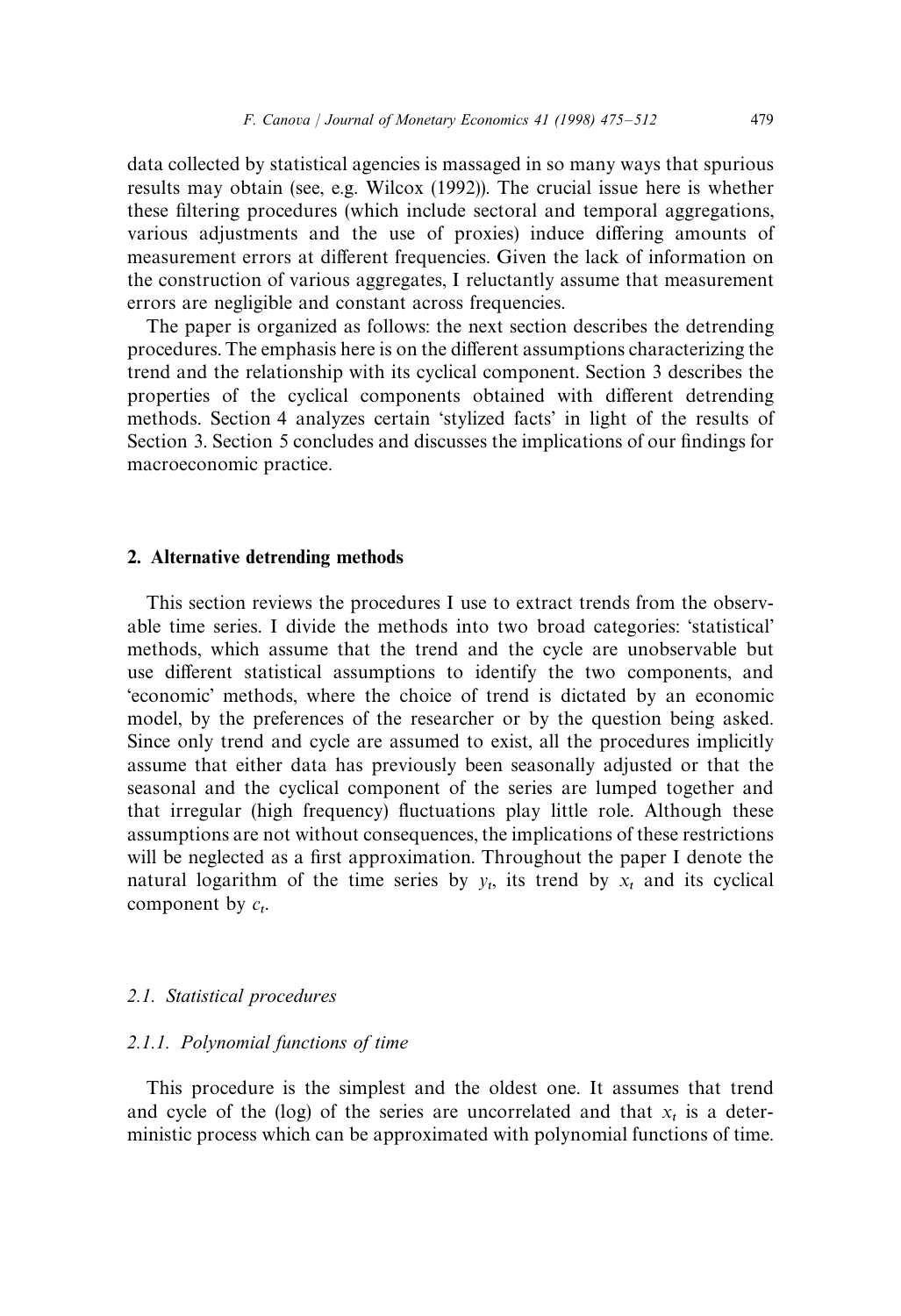These assumptions imply a model for  $y_t$  of the form

$$
y_{t} = x_{t} + c_{t},
$$
  
\n
$$
x_{t} = a + \sum_{j}^{q} b_{1j} f_{j} (t - t_{0}) \text{ if } t \leq \bar{t},
$$
  
\n
$$
x_{t} = a + \sum_{j}^{q} b_{2j} f_{j} (t - t_{1}) \text{ if } \bar{t} + 1 \leq t \leq T,
$$
\n(2)

where *q* is typically chosen to be small,  $t_0$  and  $t_1$  are given points in time scaling the origin of the trend. In Eq. (2), I allow for the possibility of a structural break in the secular component at a known time  $\bar{t}$ . I present results for  $f_j(t - t_0) = t - t_0$  and  $\bar{t} = T$  (LT in the tables), and for  $f_j(t - t_0) = t - t_0$ ,  $f_j(t - t_1) = t - t_1$  and  $t_1 = \overline{t} = 1973.3$  (SEGM in the tables). The trend is estimated by fitting  $y_t$  to a constant and to scaled polynomial functions of time using least squares and by taking the predicted value of the regression. The cyclical component is the residual from Eq. (1). The results I present are broadly insensitive to the choice of  $\bar{t}$  in the range [1973,1–1975,4].

## *2.1.2. First order differences*

The basic assumptions of a first-order differencing procedure (FOD in the tables) are that the secular component of the series is a random walk with no drift, the cyclical component is stationary and that the two components are uncorrelated. In addition, it is assumed that  $y_t$  has a unit root which is entirely due to the secular component of the series. Therefore  $y_t$  can be represented as:

$$
y_t = y_{t-1} + \varepsilon_t \tag{3}
$$

the trend is defined as  $x_t = y_{t-1}$  and an estimate of  $c_t$  is obtained as  $\hat{c}_t = y_t - y_{t-1}.$ 

#### *2.1.3. Beveridge and Nelson*'*s procedure*

The key identifying assumption of Beveridge and Nelson's (1981) procedure is that the cyclical component of the series is stationary while the secular component accounts for its non-stationary behavior. Let  $w_t = (1 - \ell)y_t$  be a stationary ARMA process with moving average representation  $w_t = \mu + \gamma(\ell)\epsilon_t$ , where  $\epsilon_t \sim$  i.i.d.(0, $\sigma^2$ ) and  $\gamma(\ell) = \phi(\ell)^{-1}\theta(\ell)$  is a polynomial in the lag operator with the roots of  $\phi(z) = 0$  outside the unit circle.

Beveridge and Nelson show that the secular component of a series can be defined as the long-run forecast of  $y_t$  adjusted for its mean rate of change  $k\mu$ ; i.e.

$$
x_t \equiv y_t + \hat{w}_t(1) + \cdots + \hat{w}_t(k) - k\mu \tag{4}
$$

with  $\hat{w}_t(i) = \mathbb{E}_t(w_{t+i} | y_t, y_{t-1}, \dots) = \sum_{j=0}^{k-1} (\sum_{i=j+1}^{j+k} \gamma_i) \epsilon_{t-j}$ . For *k* sufficiently large, the trend is the value the series would take if it were on the long-run path.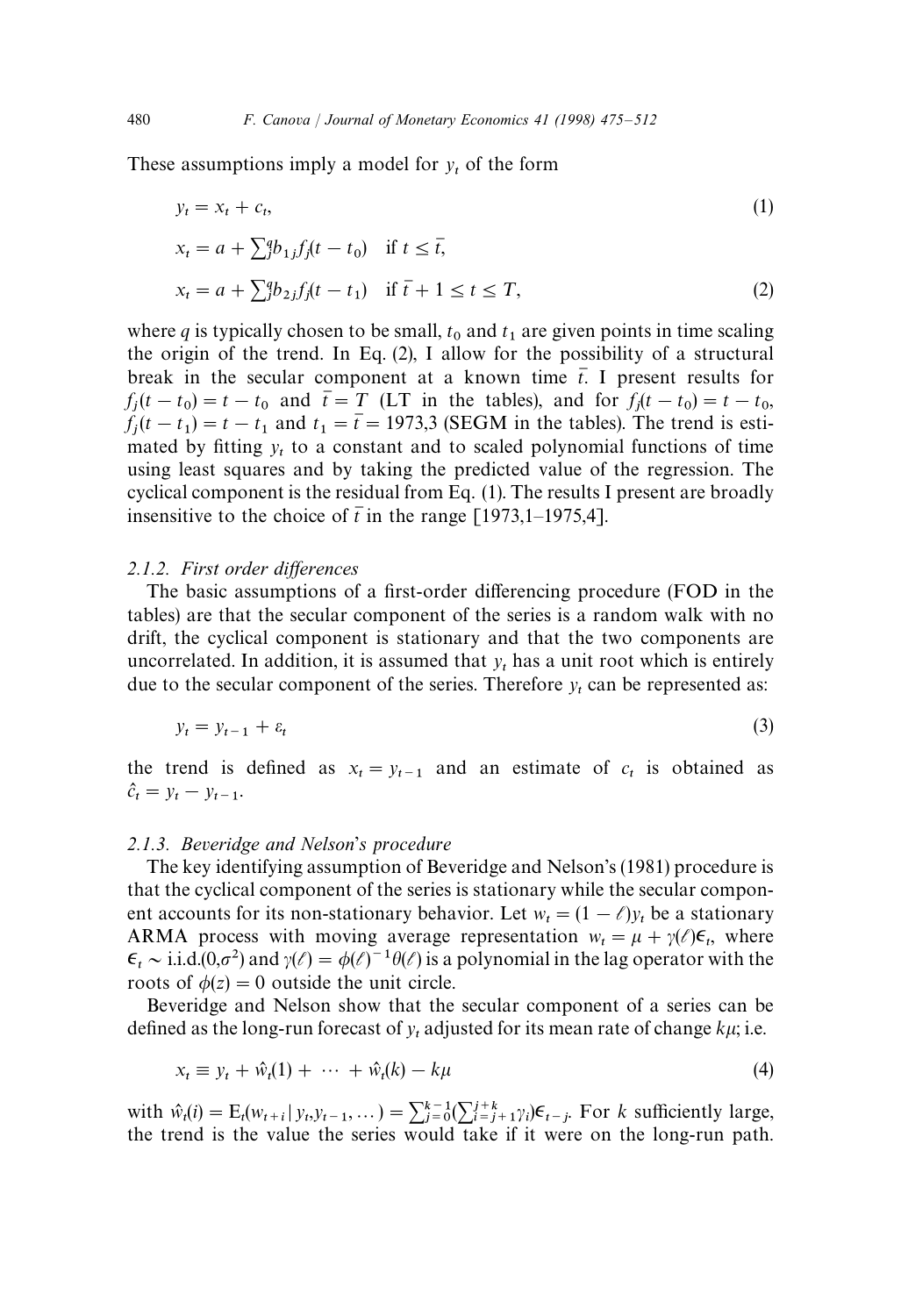Therefore, for  $k \to \infty$  Eq. (4) collapses to:  $x_t = x_{t-1} + \mu + (\sum_{i=1}^{\infty} \gamma_i)\epsilon_t$ . The cyclical component of the series is then

$$
c_t = \hat{w}_t(1) + \cdots + \hat{w}_t(k) - k\mu = \chi(\ell)\epsilon_t.
$$
 (5)

Two characteristics of this decomposition should be noted. First, since trend and cycle are driven by the same shock, this decomposition has the remarkable property that the secular and the cyclical components are perfectly correlated. Second, since estimates of the  $\gamma$ 's and forecasts  $\hat{w}_t(i)$  are obtained from an ARIMA model, the problems inherent to ARIMA specifications are carried over to this method. For example, as Christiano and Eichenbaum (1990) have pointed out, there are several ARIMA models which fit the sample autocorrelations of a data set fairly well. However, because ARIMA models having the same short-run properties may have very different long-run features, alternative specifications may lead to very different decompositions into trend and cycle. Also, as Maravall (1993) has argued, because ARIMA models are designed to fit the short-run properties of the data they are very ill-suited to capture their long-run features.

Since the results vary considerably with the choice of  $\theta(\ell)$  and  $\phi(\ell)$ , both in terms of the magnitude of the fluctuations and of the path properties of the data, I examined various ARIMA specifications. Here I present results obtained using  $\theta(\ell) = 1 \ \forall \ell$ , five lags for  $\phi(\ell)$ , the actual value of GNP at 1955,2 as the initial condition and the quick computational approach of Coddington and Winters (1987) (BN in the tables).

#### *2.1.4. Unobserved components model*

The key identifying assumptions of this procedure are that the secular component follows a random walk with drift and that the cyclical component is a stationary finite order AR process. Also, contrary to a FOD procedure, a UC approach allows for correlation between the trend and the cycle. The most recent Unobservable Components (UC) literature assumes that the drift term in the random walk may drift over time as well (see, e.g. Harvey and Jaeger, 1993). However, since the task here is to compare methodologies, not to find the best model specification, I do not consider this possibility. UC models are usually cast in a state space framework (see Harvey (1985) and Watson (1986) among others). The measurement equation is given by

$$
y_t = x_t + c_t + \varepsilon_b \quad t = 1, \dots, T,
$$
\n<sup>(6)</sup>

where  $\varepsilon_t \sim N(0,\sigma^2)$  for all *t* and  $E(\varepsilon_t \varepsilon_{t-i}) = 0$  for  $i \neq 0$ . The transition equations are

$$
x_t = x_{t-1} + \delta + u_t,
$$
  
\n
$$
c_t = \phi(\ell)c_{t-1} + v_t
$$
\n(7)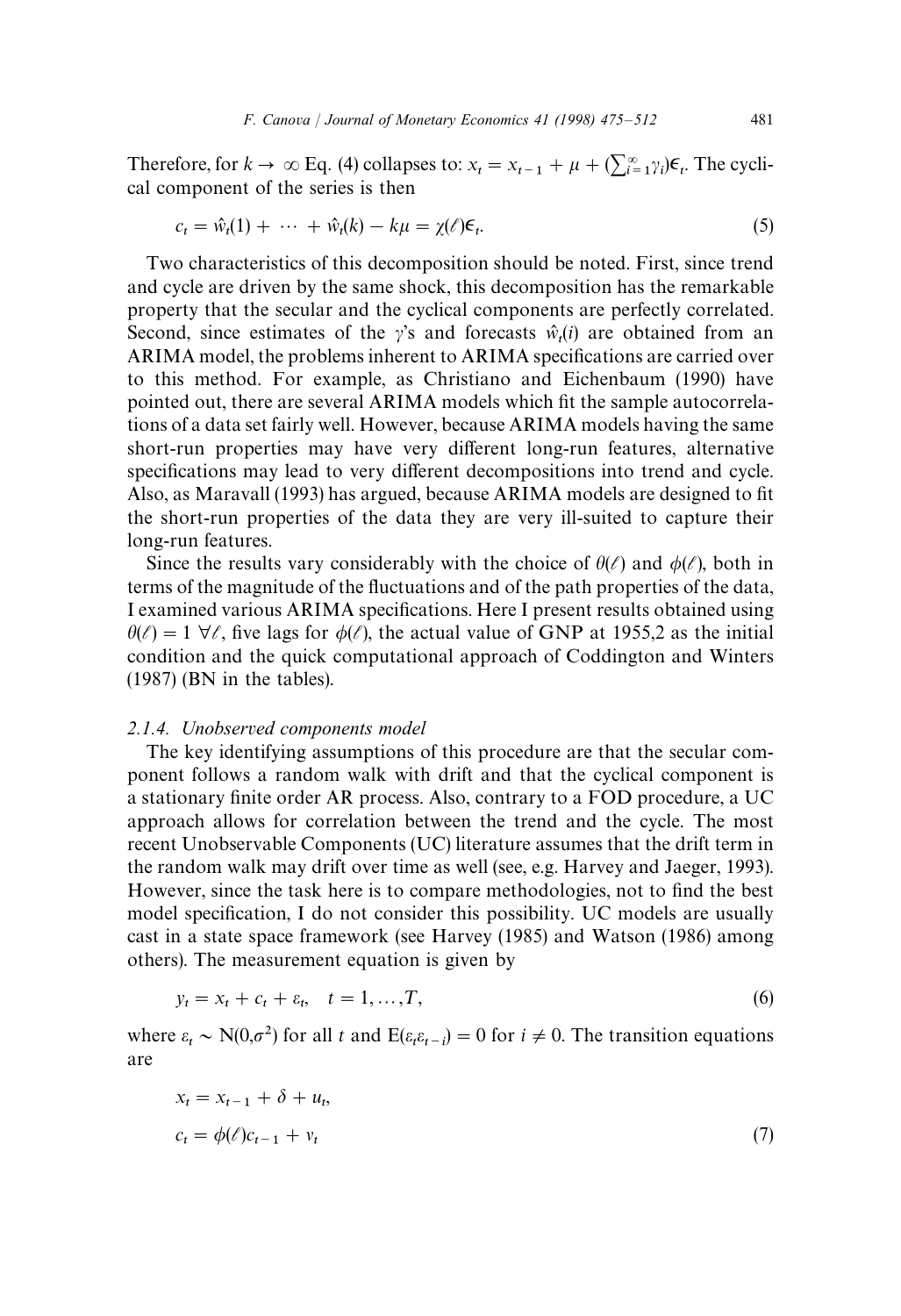where  $\delta$  is a parameter and the *q* roots of  $\phi(z) = 0$  lie outside the unit circle. The properties of  $x_t$  and  $c_t$  are fully characterized by the assumption that the distribution of  $u_t$  and  $v_t$  are jointly normal with covariance matrix  $\Sigma$  and by the fact that  $\varepsilon_t$  is uncorrelated with  $u_t$  and  $v_t$ . The parameters  $\beta = (\sigma^2, \sigma_u^2, \sigma_v^2, \sigma_{uv}, \delta, \phi_j \; j = 1, \dots, q)$  are typically estimated using the predic- $\phi = (0, 0_u, 0_v, 0_w, 0, \varphi_j) = 1, \dots, q$  are typically estimated using the predic-<br>tion error decomposition of the likelihood and a smoothing algorithm which revises recursive estimates (see, e.g. Harvey (1985)). To simplify, estimates of  $\beta$ 's are obtained using the autocovariances of  $w_t = (1 - \ell)y_t$  (see Carvalho et al., 1979). Given the estimates of  $\beta$  and a zero mean and a diagonal covariance matrix with large but finite elements as initial conditions, recursive estimates of the state vector  $\alpha_t = [x_t, c_t, ..., c_{t-q}, 1]$  are obtained with the Kalman filter.

Here I report results obtained using 2 lags for  $\phi(\ell)$  when no smoothing of recursive estimates is undertaken (UC in the tables). The results are not very sensitive to the choice of lag length for  $\phi(\ell)$  in the range [2,4].

## *2.1.5. Frequency domain methods*

The frequency domain procedure employed here draws from Sims (1974). The procedure assumes that the cyclical and secular components of the series are independent, that the secular component has most of its power in a lowfrequency band of the spectrum and that away from zero the power of the secular component decays very fast. The identification assumptions do not restrict the trend to be either deterministic or stochastic and allows for changes in the trend over time as long as the changes are not too frequent. The secular component can be recovered from  $y_t$  using

$$
a(\omega)F_{y}(\omega) = F_{x}(\omega) \tag{8}
$$

where  $a(\omega)$  is a 'low' pass filter and  $F_y(\omega)$  and  $F_x(\omega)$  are the Fourier transforms of  $y_t$  and  $x_t$ . In the time domain the polynomial  $a(\ell)$ , the inverse Fourier transform of  $a(\omega)$ , has the form

$$
a(\ell) = \frac{\sin(\omega_2 \ell) - \sin(\omega_1 \ell)}{\pi \ell} \tag{9}
$$

(see, e.g. Priestley (1981) (p. 275)) where  $\omega_1$  and  $\omega_2$  are the upper and lower limits of the frequency band where the secular component has all its power. An estimate of the cyclical component is then  $(1 - a(\ell))y_t$ . The key to this procedure is the appropriate selection of the upper and lower limits of the frequency band. Following the NBER taxonomy, which describes as business cycle those fluctuations with 2*—*6 yr periodicity, and the conventional wisdom that no complete cycle has exceeded 8 yr in length, I chose  $\omega_1 = 0$  and  $\omega_2 = \pi/15$ . Since the spectrum is symmetric around the origin, this filter wipes out all the power of the series in the band ( $-\pi/15,\pi/15$ ) and cycles with length less than 30 quarters are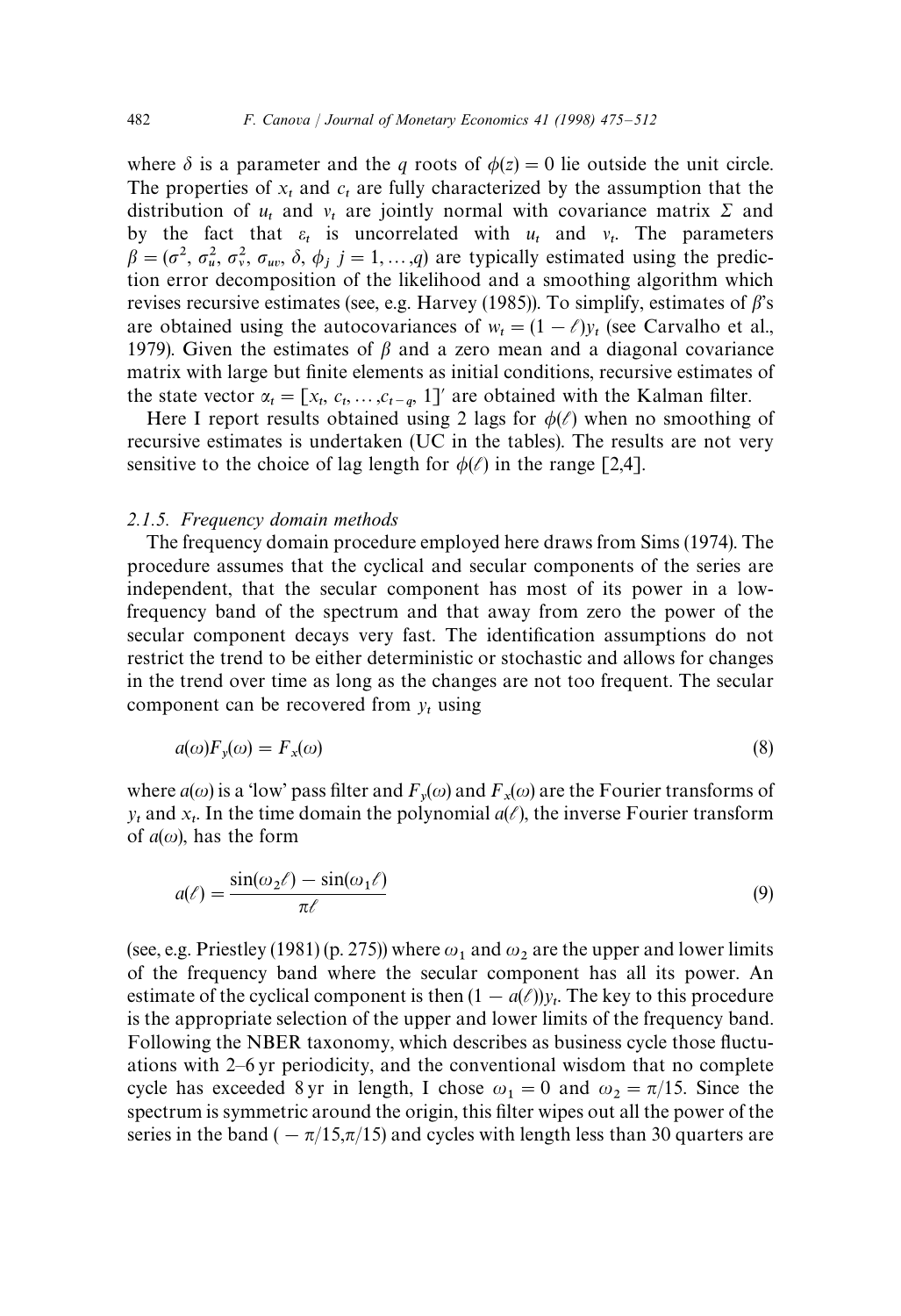all assumed to belong to the cyclical component of  $y_t$  (FREQ1 in the tables). The results I present are not too sensitive to choices of  $\omega_2$  leaving in  $c_t$  cycles with maximum length between 20 and 30 quarters.

The above filter leaves a considerable amount of undesirable high-frequency variability, which need not necessarily be identified with business cycle fluctuations. For this reason, I also consider a decomposition of  $y_t$  as in Eq. (6) where  $\varepsilon_t$  is identified by the assumption that it has most of its power located in a high-frequency band of the spectrum (as, e.g. in Englund et al., 1991). In this case the cyclical component of the series is obtained with a filter which, in addition to eliminating all cycles with period greater than thirty quarters, eliminates all cycles with period less than six quarters. This is achieved by choosing  $a(\omega)$  to be:

$$
a(\omega) = \begin{cases} 1 & \text{if } \omega \in [0, \pi/15] \cup [\pi/3, \pi], \\ 0 & \text{otherwise.} \end{cases}
$$

The results are presented as FREQ2 in the tables. It is worthwhile noting that this filter has approximately the same properties as the 'Batterworth' filter used by Stock and Watson (1990) and the band pass filter of Baxter and King (1994).

# *2.1.6. One-dimensional index model*

The final procedure in the statistical group is multivariate and assumes that while each series is trending, either deterministically or stochastically or both, some linear combination of them does not have trends (see, e.g. Stock and Watson, 1989). The key assumption is that in the low frequencies of the spectrum there exists a one-dimensional process (a secular component) which is common to all series (see Quah and Sargent (1993) for a two-index model). This process is characterized by the property that it has all its power at low frequencies and that away from zero it decays very fast. The model for  $y_t$  is given by Eq. (1) where now  $y_t$  is an  $n \times 1$  vector,  $x_t = Az_t$  and  $z_t$  is a scalar process with  $0 < S_z(\omega) < M$ , ∀ω∈ [ $\bar{\omega}, \pi$ ] where  $S_z(\omega)$  is the spectral density of *z*<sub>t</sub>, *M* is a small number, *A* is an  $n \times 1$  vector of loadings and  $x_t$  is an  $n \times 1$  vector independent of  $c_t$ . An estimate of  $x_t$  is obtained using a multivariate version of the procedure used for the UC model and  $\hat{c}_t$  is obtained residually from Eq. (1) (MINDEX in the tables).

#### *2.2. Economic procedures*

# *2.2.1. A model of common deterministic trends*

King et al. (1988) present a neoclassical model of capital accumulation with labor supply choices where there is deterministic labor augmenting technical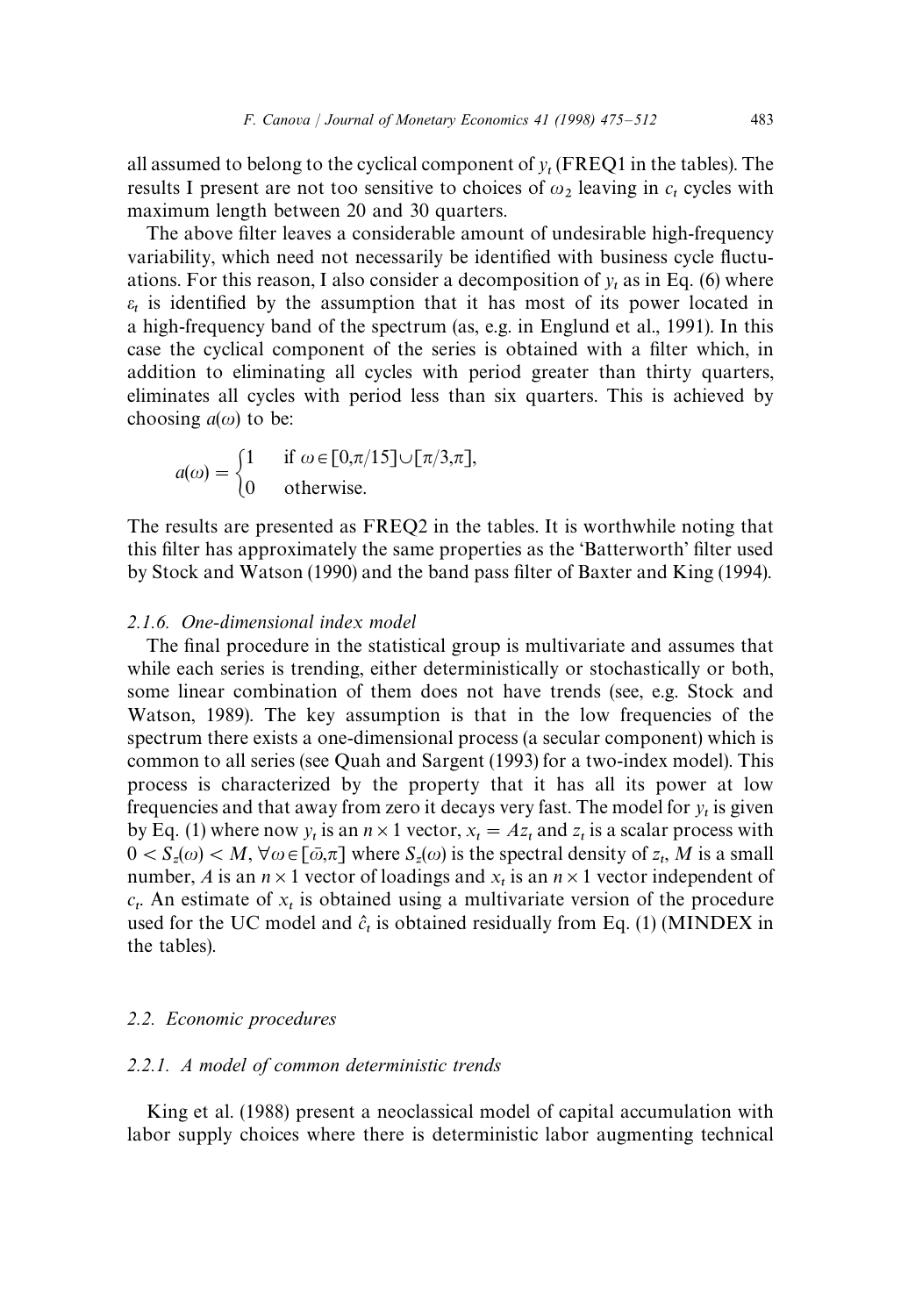progress. Their model implies that all endogenous variables have a common deterministic trend (the growth rate of labor augmenting technical progress) and that fluctuations around the common linear trend are all of a transitory nature. Each time series is therefore generated by a model like Eq. (1) where the secular and cyclical components are independent, where  $x_t$  is common to all series and given by

$$
x_t = x_0 + \delta t \tag{10}
$$

where  $\delta$  is the growth rate of technological progress. To construct a deterministic trend which is common to all series I use data on GNP, Consumption, Investment, Real Wage and Capital and select  $x_0$  to be an estimate of the unconditional mean of each series. Since the hours series is measured in absolute terms, I detrend it using the growth rate of population (about 0.3% per quarter over the sample 1955,3–1986,3). The resulting estimate of  $\delta$  is 0.7%, which differs from the one of King et al. (0.4%) because they do not use the capital stock in the calculations and employ a different sample (MLT in the tables).

## *2.2.2. A model of common stochastic trends*

King et al. (1991) propose a version of model of King et al. (1988) where the long-run properties of the endogenous variables are driven by the same nonstationary technological shock. The corresponding statistical common trend representation, developed in Stock and Watson (1988), implies that all the endogenous variables have a common trend. This approach produces, as a byproduct, a decomposition into secular (non-stationary) and cyclical (stationary) components which is the multivariate counterpart of the method of Beveridge and Nelson. Let  $w_t$  be an  $n \times 1$  vector of time series,  $w_t = (1 - \ell)y_t$  with moving average representation  $w_t = \delta + C(\ell)\varepsilon_t + B(\ell)z_t$  where  $\alpha'C(1) = 0$ ,  $\varepsilon_t = G^{1/2}v_t$ with  $v_t \sim$  i.i.d.(0,*I*) and  $z_t$  is a set of cointegrating vectors. Stock and Watson show that the model implies that

$$
x_t = y_0 + A\tau_t = y_0 + \delta t + C(1)\zeta_t, \tag{11}
$$

$$
c_t = D(\ell)\varepsilon_t, \tag{12}
$$

where *A* is an  $n \times k$  vector,  $\tau_t = \mu + \tau_{t-1} + \eta_t$ ,  $\eta_t$  is a serially uncorrelated random noise, dim $(\tau_t) = k \le n$ ,  $D_j = -\sum_{i=1}^{\infty} \tau_i C_i$  and  $\zeta_t = \sum_{s=1}^t \varepsilon_s$ . Rather than testing whether there is a cointegrating vector  $z_t$ , I estimate a vector error correction model (VECM) and use one lag of two cointegrating vectors (GNP/consumption, GNP/investment) to obtain estimates of  $\delta$ , $C(\ell)$  and  $\varepsilon_t$ . An estimate of the transitory component is obtained by taking  $\hat{c}_t = y_t - y_0 - \hat{\delta}t - \hat{C}(1)\hat{\zeta}_t.$ 

 $\overline{\bf{a}}_t = y_t - y_0 - \overline{b}t - C(1)s_t$ .<br>As in the Beveridge–Nelson decomposition, estimates of  $x_t$  and  $c_t$  differ for different specifications of the VECM model (both in terms of the number of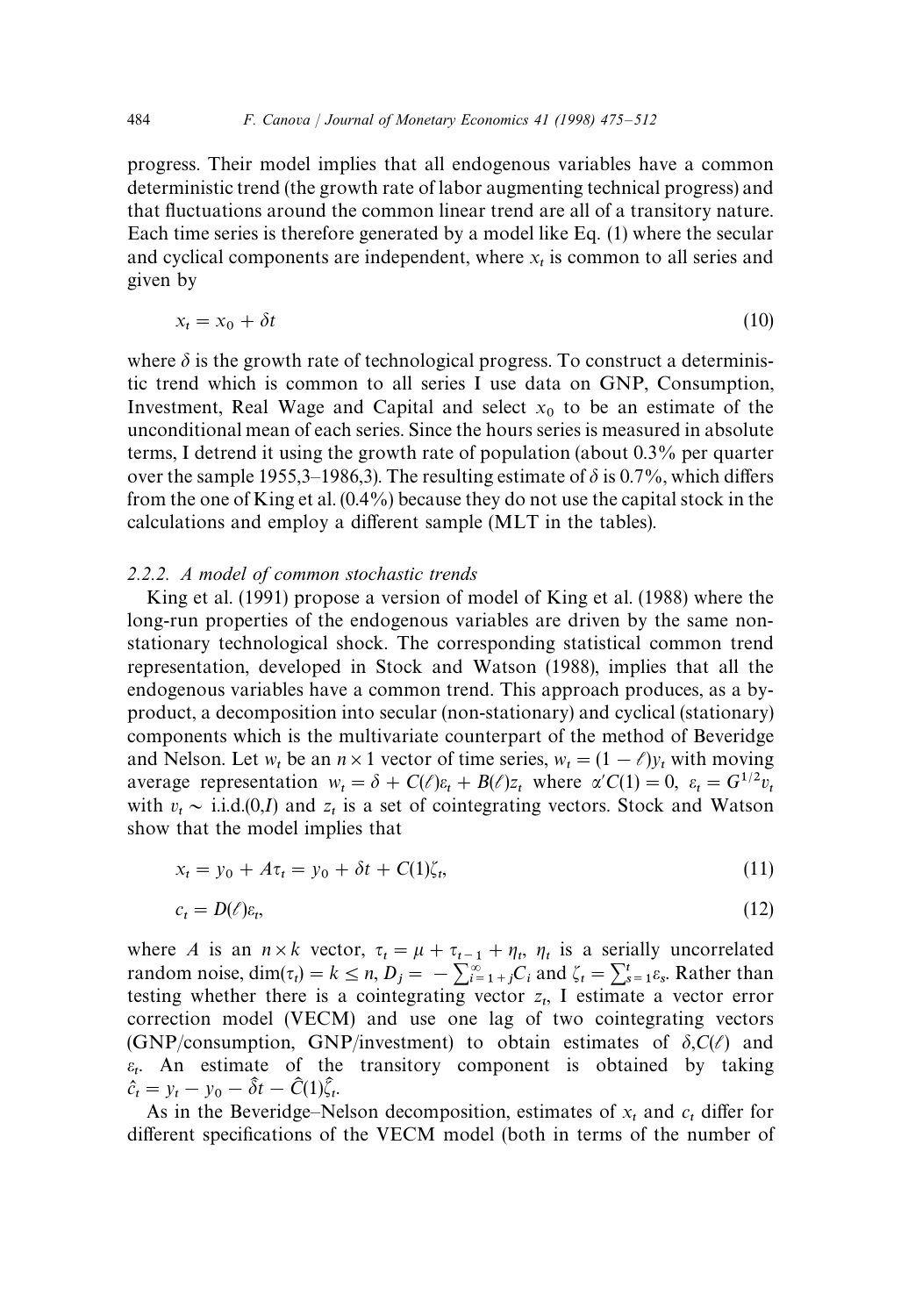variables and lag length). Here I present results obtained using data on GNP, Consumption, Investment, Hours, Real Wage and Capital and five lags for each variable (COIN in the tables).

#### *2.2.3. The Hodrick and Prescott*'*s filter*

The Hodrick and Prescott (HP) (1980) filter has two justifications: one intuitive and one statistical.

In the Real Business Cycle (RBC) literature the trend of a time series is not intrinsic to the data but it is a representation of the preferences of the researcher and depends on the economic question being investigated. The popularity of the HP filter among applied macroeconomists results from its flexibility to accommodate these needs since the implied trend line resembles what an analyst would draw by hand through the plot of the data (see, e.g. Kydland and Prescott, 1990).

The selection mechanism that economic theory imposes on the data via the HP filter can be justified using the statistical literature on curve fitting (see, e.g. Wabha,  $1980$ .<sup>1</sup> In this framework the HP filter optimally extracts a trend which is stochastic but moves smoothly over time and is uncorrelated with the cyclical component. The assumption that the trend is smooth is imposed by assuming that the sum of squares of the second differences of  $x_t$  is small. An estimate of the secular component is obtained by minimizing:

$$
\min_{\{x_t\}_{t=1}^T} \left[ \sum_{t=1}^T c_t^2 + \lambda \sum_{t=2}^T ((x_{t+1} - x_t) - (x_t - x_{t-1})) \right]^2 \quad \lambda > 0 \tag{13}
$$

where T is the sample size and  $\lambda$  is a parameter that penalizes the variability of trend. As  $\lambda$  increases, the penalty imposed for large fluctuations in the secular component increases and the path for  $\hat{x}_t$  becomes smoother. In this context, the 'optimal' value of  $\lambda$  is  $\lambda = \sigma_x^2/\sigma_c^2$ , where  $\sigma_x$  and  $\sigma_c$  are the standard deviation of the innovations in the trend and in the cycle.

Users of the HP filter select  $\lambda$  a priori to isolate those cyclical fluctuations which belong to the specific frequency band the researcher wants to investigate. With quarterly data,  $\lambda = 1600$  is typically chosen and the filter leaves in the data cycles of average duration of 4*—*6 yr. While this approach is meaningful from the point of view of a business cycle researcher, the assumed magnitude of  $\lambda$  is debatable. Nelson and Plosser (1982) estimated  $\lambda$  to be in the range  $[\frac{1}{6},1]$  for debatable. Netson and Prosset (1982) estimated  $\lambda$  to be in the range  $[\xi, 1]$  for most of the series they examine. This implies that much of the variability that the Hodrick and Prescott filter attributes to the cyclical component is, in fact, part of the trend. To investigate this possibility I experimented with two values of  $\lambda$ :

<sup>&</sup>lt;sup>1</sup> Harvey and Jaeger (1993) offer also an unobservable component interpretation of this filter.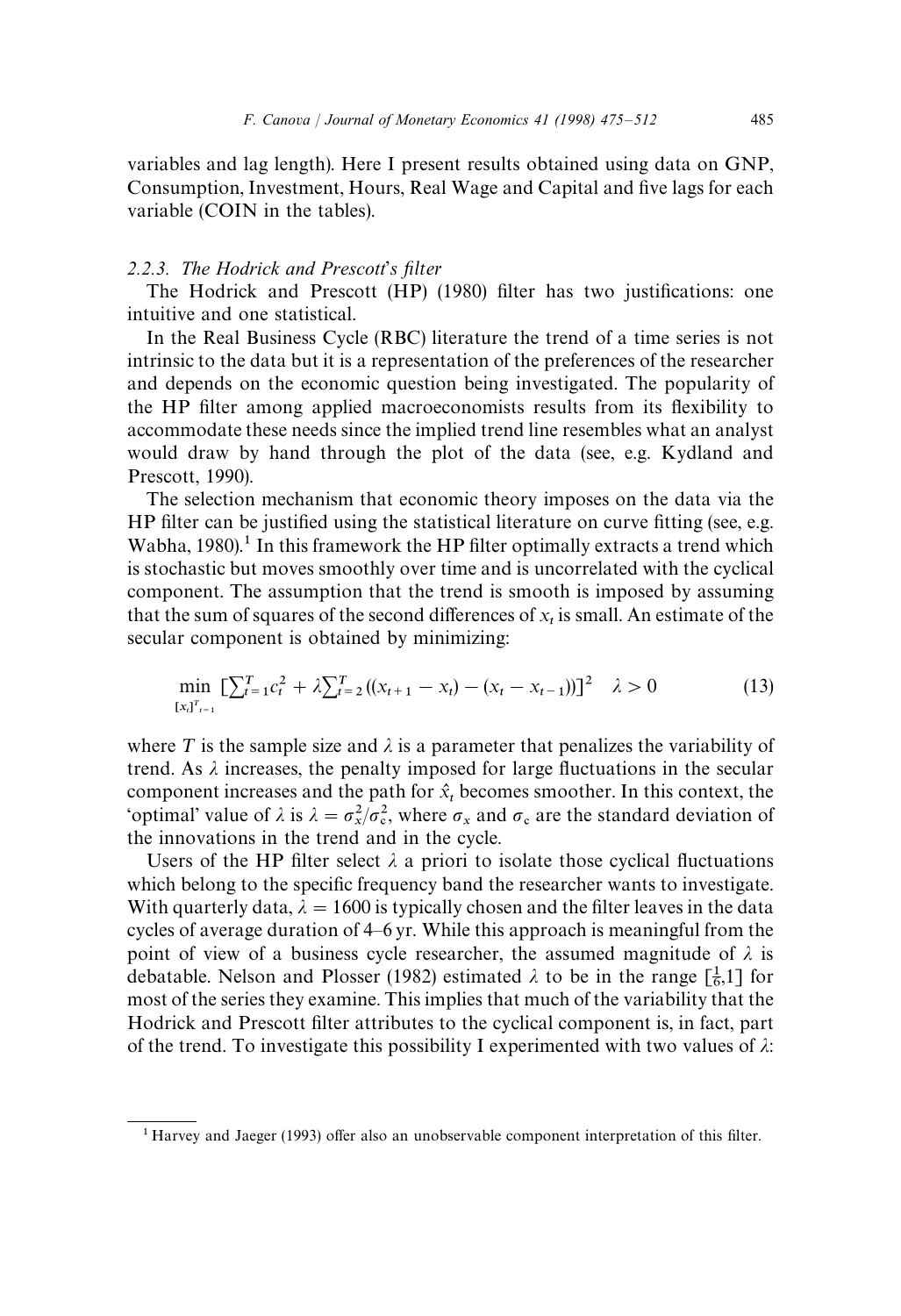a standard one (HP1600 in the tables) and one obtained by assuming that the relative standard deviation of the components is 2 (HP4 in the tables).<sup>2</sup>

In practical terms the procedure involves the solution of a system of  $T$  linear simultaneous equations in T unknowns, of the form  $\hat{x} = Ay$  where  $x = [x_1, x_2, \dots, x_T]$  and  $y = [y_1, y_2, \dots, y_T]$ . An estimate of the cyclical component is obtained from Eq. (1).

Some of the properties of the HP filter when  $T \to \infty$  and the penalty function is two-sided have been highlighted by King and Rebelo (1993) and Cogley and Nason (1995).

Before proceeding with the analysis it is useful to note that the information used to compute the trend of the series differs with detrending method. While most procedures employ information up to  $T$ , FOD and UC only use the information available at  $t - s$  to compute the trend for  $t - s + 1$ . This should be kept in mind when comparing the outcomes across detrending methods. In addition, because the UC model assumes the presence of both an irregular and a cyclical component, care should be exercised in comparing the properties of  $c_t$  obtained with UC and other methods.

## 3. The properties of the cyclical components

In this section *I* describe some of the properties of the cyclical components of seven real variables and present plots of the cyclical components of GNP. The analysis of this section is descriptive. The next section discusses more substantive issues.

## *3.1. The raw data*

In this paper I use the logarithms of seasonally adjusted quarterly US time series for the period 1955.3*—*1986.3. GNP, Consumption, Investment, Hours and Real Wage Compensation are obtained from the Citibase data base. GNP measures Real Gross National Product in 1982 dollars (Citibase name: GNP82), consumption measures consumption expenditure by domestic residents on nondurables and services in 1982 dollars (Citibase names: GSC82 and GCN82), investment measures total fixed investment in plants and equipment plus consumer durables in 1982 dollars (Citibase names: GINPD82 and GCD82), hours measures the total number of hours of labor input as reported by establishment survey data (Citibase name: LPMHU) and the real wage is constructed using

<sup>&</sup>lt;sup>2</sup> A previous version of the paper also reported a decomposition where  $\lambda$  was separately estimated for each series by maximum likelihood. Results obtained were intermediate between the two considered here and are not reported.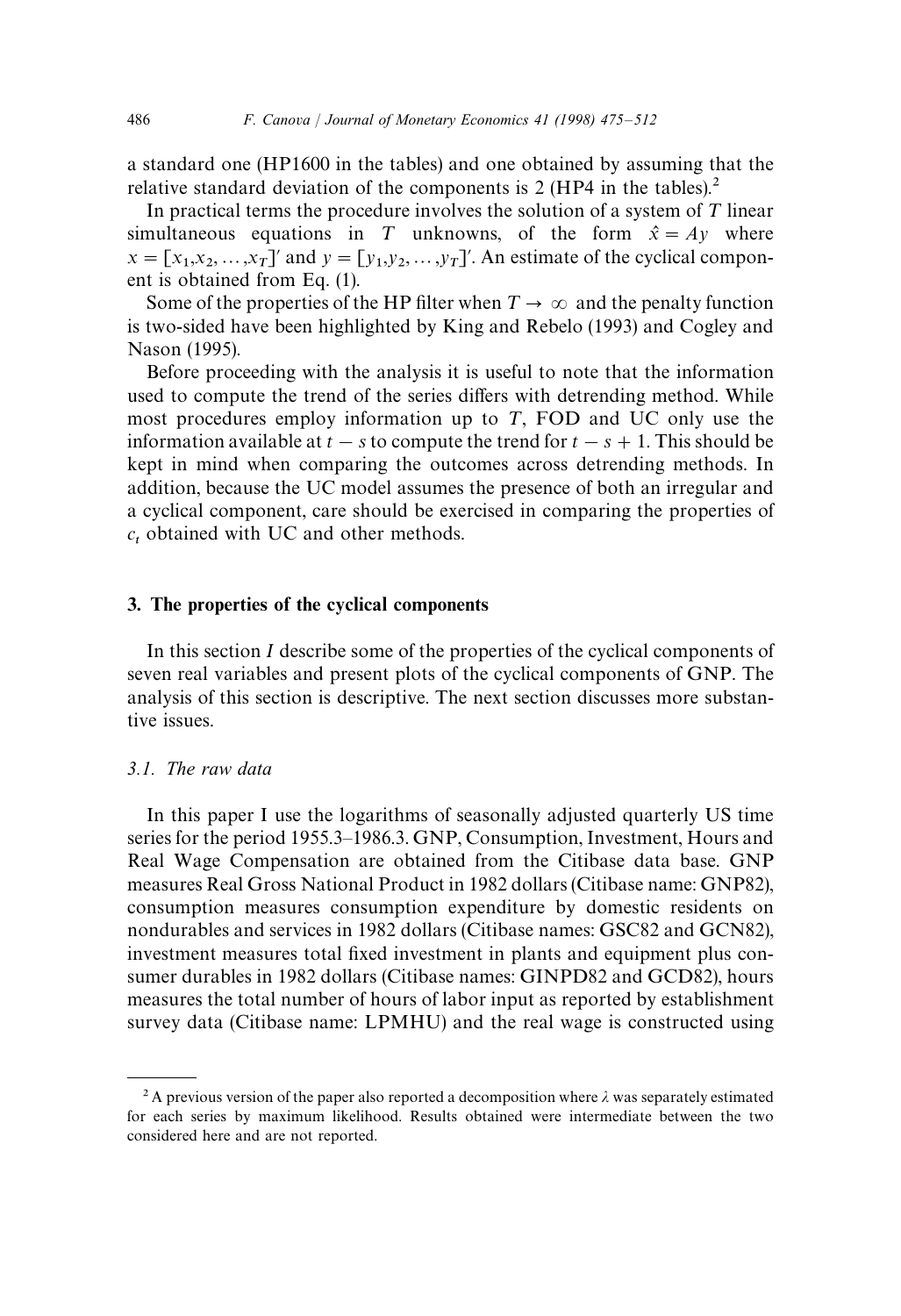nominal total compensation of nonagricultural employees (Citibase name: GCOMP) and a measure of price (Citibase name: PUNEW). A quarterly series for the capital stock is reconstructed using the net capital stock (residential and nonresidential) for 1954, the quarterly series for investment and a depreciation rate of 2.5% per quarter. Finally, I also consider a productivity series constructed taking the difference between log(GNP) and log(Hours).

While this set of variables is standard in aggregate analyses of the business cycle, different authors have used alternative measures of hours, real wage, productivity and capital. For example, Kydland and Prescott (1990) do not include residential capital in their capital stock series. To assess the sensitivity of the results to choice of series, I examined, in addition to the variables studied here, total consumption and consumption of nondurables only, hours measured by household survey data, real wage measured as output per man-hour in manufacturing and productivity (Citibase name: LBOUT). The results for these series are contained in an appendix available on request.

Time plots for the log of the data, their estimated pseudo log spectrum and the estimated pseudo coherence of each series with GNP appear in Fig. 1.<sup>3</sup> Shaded areas in the time series plots indicate recessions according to NBER chronology. Shaded areas in the plots of the spectra and the coherence comprise cycles with periodicity of 2*—*6 yr.

## *3.2. The plots*

The plots of the estimates of the cyclical component of GNP, appearing in Fig. 2, provide important visual information on the cyclical characteristics induced by different detrending methods. For example, detrending methods that impose a random walk on the secular component of the series (e.g. FOD, BN and UC) generate low cyclical variability in GNP. At the opposite end LT, MLT and COIN leave the largest variability in the cyclical component of GNP.

Visual similarities also emerge in the time path of several estimated cyclical components of GNP. For example, those obtained with linear and segmented filters look quite similar but have a slightly different mean value; those obtained with BN, FOD and HP4 filters resemble each other and those obtained with FREQ1 and HP1600 are almost indistinguishable. Finally, the three multivariate methods produce cyclical components of GNP which are similar to each other and significantly different from those obtained using univariate methods (except, perhaps, LT).

<sup>&</sup>lt;sup>3</sup> Pseudo spectra and pseudo coherences are computed knocking out frequency zero and smoothing the periodogram for each series. The elimination of frequency zero is necessary because spectra and coherences do not exist for variables which may contain a unit root.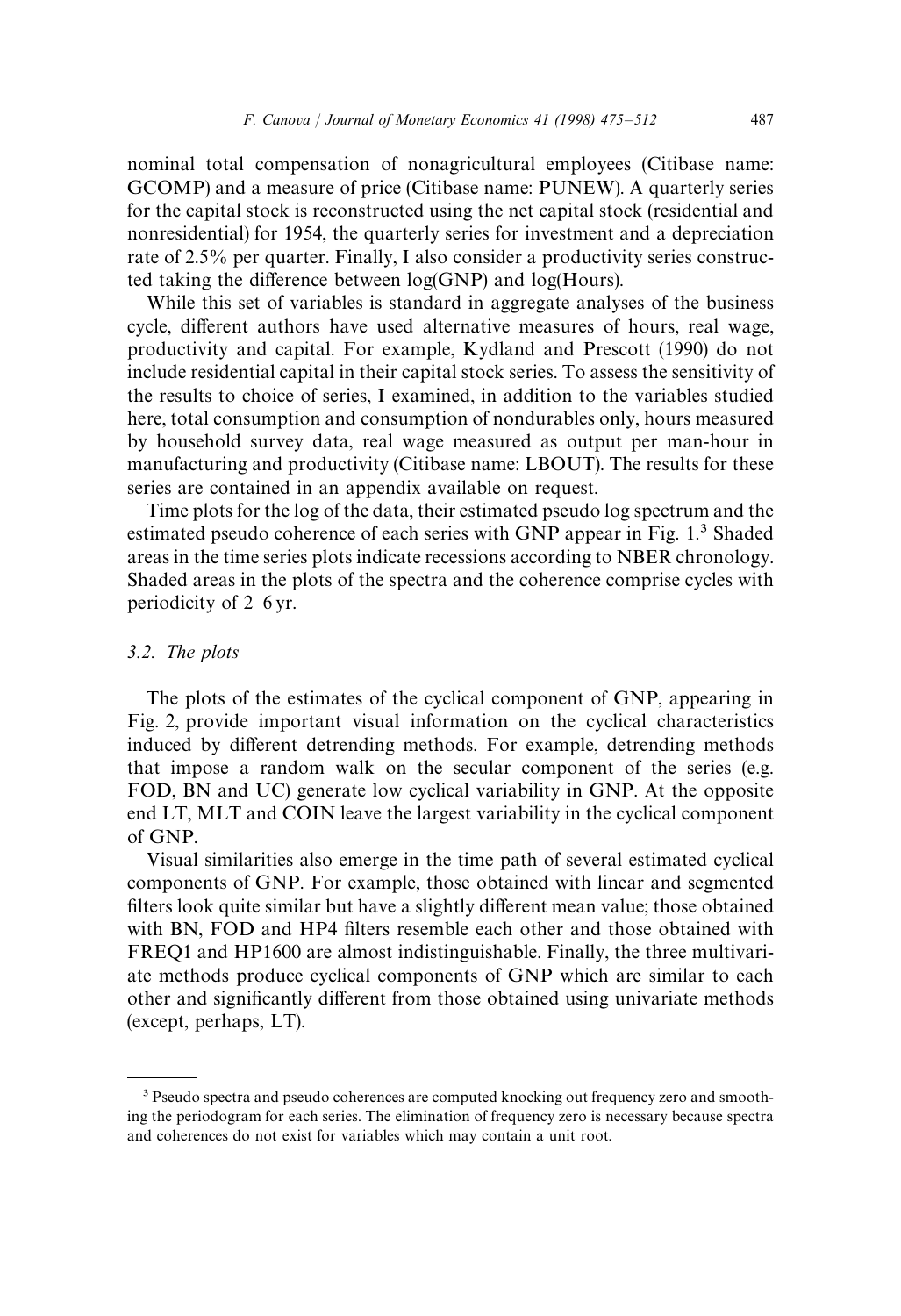

Fig. 1. Time series, spectra and coherence.

In general, three general types of cyclical patterns are present in Fig. 2. With HP1600, SEGM, the frequency domain filters and, to a lesser extent, UC the cyclical component of GNP displays cycles with average duration of 4*—*6 yr and turning points for expansions and contractions which approximately reproduce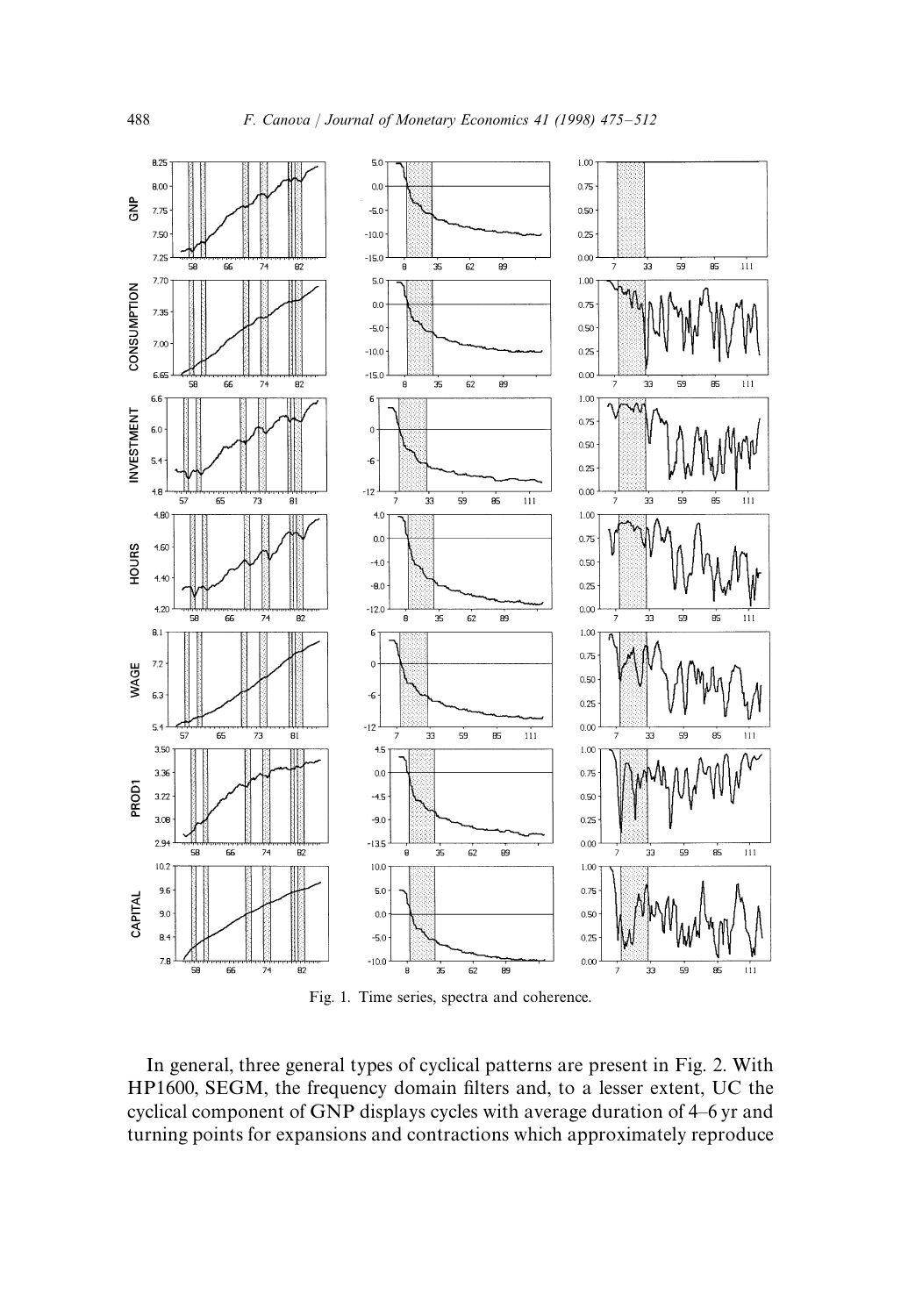

Fig. 2. Cyclical components.

NBER dating. With linear detrending and the three multivariate procedure we see cycles which are generally long (average duration 8*—*10 yr) and turning points do not correspond to NBER chronology. Finally, methods which impose a unit root on the trend generate cyclical components which are very erratic, display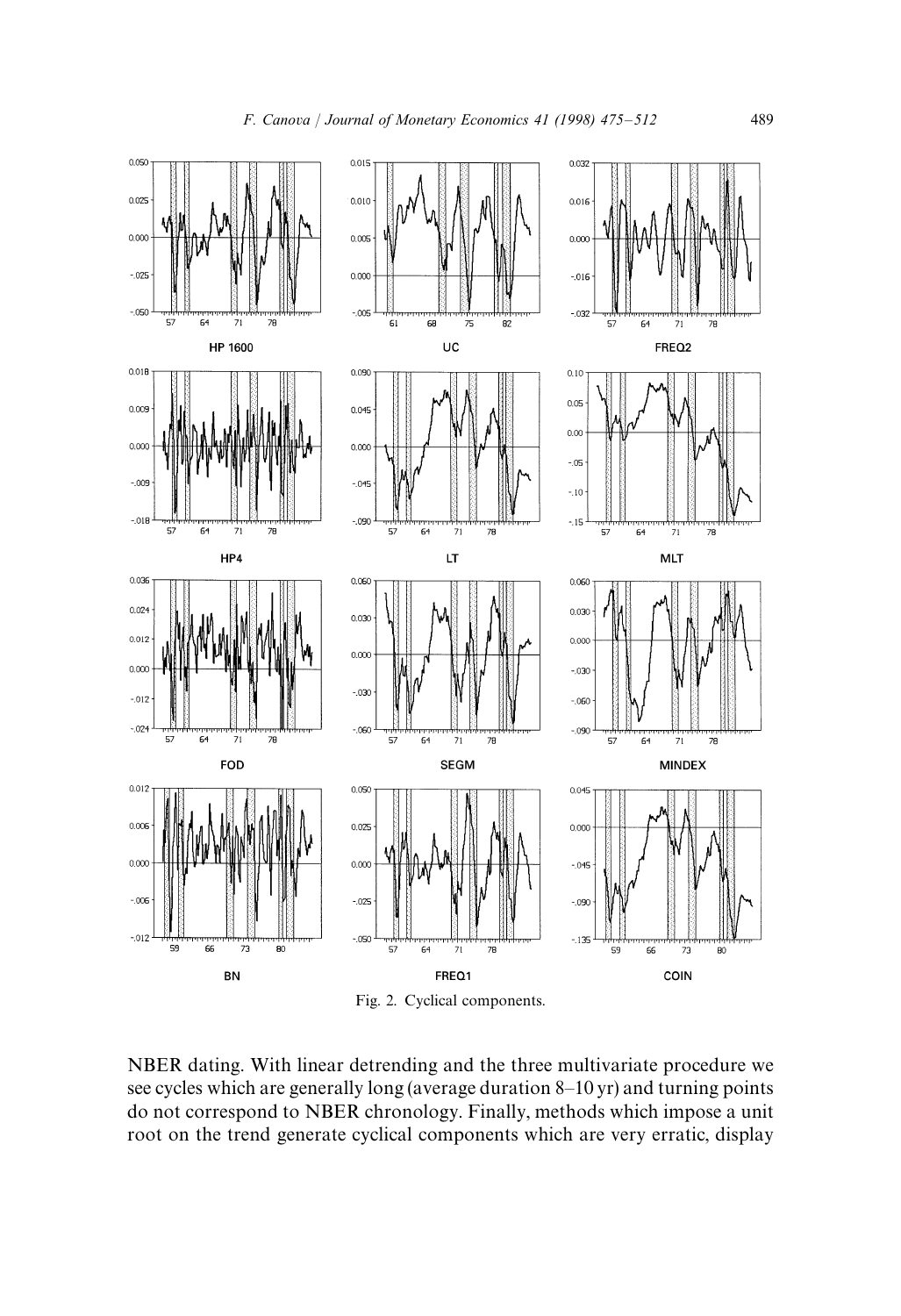cycles of short length (average duration 2*—*3 yr) whose turning points have little agreement with NBER dating.

To obtain additional information on the type of cycles that each method extracts, it is instructive to examine the characterization of the 1979 and 1981*—*1982 contractions given by each procedure. With most detrending methods the 1979 contraction was mild, i.e. the decline in GNP below its trend was small. In three cases (UC, SEGM and MINDEX) the 1979 contraction appears simply as a slowdown, i.e. the cyclical component of GNP did not cross the trend line in this episode. Finally, with FOD, MLT and COIN, the 1979 contraction was sufficiently severe. However, with MLT and COIN, GNP is below its long-run trend from 1974 up to 1986 and the 1979 contraction appears as a relatively minor incident in that long cycle. For the 1981*—*1982 contraction all methods but BN and MINDEX locate the trough of the cycle sometime between 1981 and 1982 but there is substantial disagreement regarding its magnitude relative to the trend. With MINDEX the 1981*—*1982 contraction appears as a minor slowdown, while with BN it shows up as an expansion and the trough of the cycle occurs only in late 1983, when NBER dating indicated that an expansion was well under way.

The plots of the cyclical components of the other six variables have essentially the same features and are not reported for reason of space but are available on request. There are two conclusions that can be drawn from these observations. First, different detrending methods leave cycles of different average duration in the data, some of which are too long and some too short relative to the standard business cycle classification. Second, as a consequence of the above, different detrending methods have different implications for the timing of turning points and the severity of standardly classified contractions (see Canova (1994)).

#### *3.3. Summary statistics*

To summarize the properties of the cyclical components of the data, I report a few moments of the distribution, various short-term cross correlations and the responses of the variables to a 1% standard error innovation in GNP. Table 1 reports the absolute standard deviations of the cyclical component of GNP and the relative standard deviations of the other six variables, in percentage of GNP standard deviations. Table 2 presents cross correlations at lags  $(-1,0,1)$ . In both tables a '\*' indicates that the statistic in the cell differs at the 5% significance level from the statistic obtained with the HP1600 filter.<sup>4</sup>

<sup>4</sup> Under standard regularity conditions outlined, e.g. in Newey and West (1987), the statistics  $J_1 = (var_x (i) - var_x (HP1600)) V_1^{-1} (var_x (i) - var_x (HP1600))$  and  $J_2$  $(HP1600) V_2^{-1}$ (cov<sub>x,GNP</sub>(*i*) – cov<sub>x,GNP</sub>(*HP1600*)) are distributed  $\chi^2$ (1) where *i* stands for detrending method, *x* for the particular series examined and  $V_1$  and  $V_2$  are the asymptotic covariance matrices of the random variables  $[var_x(i), var_x(HP1600)]$  and  $[cov_{x, GNP}(i), cov_{x, GNP}(HP1600)]$  respectively.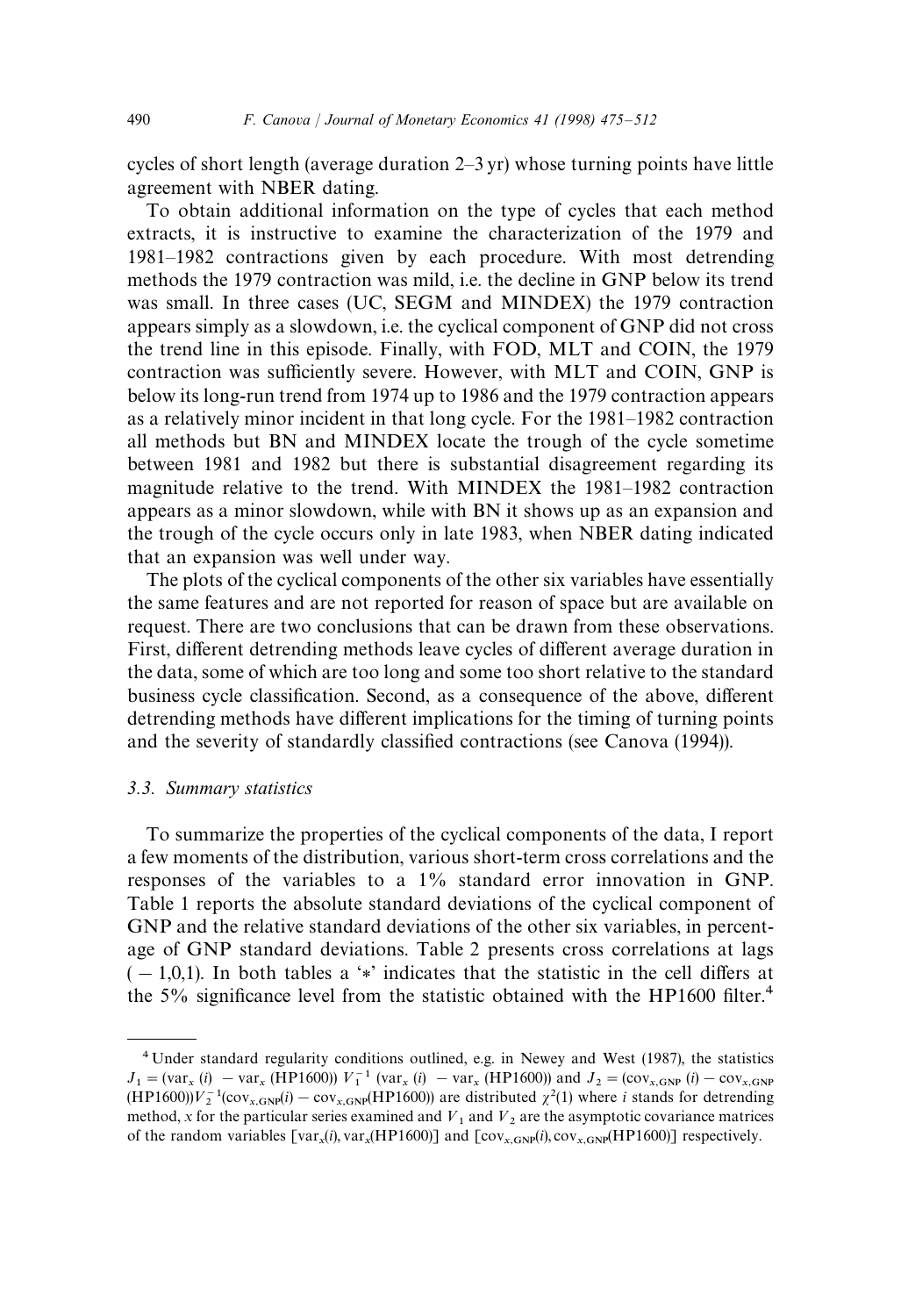| Standard deviations |                                                                                       |                                                                                                                                                                                                 |                           |                      |                            |                                                                             |                                                                                                                                                                                                                                                                                                               |
|---------------------|---------------------------------------------------------------------------------------|-------------------------------------------------------------------------------------------------------------------------------------------------------------------------------------------------|---------------------------|----------------------|----------------------------|-----------------------------------------------------------------------------|---------------------------------------------------------------------------------------------------------------------------------------------------------------------------------------------------------------------------------------------------------------------------------------------------------------|
| Metho               | GNP                                                                                   | as % of GNP<br>Consumption                                                                                                                                                                      | as % of GNP<br>Investment | as % of GNP<br>Hours | as % of GNP<br>Real Wage   | as % of GNP<br>Productivity                                                 | as % of GNP<br>Capital                                                                                                                                                                                                                                                                                        |
| HP1600              | 1.76                                                                                  |                                                                                                                                                                                                 |                           | 66                   | 0.70                       | 0.49                                                                        |                                                                                                                                                                                                                                                                                                               |
|                     | $0.55^{\circ}$                                                                        | $0.49\n0.51\n0.67\n0.73\n0.73\n0.73\n0.74\n0.75\n0.75\n0.75\n0.75\n0.75\n0.75\n0.75\n0.75\n0.75\n0.75\n0.75\n0.75\n0.75\n0.75\n0.75\n0.75\n0.75\n0.75\n0.75\n0.75\n0.75\n0.75\n0.75\n0.75\n0.7$ |                           | $0.89*$              | $0.65$ <sup>*</sup>        |                                                                             | $\begin{array}{c} 0.61 \\ 0.14 \\ 0.63 \\ 0.45 \\ 1.19 \\ 0.97 \\ 0.91 \\ 0.97 \\ 0.91 \\ 0.93 \\ 0.95 \\ 0.85 \\ 1.85 \\ 1.89 \\ 1.89 \\ 1.89 \\ 1.89 \\ 1.89 \\ 1.89 \\ 1.89 \\ 1.89 \\ 1.89 \\ 1.89 \\ 1.89 \\ 1.89 \\ 1.89 \\ 1.89 \\ 1.89 \\ 1.89 \\ 1.89 \\ 1.89 \\ 1.89 \\ 1.89 \\ 1.89 \\ 1.89 \\ 1.$ |
| HP4<br>FOD          |                                                                                       |                                                                                                                                                                                                 |                           |                      | $0.98*$                    |                                                                             |                                                                                                                                                                                                                                                                                                               |
|                     |                                                                                       |                                                                                                                                                                                                 |                           | $0.9144$<br>$0.694$  | $2.34$<br>$2.24$<br>$1.71$ |                                                                             |                                                                                                                                                                                                                                                                                                               |
| ESE<br>E            |                                                                                       |                                                                                                                                                                                                 |                           |                      |                            |                                                                             |                                                                                                                                                                                                                                                                                                               |
|                     |                                                                                       |                                                                                                                                                                                                 |                           |                      |                            |                                                                             |                                                                                                                                                                                                                                                                                                               |
| <b>SEGM</b>         | $\begin{array}{c} 1.03^* \\ 0.43^* \\ 0.38^* \\ 0.40^* \\ 1.78 \\ 1.14^* \end{array}$ |                                                                                                                                                                                                 |                           | $1.01*$              | $1.10*$                    | $0.69^*$<br>$0.67^*$<br>$1.49^*$<br>$0.004$<br>$0.064$<br>$0.66$<br>$0.069$ |                                                                                                                                                                                                                                                                                                               |
|                     |                                                                                       |                                                                                                                                                                                                 |                           | 1.20                 | $1.07*$                    |                                                                             |                                                                                                                                                                                                                                                                                                               |
| FREQ1<br>FREQ2      |                                                                                       |                                                                                                                                                                                                 |                           | $1.16$ <sup>*</sup>  | $\Xi$                      |                                                                             |                                                                                                                                                                                                                                                                                                               |
| MLT                 | $6.01*$                                                                               |                                                                                                                                                                                                 |                           | $0.46*$              | $1.21*$                    | $1.00^{\circ}$                                                              |                                                                                                                                                                                                                                                                                                               |
| <b>MINDEX</b>       | $3.47^*$<br>4.15*                                                                     | $0.98^*$                                                                                                                                                                                        |                           | $1.14$ <sup>*</sup>  | $1.27*$                    | $0.72*$                                                                     |                                                                                                                                                                                                                                                                                                               |
| COIN                |                                                                                       | 0.71                                                                                                                                                                                            | $3.96*$                   | $0.75$ <sup>*</sup>  | $-89.1$                    | $-9$                                                                        | $130*$                                                                                                                                                                                                                                                                                                        |
|                     |                                                                                       | "Indicates a rejection at the 5% confidence level of the null hypothesis that the variance of the                                                                                               |                           |                      |                            |                                                                             |                                                                                                                                                                                                                                                                                                               |

cyclical component of the series is identical to the one obtained using the HP1600 filter.

cyclical component of the series is identical to the one obtained using the HP1600 filter.

Table 1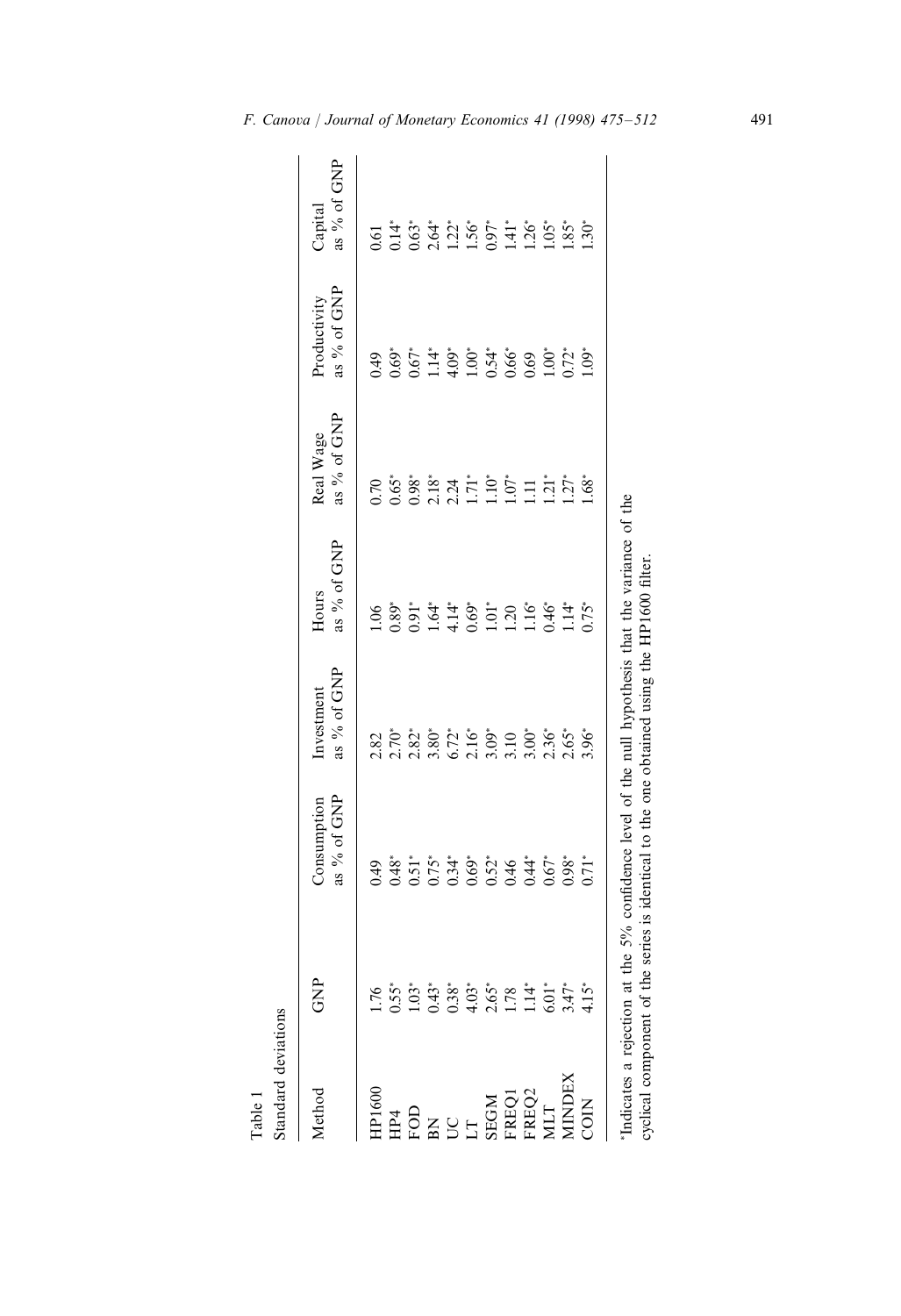|                                                                                                                                                                 |     |        |                                                                                                                                                                                                                                  |     |                                                                                                                                                                                                                                                                                                                                                                                                                                       |    | Methods                                                                                                                                                                                                                                                    |             |              |                   |     |                                                                                                                                                                                                                                                                                                                                                                                                                                                                                                                                                                                                        |      |
|-----------------------------------------------------------------------------------------------------------------------------------------------------------------|-----|--------|----------------------------------------------------------------------------------------------------------------------------------------------------------------------------------------------------------------------------------|-----|---------------------------------------------------------------------------------------------------------------------------------------------------------------------------------------------------------------------------------------------------------------------------------------------------------------------------------------------------------------------------------------------------------------------------------------|----|------------------------------------------------------------------------------------------------------------------------------------------------------------------------------------------------------------------------------------------------------------|-------------|--------------|-------------------|-----|--------------------------------------------------------------------------------------------------------------------------------------------------------------------------------------------------------------------------------------------------------------------------------------------------------------------------------------------------------------------------------------------------------------------------------------------------------------------------------------------------------------------------------------------------------------------------------------------------------|------|
|                                                                                                                                                                 | Lag | HP1600 | HP <sub>4</sub>                                                                                                                                                                                                                  | FOD | $_{\rm BH}$                                                                                                                                                                                                                                                                                                                                                                                                                           | SC | E                                                                                                                                                                                                                                                          | <b>NPGE</b> | <b>FREQ1</b> | FREQ <sub>2</sub> | MLT | <b>MINDEX</b>                                                                                                                                                                                                                                                                                                                                                                                                                                                                                                                                                                                          | COIN |
| <b>D-GNP</b>                                                                                                                                                    |     |        |                                                                                                                                                                                                                                  |     |                                                                                                                                                                                                                                                                                                                                                                                                                                       |    |                                                                                                                                                                                                                                                            |             |              |                   |     |                                                                                                                                                                                                                                                                                                                                                                                                                                                                                                                                                                                                        |      |
|                                                                                                                                                                 |     |        |                                                                                                                                                                                                                                  |     |                                                                                                                                                                                                                                                                                                                                                                                                                                       |    |                                                                                                                                                                                                                                                            |             |              |                   |     |                                                                                                                                                                                                                                                                                                                                                                                                                                                                                                                                                                                                        |      |
|                                                                                                                                                                 |     |        |                                                                                                                                                                                                                                  |     |                                                                                                                                                                                                                                                                                                                                                                                                                                       |    |                                                                                                                                                                                                                                                            |             |              |                   |     |                                                                                                                                                                                                                                                                                                                                                                                                                                                                                                                                                                                                        |      |
| d<br>No-                                                                                                                                                        |     |        | te to to to to the total to the second to the second to the second to the second to the second to the second t<br>The second to the second to the second to the second to the second to the second to the second to the second t |     | $\begin{array}{l} \mathbf{1} & \mathbf{1} & \mathbf{1} & \mathbf{1} & \mathbf{1} & \mathbf{1} \\ \mathbf{1} & \mathbf{1} & \mathbf{1} & \mathbf{1} & \mathbf{1} & \mathbf{1} \\ \mathbf{1} & \mathbf{1} & \mathbf{1} & \mathbf{1} & \mathbf{1} & \mathbf{1} \\ \mathbf{1} & \mathbf{1} & \mathbf{1} & \mathbf{1} & \mathbf{1} & \mathbf{1} \\ \mathbf{1} & \mathbf{1} & \mathbf{1} & \mathbf{1} & \mathbf{1} & \mathbf{1} \\ \mathbf$ |    | $\begin{array}{l} 6,9,9,9\\ 0,9,9,9\\ 0,9,9,9\\ 0,9,9,9\\ 0,9,9,9\\ 0,9,9,9\\ 0,9,9,9\\ 0,9,9,9\\ 0,9,9,9\\ 0,9,9,9\\ 0,9,9,9\\ 0,9,9,9\\ 0,9,9,9\\ 0,9,9,9\\ 0,9,9,9,9\\ 0,9,9,9,9\\ 0,9,9,9,9,9\\ 0,9,9,9,9,9,9\\ 0,9,9,9,9,9,9,9\\ 0,9,9,9,9,9,9,9,9,9$ |             |              |                   |     | $\begin{array}{l} \mathcal{P}_{1} \overset{\bullet}{\sim} \overset{\bullet}{\sim} \overset{\bullet}{\sim} \overset{\bullet}{\sim} \overset{\bullet}{\sim} \overset{\bullet}{\sim} \overset{\bullet}{\sim} \overset{\bullet}{\sim} \overset{\bullet}{\sim} \overset{\bullet}{\sim} \overset{\bullet}{\sim} \overset{\bullet}{\sim} \overset{\bullet}{\sim} \overset{\bullet}{\sim} \overset{\bullet}{\sim} \overset{\bullet}{\sim} \overset{\bullet}{\sim} \overset{\bullet}{\sim} \overset{\bullet}{\sim} \overset{\bullet}{\sim} \overset{\bullet}{\sim} \overset{\bullet}{\sim} \overset{\bullet}{\$ |      |
|                                                                                                                                                                 |     |        |                                                                                                                                                                                                                                  |     |                                                                                                                                                                                                                                                                                                                                                                                                                                       |    |                                                                                                                                                                                                                                                            |             |              |                   |     |                                                                                                                                                                                                                                                                                                                                                                                                                                                                                                                                                                                                        |      |
|                                                                                                                                                                 |     |        |                                                                                                                                                                                                                                  |     |                                                                                                                                                                                                                                                                                                                                                                                                                                       |    |                                                                                                                                                                                                                                                            |             |              |                   |     |                                                                                                                                                                                                                                                                                                                                                                                                                                                                                                                                                                                                        |      |
| <b>EXPEN</b>                                                                                                                                                    |     |        |                                                                                                                                                                                                                                  |     |                                                                                                                                                                                                                                                                                                                                                                                                                                       |    |                                                                                                                                                                                                                                                            |             |              |                   |     |                                                                                                                                                                                                                                                                                                                                                                                                                                                                                                                                                                                                        |      |
|                                                                                                                                                                 |     |        |                                                                                                                                                                                                                                  |     |                                                                                                                                                                                                                                                                                                                                                                                                                                       |    |                                                                                                                                                                                                                                                            |             |              |                   |     |                                                                                                                                                                                                                                                                                                                                                                                                                                                                                                                                                                                                        |      |
|                                                                                                                                                                 |     |        |                                                                                                                                                                                                                                  |     |                                                                                                                                                                                                                                                                                                                                                                                                                                       |    |                                                                                                                                                                                                                                                            |             |              |                   |     |                                                                                                                                                                                                                                                                                                                                                                                                                                                                                                                                                                                                        |      |
| $W/P$ -GNP                                                                                                                                                      |     |        |                                                                                                                                                                                                                                  |     |                                                                                                                                                                                                                                                                                                                                                                                                                                       |    |                                                                                                                                                                                                                                                            |             |              |                   |     |                                                                                                                                                                                                                                                                                                                                                                                                                                                                                                                                                                                                        |      |
|                                                                                                                                                                 |     |        |                                                                                                                                                                                                                                  |     |                                                                                                                                                                                                                                                                                                                                                                                                                                       |    |                                                                                                                                                                                                                                                            |             |              |                   |     |                                                                                                                                                                                                                                                                                                                                                                                                                                                                                                                                                                                                        |      |
|                                                                                                                                                                 |     |        |                                                                                                                                                                                                                                  |     |                                                                                                                                                                                                                                                                                                                                                                                                                                       |    |                                                                                                                                                                                                                                                            |             |              |                   |     |                                                                                                                                                                                                                                                                                                                                                                                                                                                                                                                                                                                                        |      |
| APL-GNP                                                                                                                                                         |     |        |                                                                                                                                                                                                                                  |     |                                                                                                                                                                                                                                                                                                                                                                                                                                       |    |                                                                                                                                                                                                                                                            |             |              |                   |     |                                                                                                                                                                                                                                                                                                                                                                                                                                                                                                                                                                                                        |      |
|                                                                                                                                                                 |     |        |                                                                                                                                                                                                                                  |     |                                                                                                                                                                                                                                                                                                                                                                                                                                       |    |                                                                                                                                                                                                                                                            |             |              |                   |     |                                                                                                                                                                                                                                                                                                                                                                                                                                                                                                                                                                                                        |      |
|                                                                                                                                                                 |     |        |                                                                                                                                                                                                                                  |     |                                                                                                                                                                                                                                                                                                                                                                                                                                       |    |                                                                                                                                                                                                                                                            |             |              |                   |     |                                                                                                                                                                                                                                                                                                                                                                                                                                                                                                                                                                                                        |      |
| $H-W/P$                                                                                                                                                         |     |        |                                                                                                                                                                                                                                  |     |                                                                                                                                                                                                                                                                                                                                                                                                                                       |    |                                                                                                                                                                                                                                                            |             |              |                   |     |                                                                                                                                                                                                                                                                                                                                                                                                                                                                                                                                                                                                        |      |
|                                                                                                                                                                 |     |        |                                                                                                                                                                                                                                  |     |                                                                                                                                                                                                                                                                                                                                                                                                                                       |    |                                                                                                                                                                                                                                                            |             |              |                   |     |                                                                                                                                                                                                                                                                                                                                                                                                                                                                                                                                                                                                        |      |
|                                                                                                                                                                 |     |        |                                                                                                                                                                                                                                  |     |                                                                                                                                                                                                                                                                                                                                                                                                                                       |    |                                                                                                                                                                                                                                                            |             |              |                   |     |                                                                                                                                                                                                                                                                                                                                                                                                                                                                                                                                                                                                        |      |
| H-API                                                                                                                                                           |     |        |                                                                                                                                                                                                                                  |     |                                                                                                                                                                                                                                                                                                                                                                                                                                       |    |                                                                                                                                                                                                                                                            |             |              |                   |     |                                                                                                                                                                                                                                                                                                                                                                                                                                                                                                                                                                                                        |      |
|                                                                                                                                                                 |     |        |                                                                                                                                                                                                                                  |     |                                                                                                                                                                                                                                                                                                                                                                                                                                       |    |                                                                                                                                                                                                                                                            |             |              |                   |     |                                                                                                                                                                                                                                                                                                                                                                                                                                                                                                                                                                                                        |      |
|                                                                                                                                                                 |     |        |                                                                                                                                                                                                                                  |     |                                                                                                                                                                                                                                                                                                                                                                                                                                       |    | $0.26$ <sup>*</sup>                                                                                                                                                                                                                                        |             |              |                   |     | $-0.43$                                                                                                                                                                                                                                                                                                                                                                                                                                                                                                                                                                                                | 0.39 |
| Indicates a rejection at the 5% confidence level of the null hypothesis that the correlation coefficient in the cell is identical to the correlation coefficien |     |        |                                                                                                                                                                                                                                  |     |                                                                                                                                                                                                                                                                                                                                                                                                                                       |    |                                                                                                                                                                                                                                                            |             |              |                   |     |                                                                                                                                                                                                                                                                                                                                                                                                                                                                                                                                                                                                        |      |

obtained using the HP1600 filter.

obtained using the HP1600 filter.

Table 2<br>Cross-correlations Cross-correlations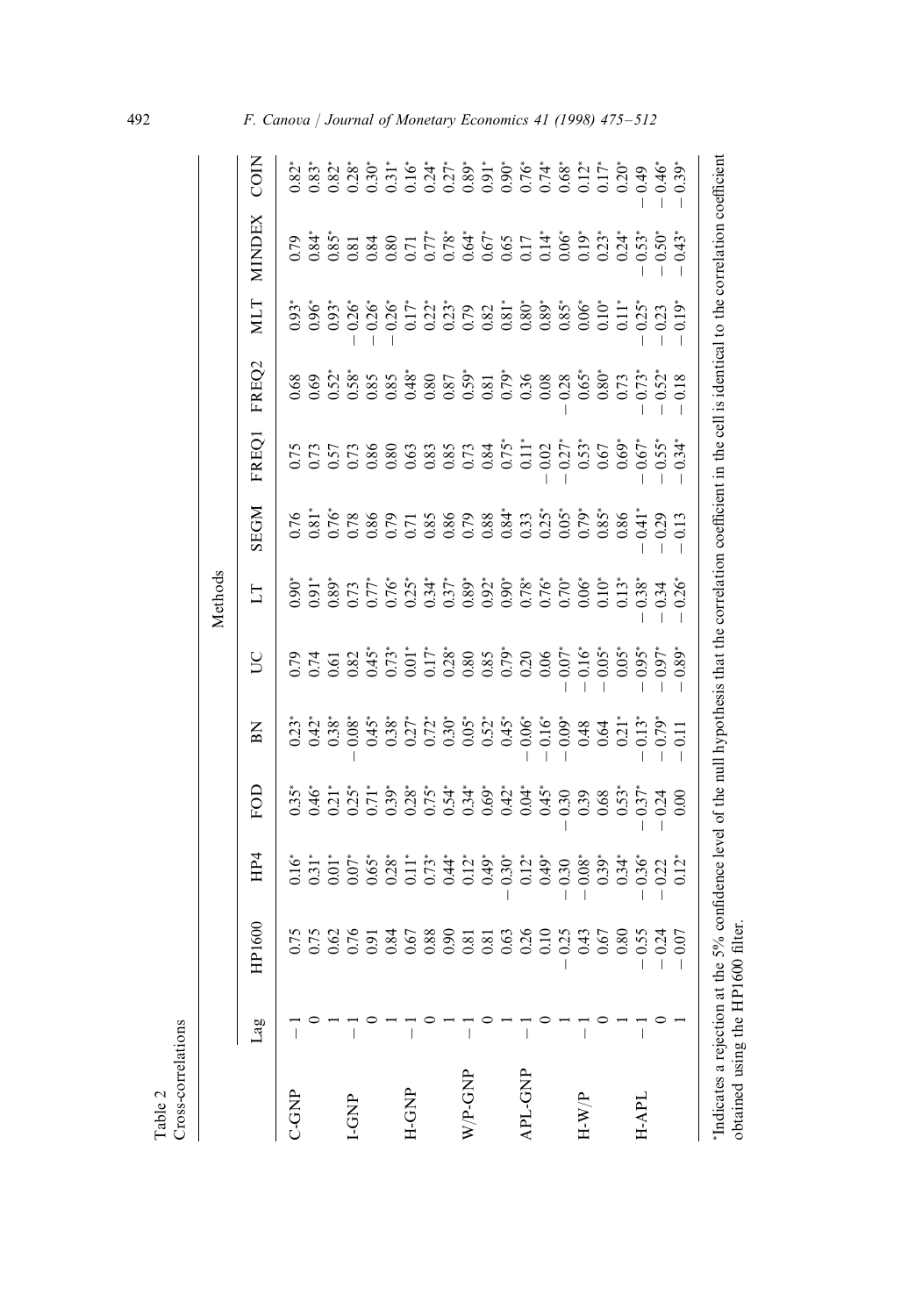Table 3 displays the estimated coefficients of skewness and Table 4 contains the estimated coefficients of excess kurtosis. A '*\**' in these two tables indicates that the Kendall and Stuart (1958) test rejects the null hypothesis that the moment is the same as one of a normal random variable at the 5% significance level.

#### *3.3.1. Standard deviations*

The magnitudes of the standard deviations vary greatly across detrending methods. The absolute variability of the cyclical component of GNP is smallest for UC (0.38) and largest for MLT (6.01) while the HP1600 filter generates, approximately, the median value. Note that those methods which leave cycles of long mean duration in the data typically generate high variability while methods which leave cycles of short mean duration typically induce small variability.

The range of relative variabilities is large as well. Consumption variability ranges between 34% and 98% of the variability of GNP, relative investment variability ranges from 216% to 672% and hours from 50% to 414%. The relative variability of real wage to GNP varies between 65% and 224% and the relative variability of productivity is between 49% and 409%, with the HP filters producing the lowest value in both cases. Qualitatively, the capital stock series displays an almost identical pattern to productivity although the range of relative variabilities is smaller (from 14% to 185%). Finally, hours can be either much less or much more volatile than productivity (ranging from 46% to 212%) (see also Baxter, 1991).

While it is relatively simple to group approaches when the absolute variability of GNP is considered, it is much harder to draw general conclusions regarding relative variabilities. For methods which extract cycles of short mean duration, no regularity seems to appear.For those methods which emphasize cycles of medium mean duration three features warrant mention. First, the magnitude of relative variabilities of HP filtered series are among the lowest, regardless of the value of the smoothing parameter employed. Second, the ordering of relative variabilities obtained with UC and FREQ filters differs substantially from those obtained with HP filters, with consumption, hours, real wage and productivity being the most affected. Third, the relative variabilities generated with FOD are close to those obtained with the HP1600 and HP4, confirming some of the properties of the two filters described by King and Rebelo (1993). Finally, the size and ordering of relative variability is more coherent across methods which emphasize longer cycles (say 8*—*10 yr). For example, hours are always less volatile then GNP and productivity while investment is about twice as volatile as GNP.

## *3.3.2. Cross correlations*

The cross correlations of the cyclical components are also very sensitive to detrending. For example, the contemporaneous cross correlation of consumption and GNP varies from 0.31 to 0.96 and that of hours and GNP varies from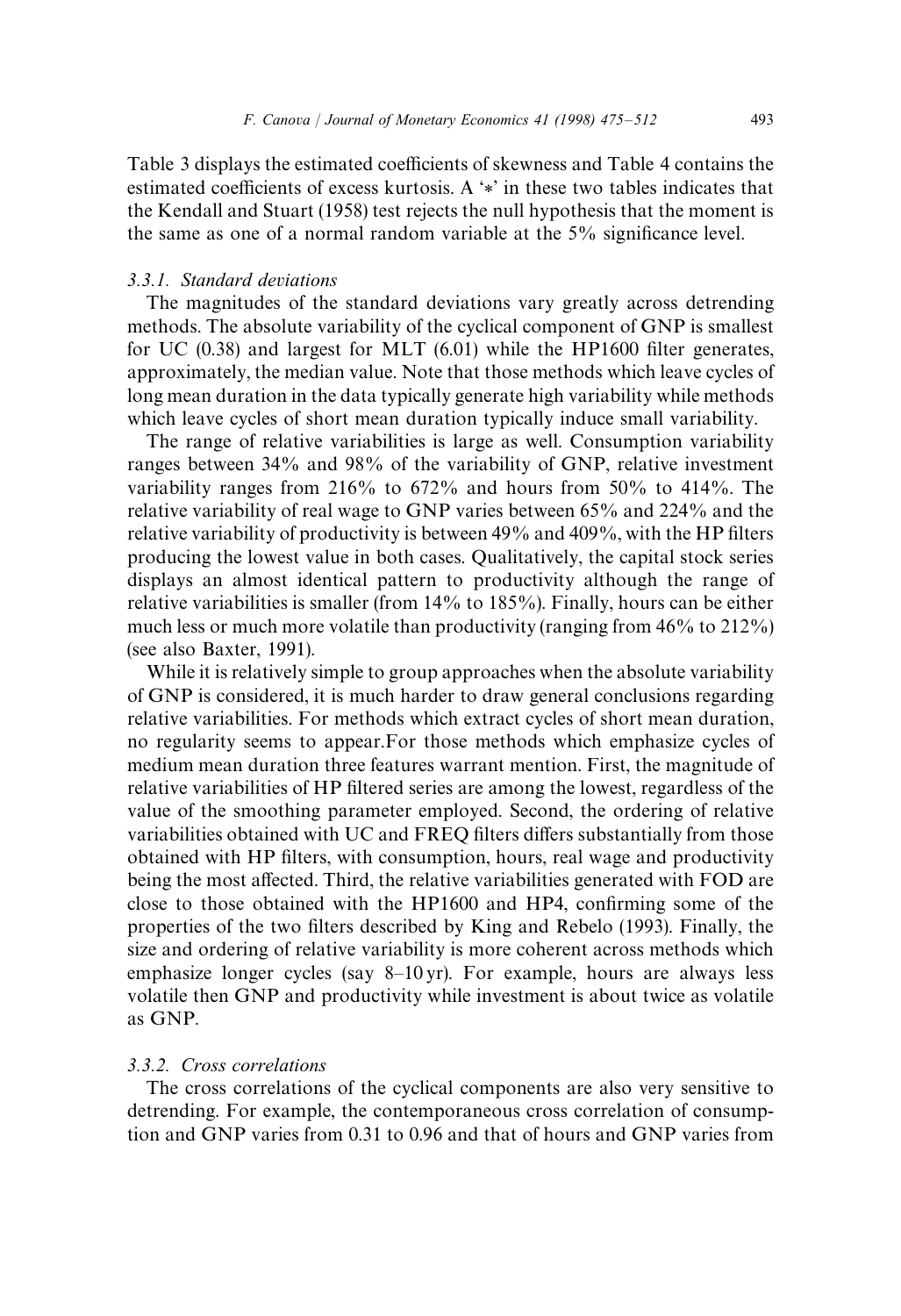| Skewness          |                                  |                     |                       |           |                                                                                                                                                               |                                                                           |                                                                      |
|-------------------|----------------------------------|---------------------|-----------------------|-----------|---------------------------------------------------------------------------------------------------------------------------------------------------------------|---------------------------------------------------------------------------|----------------------------------------------------------------------|
| Method            | GNP                              | Consumption         | Investment            | Hours     | Real Wage                                                                                                                                                     | Productivity                                                              | Capital                                                              |
| HP1600            | 0.024                            | $-0.034$            | 0.367                 | $-0.400*$ | 0.310                                                                                                                                                         |                                                                           | 0.247                                                                |
|                   |                                  |                     |                       | 0.303     |                                                                                                                                                               | $-0.235$<br>$-0.186$                                                      |                                                                      |
| HP4<br>FOD        | 0.174<br>0.045                   | $0.196$<br>$-0.322$ | 0.058                 | 0.328     | $0.065$<br>$0.048$                                                                                                                                            | 0.006                                                                     | 0.082                                                                |
| $\mathbf{K}$      | $-0.243$                         | $-0.141$            | $-0.402*$             | 0.326     | 0.165                                                                                                                                                         | $-0.415"$                                                                 |                                                                      |
| <b>BE</b>         | $-0.028$                         | $-0.207$            | $-0.342$<br>$-0.460*$ | $-0.179$  |                                                                                                                                                               |                                                                           |                                                                      |
|                   |                                  | $-0.253$            |                       | $-0.389$  |                                                                                                                                                               |                                                                           |                                                                      |
| SEGM              |                                  | $-0.322$            | $-0.459*$             | $-0.350$  |                                                                                                                                                               |                                                                           |                                                                      |
| FREQ1             | $-0.114$<br>$-0.086$<br>$-0.048$ | 0.090               | $-0.316$              | $-0.310$  | $-0.155$<br>$-0.059$<br>$-0.050$<br>$-0.209$                                                                                                                  | $\begin{array}{c} 0.384 \\ 0.143 \\ 0.085 \\ 0.085 \\ -0.147 \end{array}$ | $-0.259$<br>$-0.220$<br>$-0.320$<br>$+4.90$ <sup>*</sup><br>$+0.187$ |
| FREQ <sub>2</sub> | 0.156                            | 0.056               | $-0.104$              | $-0.252$  | 0.026                                                                                                                                                         | 0.139                                                                     | $0.584*$                                                             |
| MLT               | $-0.210$                         | $-0.283$            | $-0.478*$             | $-0.385$  | 0.032                                                                                                                                                         | 0.038                                                                     | $-0.320$                                                             |
| <b>MINDEX</b>     | 0.125                            | $-0.269$            | $-0.309$              | $-0.275$  | 0.022                                                                                                                                                         | 0.193                                                                     | 0.383                                                                |
| <b>ZOIN</b>       | 0.146                            | $-0.239$            | $0.423*$              | $-0.376$  | 0.188                                                                                                                                                         | 0.025                                                                     | 0.226                                                                |
|                   |                                  |                     |                       |           | Indicates a rejection at the 5% level of the null hypothesis that the value of the skewness in each cell is identical to the value appearing under normality. |                                                                           |                                                                      |

Table 3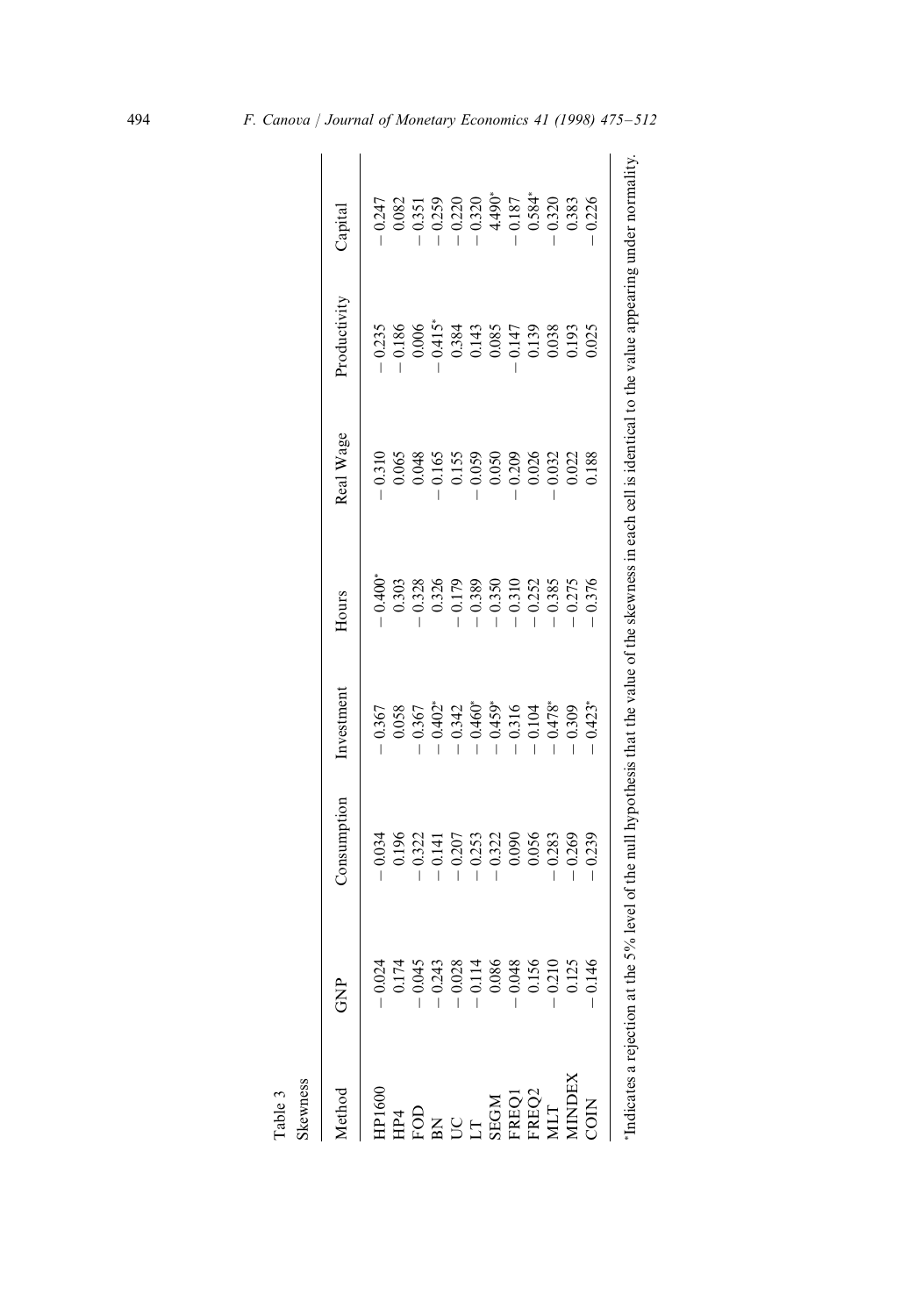| Excess kurtosis<br>Table 4 |                       |                                                                   |                                           |                |                                                                                                                                                            |              |                                                                                                             |
|----------------------------|-----------------------|-------------------------------------------------------------------|-------------------------------------------|----------------|------------------------------------------------------------------------------------------------------------------------------------------------------------|--------------|-------------------------------------------------------------------------------------------------------------|
| Method                     | GNP                   | Consumption                                                       | Investment                                | Hours          | Real Wage                                                                                                                                                  | Productivity | Capital                                                                                                     |
| HP1600                     | 0.066                 | $-0.077$                                                          | $.382*$                                   | 0.953          | 0.613                                                                                                                                                      | 0.068        | 0.949                                                                                                       |
| HP4                        | 0.131                 | $-0.616$                                                          |                                           |                |                                                                                                                                                            | 0.134        |                                                                                                             |
| FOD                        | 0.222                 | $-0.220$                                                          | 0.512<br>0.788<br>0.906<br>0.781<br>0.781 | 0.455<br>0.111 | $\begin{array}{c} 0.115 \\ 0.063 \\ 0.126 \\ 0.630 \\ 0.575 \\ 0.769 \end{array}$                                                                          | 0.050        | $\begin{array}{l} 0.395 \\ 0.660 \\ 0.625 \\ 0.758 \\ 1.051^* \\ 1.051^* \\ 38.08^* \\ 1.570^* \end{array}$ |
|                            | $-0.026$              |                                                                   |                                           | 0.087          |                                                                                                                                                            | 0.560        |                                                                                                             |
| ESE<br>E                   |                       | $\begin{array}{r} -0.576 \\ -0.568 \\ 0.162 \\ 0.428 \end{array}$ |                                           | 0.050          |                                                                                                                                                            | 0.062        |                                                                                                             |
|                            | $\frac{0.153}{0.206}$ |                                                                   |                                           | 0.938          |                                                                                                                                                            | $-0.269$     |                                                                                                             |
|                            | 0.438                 |                                                                   | $1.002*$                                  | 0.744          |                                                                                                                                                            | 0.605        |                                                                                                             |
| SEGM<br>FREQ1<br>FREQ2     | 0.068                 | 0.490                                                             |                                           | 0.649          | 0.671                                                                                                                                                      | $-0.191$     |                                                                                                             |
|                            | 0.464                 | $-0.265$                                                          | 1.336*                                    | 0.052          | 0.126                                                                                                                                                      | $-0.518$     |                                                                                                             |
| MLT                        | 0.120                 | 0.041                                                             | 0.935                                     | 0.938          | 0.497                                                                                                                                                      | $-0.259$     | $1.051*$                                                                                                    |
| MINDEX                     | 0.048                 | 0.189                                                             | 0.829                                     | 0.641          | 0.553                                                                                                                                                      | $-0.477$     | 0.599                                                                                                       |
| <b>NICC</b>                | 0.065                 | 0.064                                                             | 0.906                                     | 0.561          | 0.653                                                                                                                                                      | $-0.264$     | 0.854                                                                                                       |
| normality.                 |                       |                                                                   |                                           |                | "Indicates a rejection at the 5% level of the null hypothesis that the value of the excess kurtosis in each cell is identical to the value appearing under |              |                                                                                                             |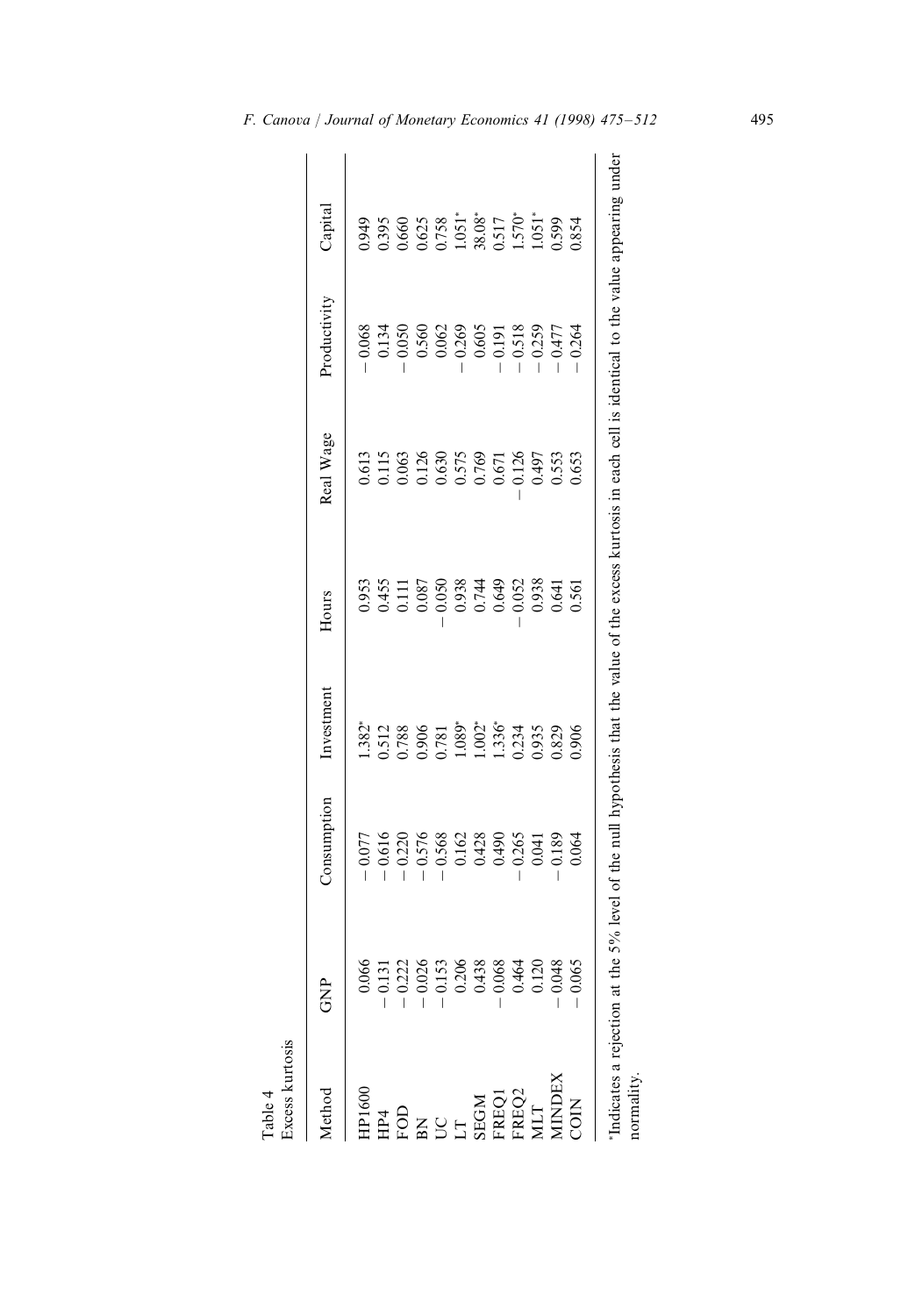0.17 to 0.88. Even more striking is the range of cross correlations between productivity and GNP which varies from  $-0.16$  to about 0.75 and of hours and the real wage, from  $-0.05$  to 0.85. Similarly, there is a wide range of cross correlations between productivity and past GNP (range  $-0.06-0.80$ ) or real wage and past GNP (range 0.05*—*0.89). In general, the largest range in the lead and lag correlations occurs for hours and GNP while the smallest range occurs for consumption and GNP. In some cases, e.g. the contemporaneous relationship between productivity and GNP, it is hard even to sign the correlation with sufficient accuracy.

Among detrending methods, the HP1600 filter produces the highest contemporaneous correlation between hours and GNP and investment and GNP. In fact, most of the contemporaneous correlations with GNP obtained with the HP1600 filter are significantly larger than those obtained with other methods (the exception are data detrended with frequency domain methods) and the hypothesis that the two sets of correlations are identical is frequently rejected. Hence, even among those methods extracting cycles which approximately cover the standard business cycle periodicity (4*—*6 yr), the magnitude or even the sign of various correlations differs substantially.

#### *3.3.3. Higher moments*

Current work cataloging properties of business cycles<sup>5</sup> typically reports only second moments. Lingering in the background are one of two assumptions: either that the series are zero mean normal stochastic processes so that second moments summarize all that is contained in the data or that higher moments do not carry crucial information about the cyclical properties of the data. Recent work by Neftci (1984), Falk (1986), DeLong and Summers (1986) and Pfann (1991) have considered higher moments in an attempt to detect asymmetries or fat tails in the distribution of the cyclical components of GNP and employment. Here I study the third and fourth moments to (i) examine the sensitivity of estimated higher moments to detrending and (ii) indicate whether any detrending procedures induce significant distortions in the properties of the data.

Perhaps surprisingly, the estimated skewness has similar properties across detrending methods for 5 of 7 series and the estimated excess kurtosis has similar properties for almost all detrending methods for 4 out of 7 series. The major discrepancies occur with the investment series, which is strongly left skewed with 5 methods (BN, LT, SEGM, MLT, COIN) and leptokurtic with 4 methods (HP1600, LT, SEGM, FREQ1) and with the capital series which is leptokurtic

<sup>5</sup>Examples include Kydland and Prescott (1990) or Stock and Watson (1990) for the US, Englund et al. (1991) for Sweden, Danthine and Girardin (1989) for Switzerland, Brandner and Neusser (1992) for Germany and Austria, Blackburn and Ravn (1991) for European countries, Backus and Kehoe (1992) for G-10 countries and Fiorito and Kollintzas (1994) for the G-7.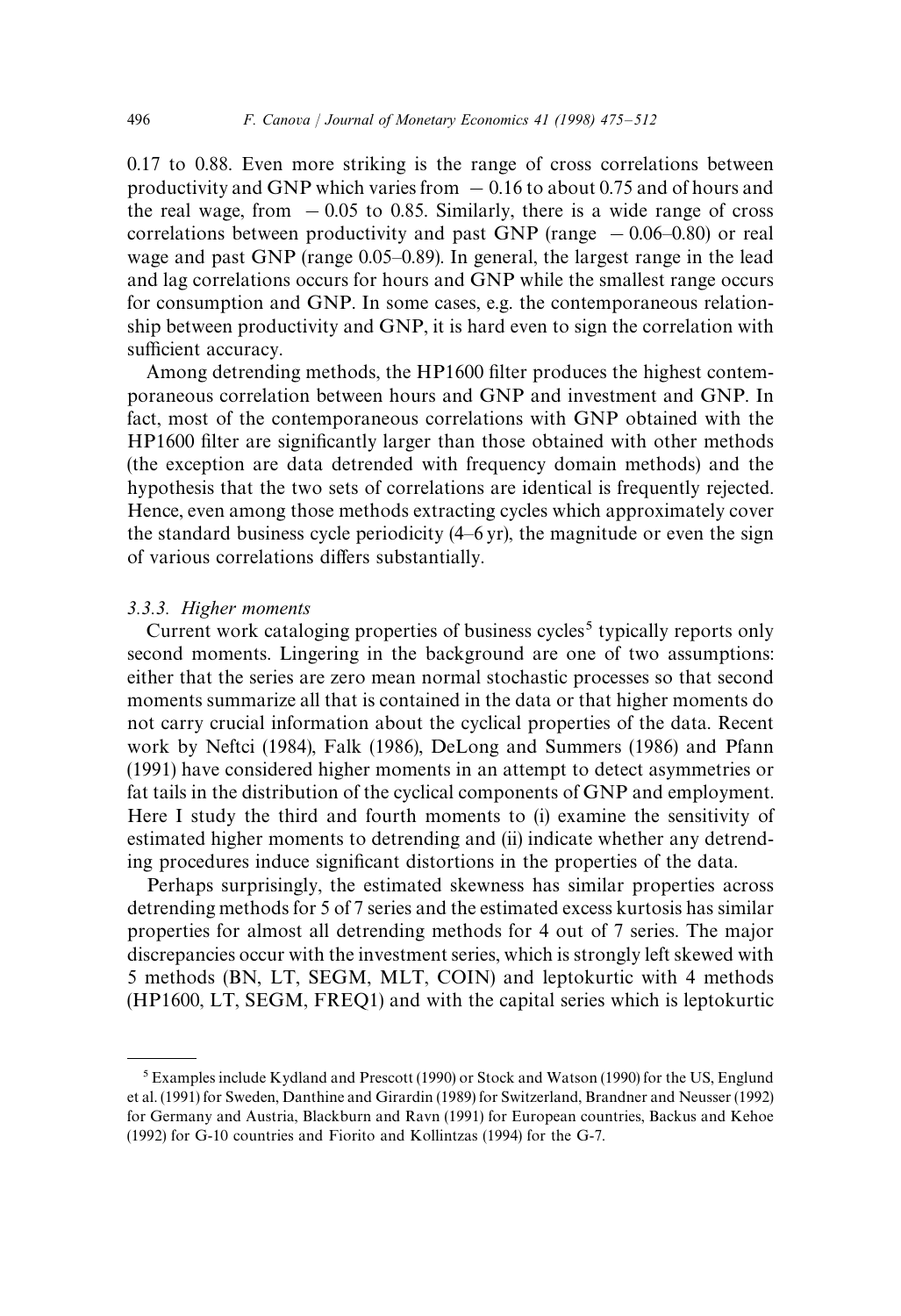in 5 cases. To understand the differences note that all methods but FREQ2 generate both negative skewness and positive excess kurtosis, although their magnitudes vary. Because FREQ2 eliminates high-frequency variability, the skewed and leptokurtic behavior of investment is primarily due to irregular fluctuations rather than to business cycle movements. Note also that the leptokurtic behavior of the capital stock appears only with those methods which leave medium-long cycles in the data. Finally, for LT, SEGM, HP1600 and FREQ1 detrended data the assumption that the cyclical component is normal is clearly inappropriate.

The size of the distortions induced by detrending can be evaluated by comparing the skewness and the excess kurtosis obtained before and after detrending.6 For the original data all series are slightly left skewed but the coefficient of skewness is never significantly different from zero. Investment, real wage and capital, on the other hand, display marginally significant leptokurtosis. Hence, although different detrending methods induce very different second moments in the cyclical component of the data, they appear to leave the higher-order properties of the original series intact.

# *3.3.4. Impulse responses*

Another statistic typically examined to study the propagation of cyclical shocks is the impulse response function (IRF) when cyclical GNP is shocked by one standard deviation. Here I perform the exercise using a VAR system which includes the cyclical component of six variables (GNP, Hours, Real Wage, Consumption, Investment, and Capital). Because the IRF is a linear transformation of the data, the results for the average productivity can be read off directly from the responses of GNP and Hours. The lag length of the system is method dependent and is chosen so that the innovations satisfy the white noise assumption. Some detrending methods induce near MA unit roots in the estimates of the cyclical components so for some decompositions very long lags are needed to whiten the residuals.

Because I will concentrate on the responses of the system to a shock in cyclical GNP, I will not attempt a behavioral identification of the system. While this may be problematic when it comes to study the structure of the dynamic interrelationship across variables, it is not so crucial when the task is to compare the properties of the cyclical components obtained with various methods through a particular window, regardless of the fact that it is misspecified or not. In addition, the identification of a disturbance in the cyclical component of GNP only requires one restriction while the identification of a fully behavioral

<sup>6</sup> Since the tests for skewness and excess kurtosis are invalid in the presence of serial correlation, both the original and the filtered series are prewhitened with 12 lags before the statistics are computed.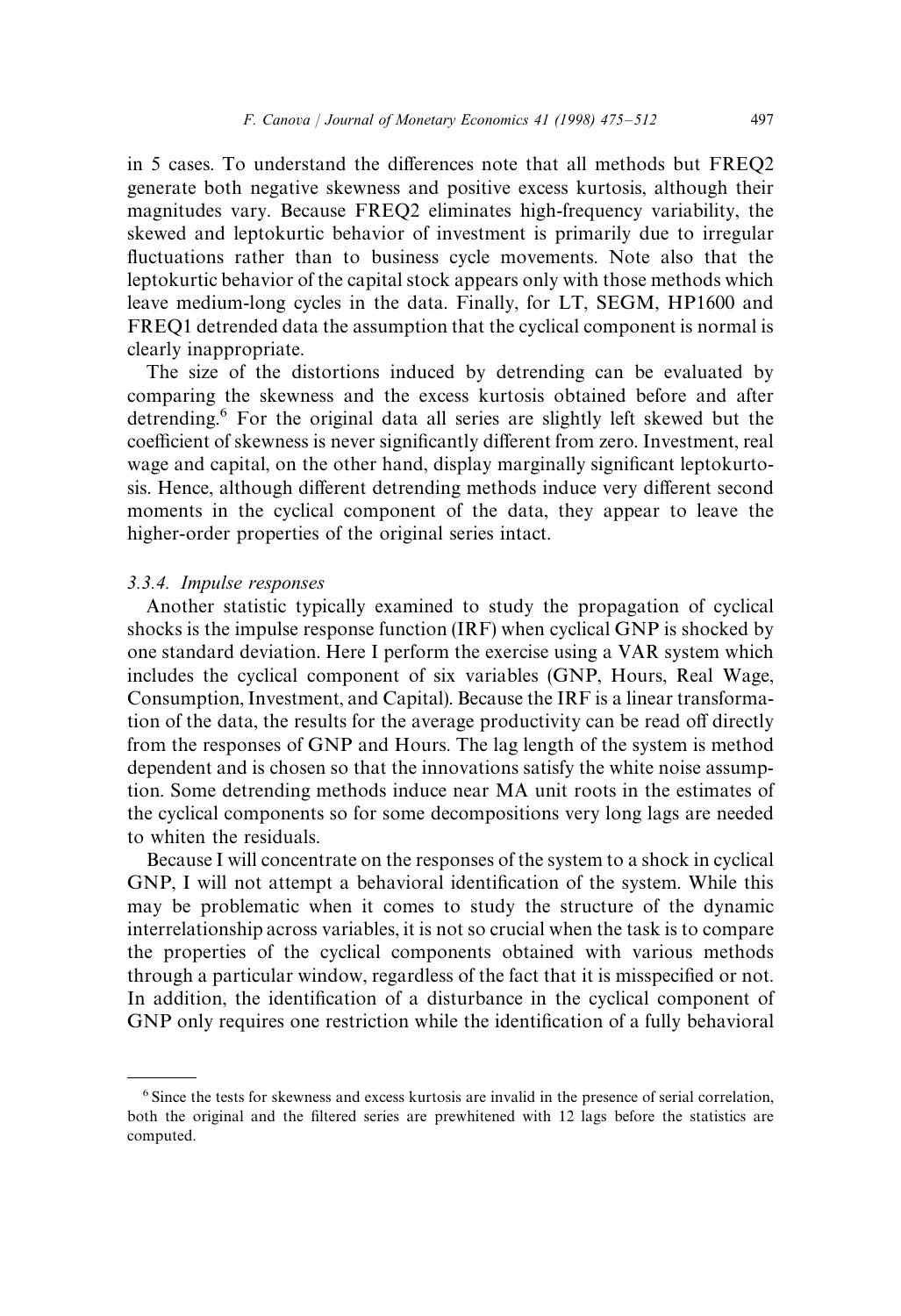| Method            | Cycle  |                |                    |                | Size and location of the peak response |                |       |   |              |   |                   |                |         |
|-------------------|--------|----------------|--------------------|----------------|----------------------------------------|----------------|-------|---|--------------|---|-------------------|----------------|---------|
|                   | length |                | $Con-$<br>sumption |                | Invest-<br>ment                        |                | Hours |   | Real<br>Wage |   | Produc-<br>tivity |                | Capital |
| HP1600            | $20^*$ | $\overline{c}$ | 0.28               | 3              | 1.93                                   | 3              | 0.76  | 1 | 0.46         | 1 | 2.00              | 6              | 0.30    |
| HP4               | 8      | 1              | 0.17               | 1              | 1.50                                   | 1              | 0.58  | 1 | 0.37         | 1 | 1.70              | $\mathfrak{D}$ | 0.05    |
| FOD               | 6      | 1              | 0.25               | 1              | 1.50                                   | 1              | 0.57  | 1 | 0.53         | 1 | 1.82              | 4              | 0.11    |
| BN                | 8      | 1              | 0.30               | 1              | 2.10                                   | 1              | 1.24  | 1 | 1.42         | 1 | 0.84              | 5              | 2.18    |
| UC                | 21     | 1              | 0.23               | 1              | 6.02                                   | 5              | 2.38  | 4 | 1.18         | 1 | 0.98              | 6              | 0.54    |
| LT                | 48     | 3              | 0.26               | 3              | 1.80                                   | 3              | 0.79  | 3 | 0.56         | 1 | 2.03              | 44             | 0.54    |
| <b>SEGM</b>       | 19     | 1              | 0.24               | 4              | 1.86                                   | 3              | 0.77  | 1 | 0.52         | 1 | 2.02              | 6              | 0.36    |
| FREO1             | 17     | $\overline{4}$ | 0.30               | 3              | 1.98                                   | 3              | 0.82  | 3 | 0.60         | 1 | 2.10              | 4              | 0.31    |
| FREO <sub>2</sub> | 12     | $\overline{4}$ | 1.12               | 4              | 10.20                                  | 4              | 3.25  | 4 | 2.08         | 4 | 2.06              | 25             | 1.53    |
| MLT               | 48     | $\overline{c}$ | 0.26               | $\mathfrak{D}$ | 1.84                                   | 3              | 0.79  | 3 | 0.52         | 1 | 1.83              | 7              | 0.28    |
| <b>MINDEX</b>     | 39     | $\mathfrak{D}$ | 0.28               | 4              | 1.91                                   | $\mathfrak{D}$ | 0.81  | 3 | 0.55         |   | 1.67              | 44             | 0.36    |
| <b>COIN</b>       | 24     | 3              | 1.32               | 4              | 6.23                                   | 4              | 3.18  | 6 | 1.78         |   | 0.74              | 10             | 0.42    |

Table 5 Summary statistics for the impulse response function

*\*Note*: Cycle length measures the span of time, in quarters, needed to complete a cycle in GNP. If multiple peaks occur, size and location refer to the first peak.

system necessitates many, possibly debatable, restrictions. The assumption I use to identify an innovation in cyclical GNP is that, within a quarter, no shock other than its own affects cyclical GNP. Table 5 reports summary measures of the IRF. Fig. 3 plots the IRF for HP1600 and COIN detrended data.

The properties of the IRF differ across detrending methods in several respects. First, the average duration of a GNP cycle in response to a GNP shock varies with detrending procedure. For example, the average cycle is about 3.5 yr with the HP1600 filter and about 1 yr with the FOD filter. Second, the response of investment has varying degrees of persistence: it is zero after 4 quarters when FOD is used while it is still sizable after 24 quarters with UC detrended data. Third, the size of the peak responses in consumption and investment is method dependent. For example, the peak response in consumption varies from 0.17 (with HP4) to 1.3 (with COIN) of the shock in GNP and peak investment response varies from 1.5 (with HP4 and FOD) to about 10.5 (with MINDEX). Finally, the timing of the peak responses falls into two categories. In the first category, which includes most univariate methods (both HP filters, RW, BN, LT and FREQ1), a shock to GNP produces a peak response in GNP and real wage instantaneously, a 1*—*2 quarters lagged peak response in investment, a 2*—*4 quarters lagged peak response of consumption and hours, and 4*—*6 quarters delayed peak in capital. The exact timing of the peak response in hours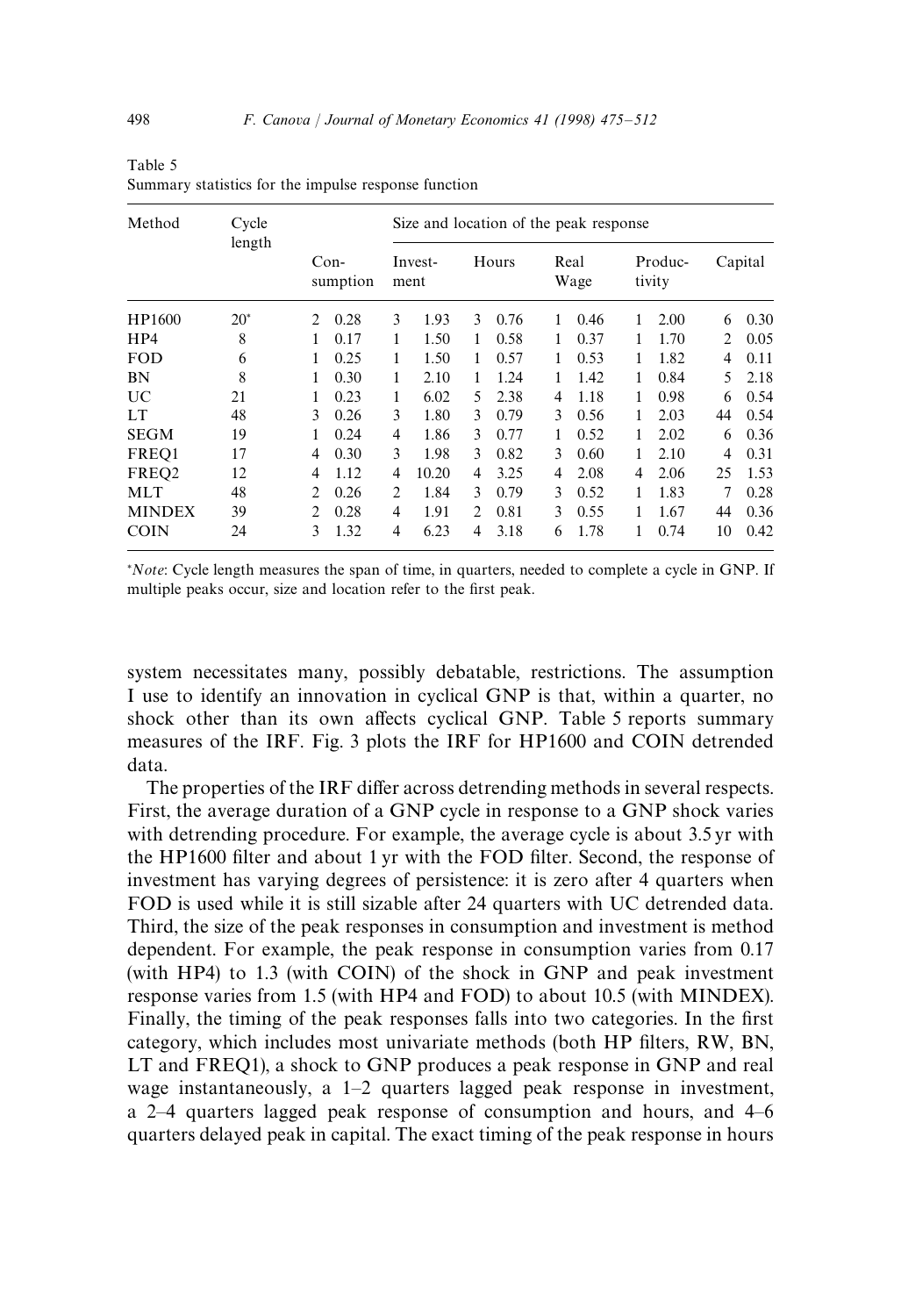

Fig. 3. Impulse responses.

constitutes the major difference among these methods, although the longest delay does not exceed 4 quarters. In all cases but UC, the size of the instantaneous response in productivity is always greater than the size of the instantaneous response in real wages.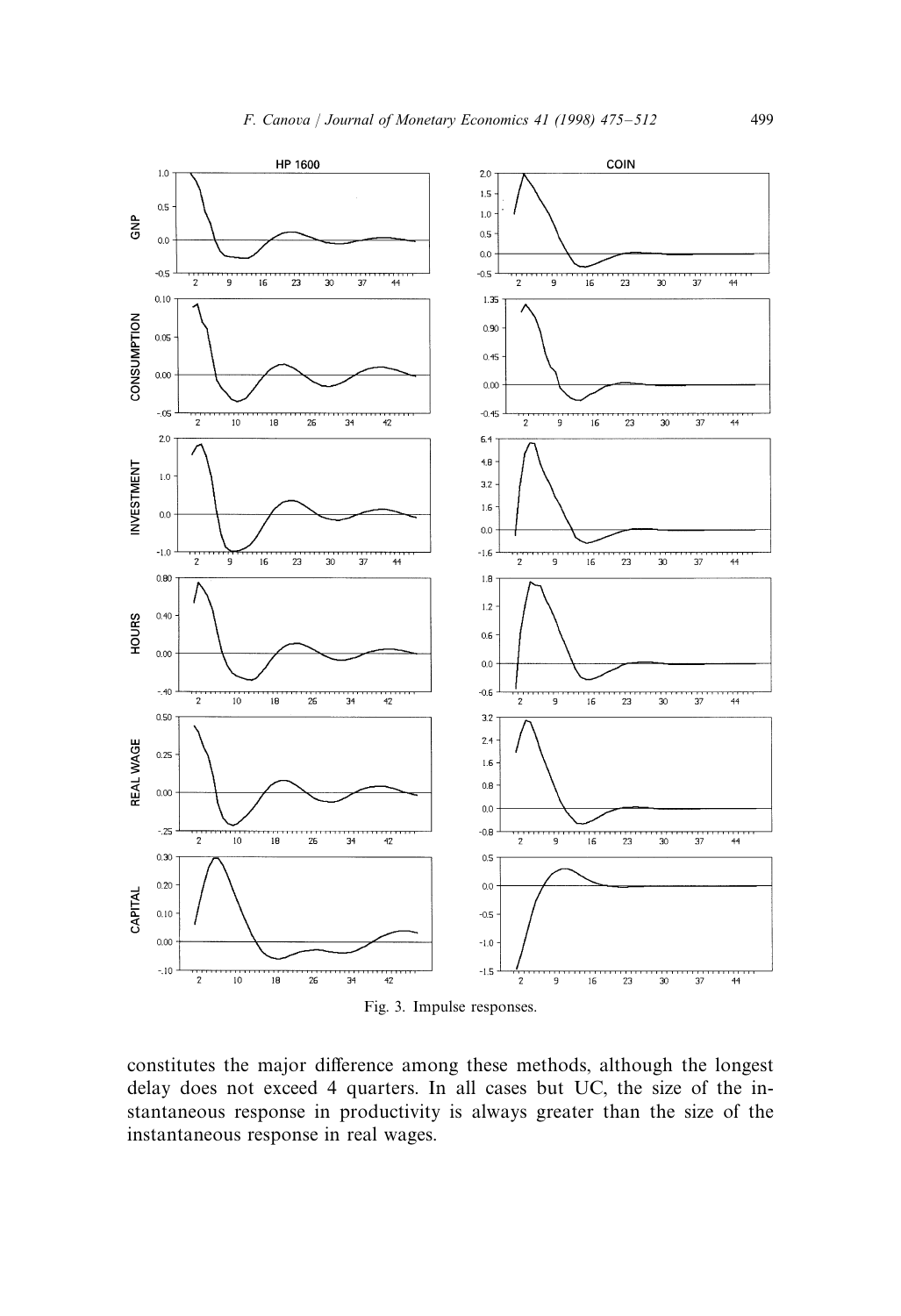In the second category which includes COIN and MINDEX, GNP and the real wage display a peak response which lags the initial shock by 4*—*6 quarters, the peak in hours lags 2*—*3 quarters, the peaks in consumption and investment lag 2*—*4 quarters and the peak in capital about 10 quarters. Here the magnitude of consumption responses exceeds the magnitude of GNP responses over the first 2*—*3 quarters of the cycle, the immediate response of investment and capital is negative and the response of productivity is negative, at least in the first few quarters of the cycle.7 Finally, the size of the peak response in all variables but capital exceeds the size of the disturbance in GNP.

To summarize, the results show that qualitatively and quantitatively the second-order properties of the data and the transmission mechanism of a shock in cyclical GNP depend on the detrending procedure used. However, higher moments of the cyclical component of the data are broadly insensitive to the choice of detrending. I conclude that, except in a few cases, a quantitative assessment of the relationship across the seven variables is method dependent and even qualitatively there is not one single set of facts. Different detrending methods imply different sets of economic relationships because they generate different economic concepts of the business cycle. Moreover, even within the class of methods which extract cycles with durations close to the conventional 4*—*6 yr periodicity, several qualitative differences emerge.

In the next section I discuss the implication of these findings for some stylized facts of the business cycle. In particular I examine the evidence concerning the relative volatilities of consumption, productivity and GNP, the cross correlation of productivity, hours and GNP and of real wages and hours and discuss what the evidence on the transmission of GNP shocks tell us about sources of business cycle fluctuations.

## 4. Some stylized facts of the business cycle revisited

#### *4.1. Relative variabilities*

A number of stylized facts of the business cycle are stated in terms of the magnitude of the relative variability of one variable to GNP. For example, Kydland and Prescott (1990) or Backus and Kehoe (1992) suggest that consumption is less volatile than output. The relative volatility of consumption to GNP is also crucial for tests of the permanent income hypothesis. Deaton (1987), for example, indicates that if GNP has a unit root, consumption is too smooth to be consistent with the permanent income hypothesis and this result

<sup>7</sup>The negative contemporaneous response of investment to a shock in GNP has also been found by Warne and Vredin (1991) using a COIN filter on Swedish data.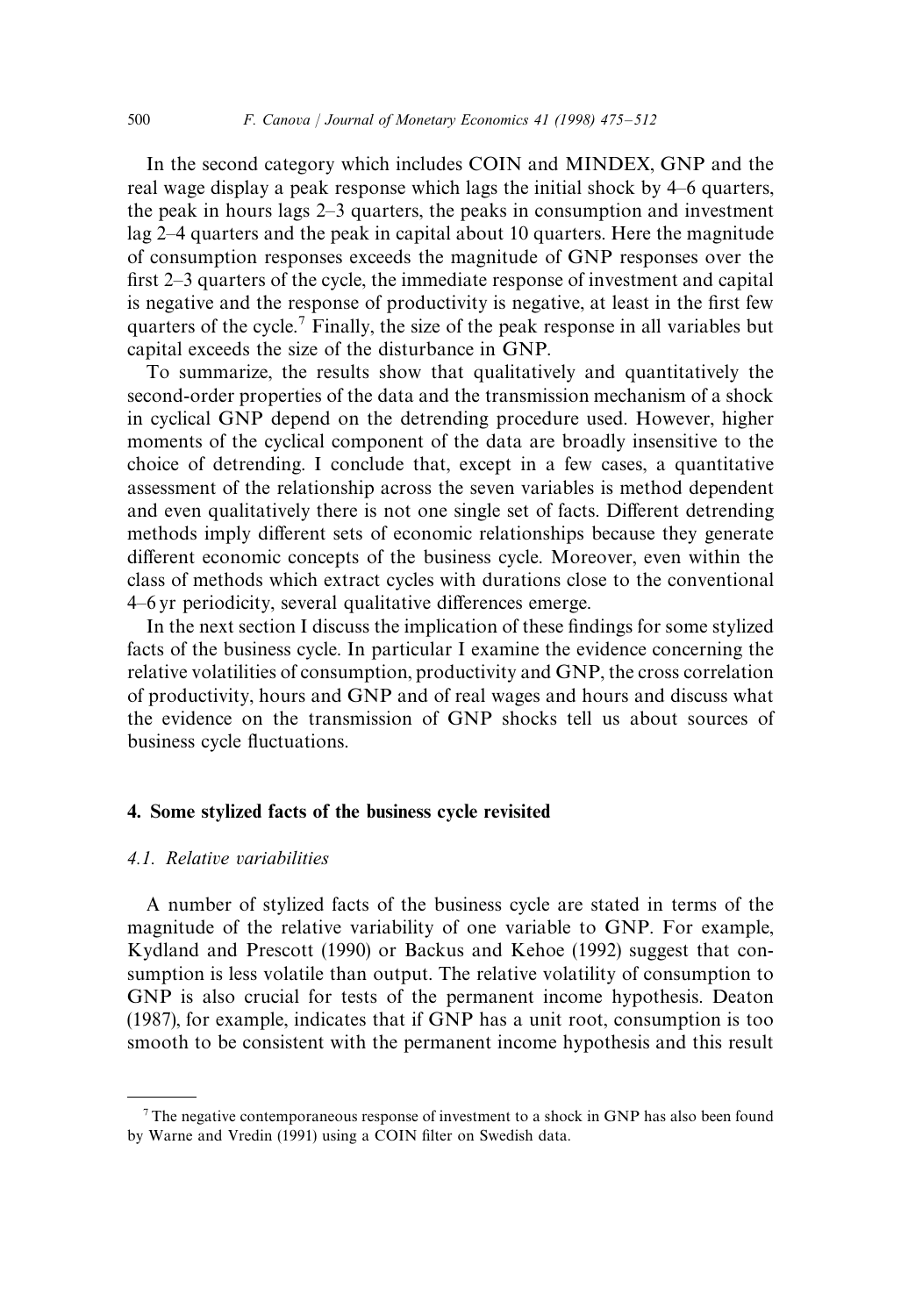has spurred substantial work in an attempt to rationalize this finding (see, e.g. Quah, 1989).

Qualitatively speaking, Table 1 indicates that consumption is uniformly less volatile than output. However, a quantitative statement on the size of the relative variability is difficult: the range is between 0.34 and 0.98. Among the methods which impose or allow for a unit root in GNP, Deaton's paradox holds, i.e. consumption tends to be less volatile than output. However, in at least three cases the relative variability exceeds 0.7 and in one case is 0.98. Hence, even within this class of procedures whether consumption is excessively smooth or not depends on detrending and with many methods the paradox is less dramatic than previously thought.

The relative variabilities of productivity to GNP and to hours are two commonly used statistics to gauge the state of labor markets over the cycle. Prescott (1986) (Table 1) claims that the variability of productivity is less than the variability of GNP. Mankiw (1989) (p. 86) claims that 'Over the typical business cycle, employment varies substantially while determinants of the labor supply *—* the real wage and the real interest rate *—* vary only slightly'.

Because the existing literature has measured productivity in different ways, I experimented with two alternative measures. For 7 of the 12 methods I find that a standard measure of productivity is less volatile than GNP and with four methods it is, approximately, as volatile. When the real wage is used in place of productivity (see Burnside et al. (1993) and next subsection for some arguments which may justify this switch) its relative variability exceeds that of GNP in 9 out of 12 cases.

To try to account for both the differences between productivity and real wage and the variety in the outcomes it is useful to examine the spectra of GNP and of these two variables (see Fig. 1). It turns out that productivity is significantly more volatile than GNP in those frequencies corresponding to cycles of 8*—*10 yr length and significantly less volatile than GNP for cycles of 4*—*6 yr. This variability is eliminated from the cyclical component extracted with methods which emphasize cycles of medium or short average duration (like HP and FOD), but it appears intact with methods like LT which emphasize cycles of this length. The case of real wage is somewhat different since, quantitatively speaking, the proportion of the variability of the real wage series in the region corresponding to 4*—*10 yr cycles is slightly but uniformly larger than the proportion of the GNP series. This implies that differences across detrending methods are less marked although filters like HP and FOD, which carve out only a portion of this region, produce a smaller relative variability relative to other methods.

One consequence of these results is that the relative variability of hours to productivity depends both on the measure of productivity used and on the detrending method. For example, a standard measure of productivity is more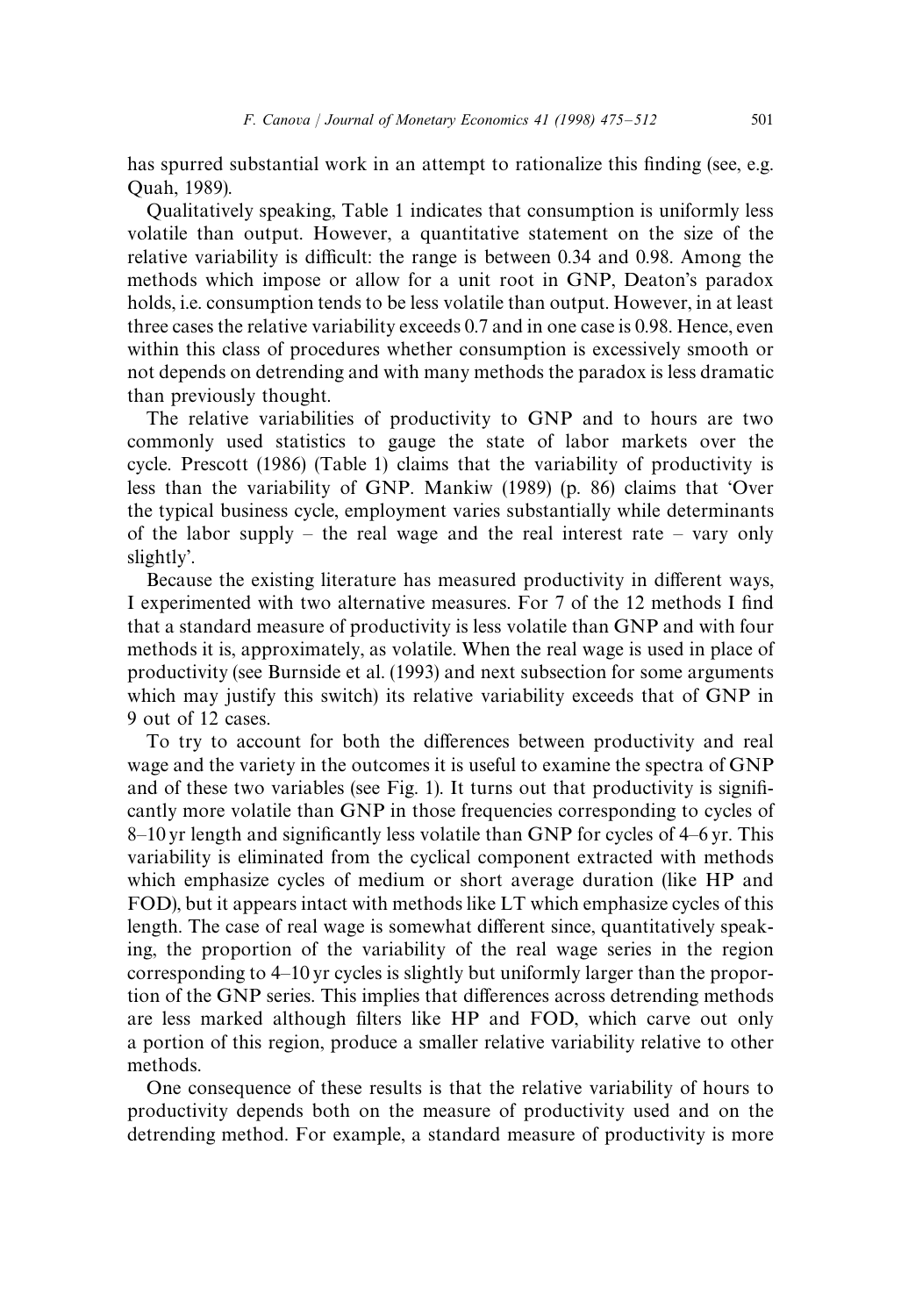volatile than hours for those methods which leave long cycles in the cyclical component (LT, MLT or COIN methods). When the real wage is used, results are mixed and unrelated with the type of cycles each method extracts.

Two general points need to be emphasized here. By focusing on a precise concept of cycle (for example, 4*—*6 yr periodicity) and selecting those methods which primarily extract these cycles, it is possible to produce a more uniform view about the size of relative variabilities. However this approach need not be satisfactory because it neglects valuable information included in cycles of slightly different duration. This is particularly evident in the case of productivity where a substantial portion of variability lies outside the commonly defined business cycles frequencies.

#### *4.2. Procyclical productivity*

A second set of stylized facts of the business cycle comes in the form of comovements across variables. Relationships which have attracted the attention of researchers include the correlations among productivity, real wage, hours and GNP. In this subsection I examine the question of the procyclicality of productivity. The existing literature has found evidence of countercyclicality (Chirinko, 1980), of acyclicality (Geary and Kennan, 1982), and of procyclicality (Barsky and Solon, 1988; Waldman and Delong, 1991) of productivity. Whether productivity is procyclical or not has important implications for the functioning of the labor market over the business cycle. Procyclicality is, in fact, consistent with the idea that labor demand has shifted in response to shifts in the production function. Countercyclicality suggests that shifts in the supply of labor are the primary source of disturbances in the labor market.

In examining this relationship, it is common to interchange the real wage and productivity (see, e.g. Prescott (1986), McCullum (1989) or Bernanke and Parkinson (1991)). In a competitive world the real wage equals, in equilibrium, the marginal product of labor (MPL). Because productivity here measures the average product of labor (APL) the equality need not hold. Christiano and Eichenbaum (1992) argue that using APL in place of real wages is a reasonable approximation as one should expect the equality to hold on average, not on a period by period basis. In addition, since in many models MPL and APL are proportional, the results should be approximately similar.

As expected from the discussion of Section 4.1, this substitution is problematic. When a measure of real wage is used, procyclicality appears with each detrending method and the magnitude of the correlation is consistently above 0.5. When a measure of productivity is used the magnitude of the correlations is, in general, much smaller (the mean value around 0.10), the range of values is very large and in two cases the correlation is negative, albeit small (BN and FREQ1).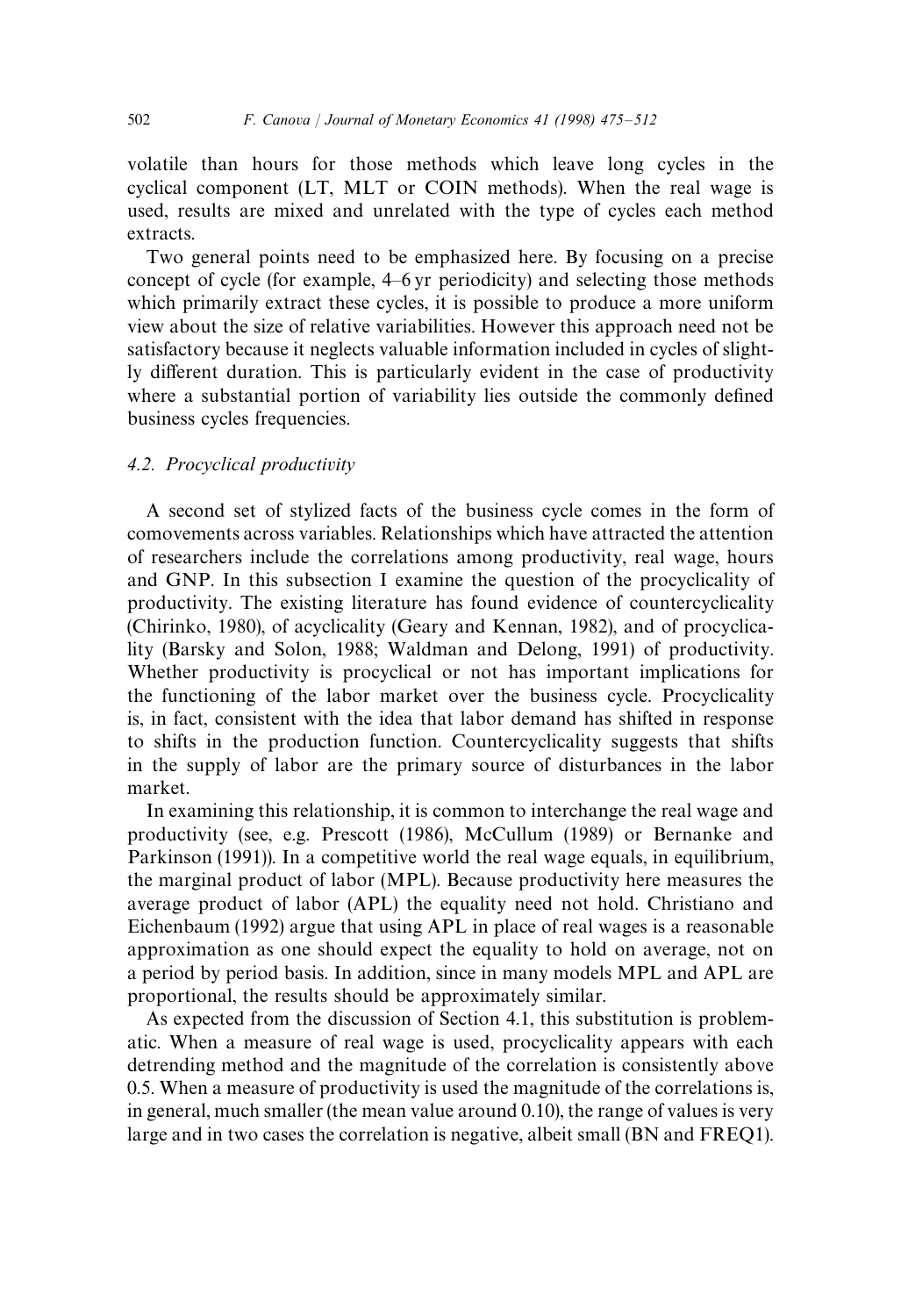With those methods which extract cycles of 4*—*6 yr average periodicity one gets the impression that productivity is acyclical.8

To explain the differences it is useful to examine the coherence among pairs of series (see Fig. 1). While the correlation between real wage and GNP is approximately constant over a large band of frequencies up to cycles of about 8 quarters, the magnitude of the correlation coefficient between productivity and GNP is very different by frequency: it is low in the region corresponding to 6*—*8 yr cycles and to 4 yr cycles and high in the region corresponding to 4*—*6 yr cycles. Because of this uneven behavior different detrending methods, even those which extract cycles of similar duration, produce different results.

In sum, several conclusions can be drawn. First, the identification of the average productivity with the real wage may lead to serious inconsistencies. The existence of noncompetitive aspects may be one reason for the divergence (see, e.g. Bernanke and Parkinson, 1991). Second, within a wide range of business cycle frequencies, the real wage is procyclical and highly correlated with GNP. Third, the magnitude and even the sign of the correlations of productivity with GNP depend on detrending and this is true even for methods which extract cycles of similar length (see also McCullum (1989)). This result therefore strengthens the idea that productivity and GNP have economic cycles with different features, variability and durations and elicits the need for theoretical work to provide reasons for why this phenomenon occurs.

## 4.3. The Dunlop-Tarshis puzzle

A recurrent anomaly in the business cycle literature is the so-called Dunlop*—*Tarshis paradox, i.e. the fact that the correlation between the return to working and the numbers of hours worked is very small. Kydland and Prescott (1988), for example, report that the contemporaneous correlation between a measure of hours and the real wage is approximately zero when HP1600 detrended data are used. Many models, both in the neoclassical and Keynesian tradition fail to account for this observation. Because both types of models share the assumption that real wages and hours worked are on a fixed downward sloped marginal product of labour schedule, real wages and hours worked should be strongly negatively correlated. On the other hand, current RBC models driven by technology shocks, generate procyclical movements in hours and real wage via cyclical shifts in the production function. The response to the discrepancy between theory and the data has been of two types. Kydland and

<sup>&</sup>lt;sup>8</sup>The results obtained with the alternative productivity series presented in the appendix show less heterogeneity. All correlations are in fact positive even though the range is still large. With the alternative measure of wages significant countercyclical behavior emerges in 3 cases (LT, MLT, COIN).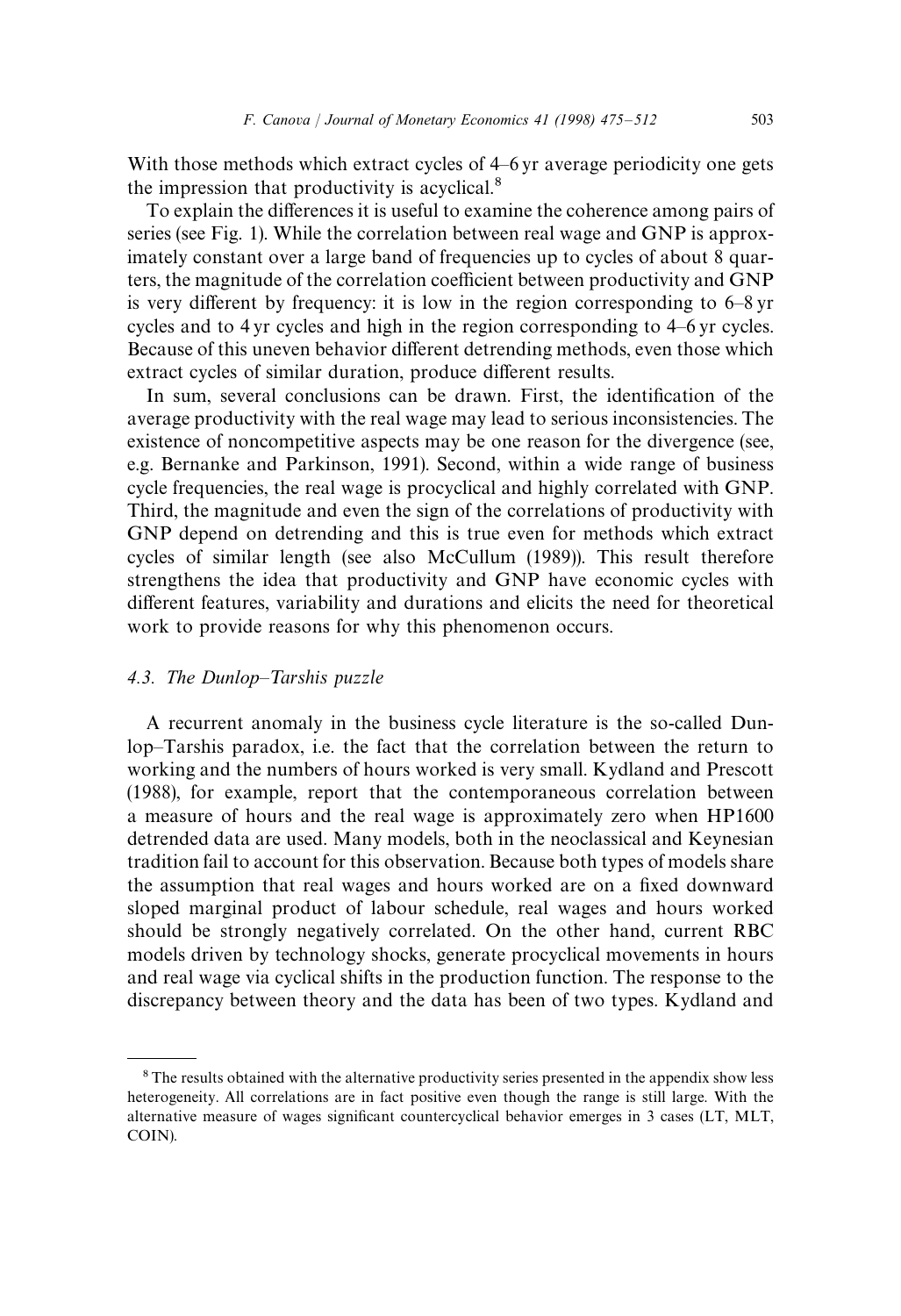Prescott, for example, suggest that measurement errors may be important and attempt to reconstruct a real wage series which is free from these errors while Christiano and Eichenbaum (1992) have modified existing RBC models to generate a theoretical correlation between hours and real wage which is approximately zero.

Table 2 shows that when real wage is used the correlation is almost always positive and greater than 0.40 in half of the cases. When a standard measure of productivity is used the correlations are all negative and in 5 cases smaller than  $-0.50$ <sup>9</sup> Note that the correlation obtained with HP1600 detrended data  $(-0.24)$  is very similar to the one reported by Christiano and Eichenbaum  $(1992)$  ( $-0.16$ ) even though they use a different hours series. Also, only with the real wage and LT, MLT and UC detrended data is the correlation statistically close to zero.

The sign change occurring when APL is used in place of the real wage is easy to explain. In many cases, productivity is countercyclical up to the mid 1960s (the range is  $[-0.32,0.03]$ ) and procyclical afterwards but the negative sign obtained in the first part of the sample dominates.

The sign of the correlation between real wage and hours is surprisingly robust across detrending methods. The association is strong for cycles with 4*—*6 yr average duration and it is weaker for cycles of 8*—*10 yr or less than 4 yr duration but the correlation is positive and significant, a result which is entirely consistent with the idea that shifts in the production function may drive the business cycle in labor markets. The strength of the association between productivity and hours shows no clear pattern. It appears to be unrelated to the duration of the fluctuations each method extracts and, even for fluctuations included in the standard definition of business cycle, differences are significant.

Although the patterns I have described may be the consequence of measurement errors and sampling uncertainty in the hours series (see, e.g. Christiano and Eichenbaum (1990b) (appendix)), the results suggest that the Dunlop*—*Tarshis paradox seem to be less of a puzzle than previously thought: a small and insignificant association between productivity (or real wage) and hours occurs in only a few cases. The sign of the correlation, however, depends on whether real wage or productivity is used and on the sample period, while the strength of the association depends, to some extent, on the economic concept of cycle employed.

#### *4.4. Labor hoarding*

The final stylized fact I examine is the relationship between productivity and lagged measures of economic activity. Some authors (e.g., Summers (1986) and

<sup>9</sup>When the alternative measure of real wage is used all correlations exceed 0.50, while with a more direct measure of productivity the range of correlations is  $[-0.43, 0.82]$ .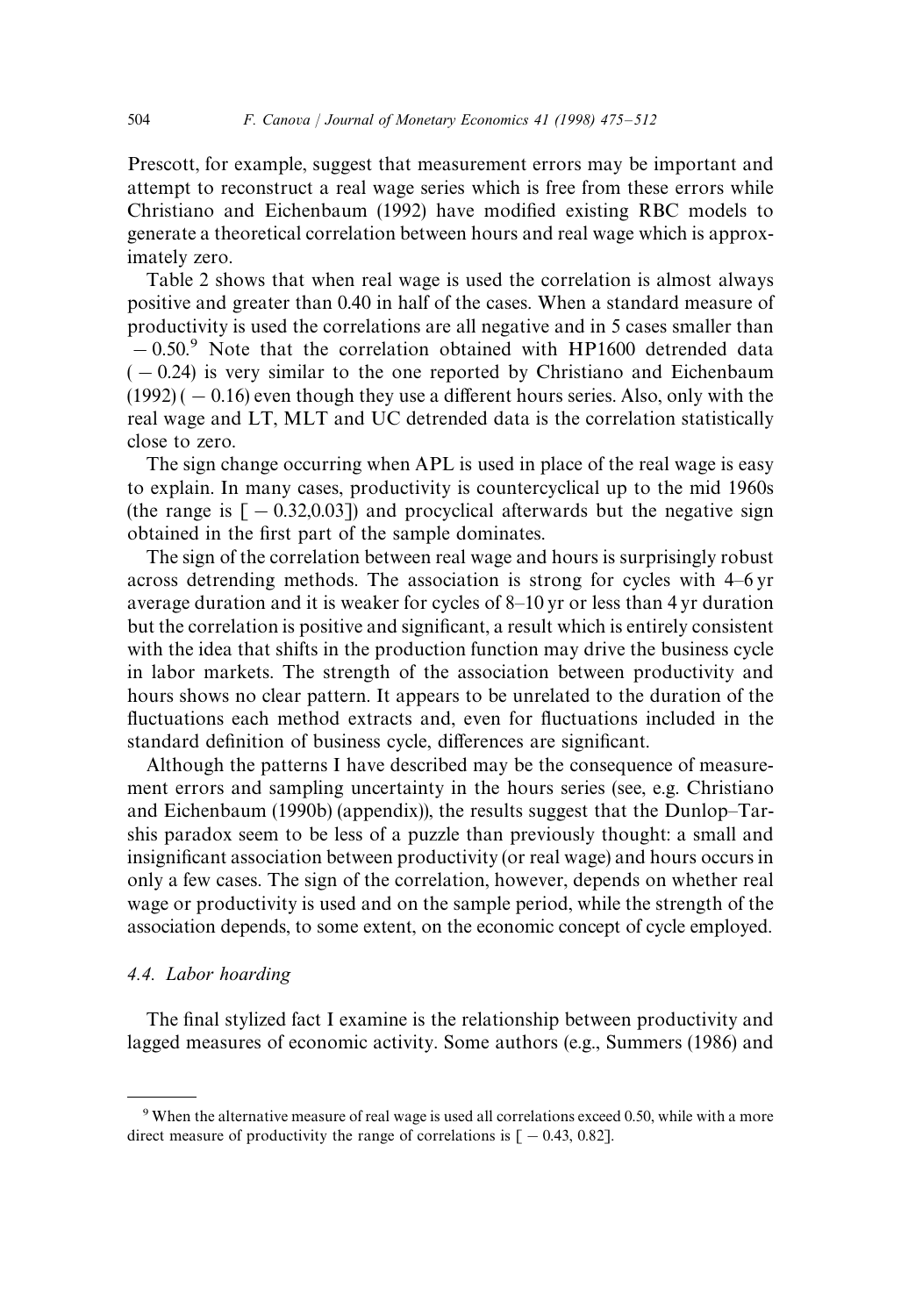McCullum (1989)) have claimed that a negative correlation indicates the presence of labor hoarding, i.e. because of hiring and firing costs, firms adjust their workforce slowly and the cyclical behavior of productivity primarily reflects the cyclical behavior of output (see Rothemberg and Summers,  $1990$ ).<sup>10</sup> In examining this relationship, a further complication to the choice between productivity and real wage measures arises because some authors have used hours in place of GNP as an indicator of cyclical activity (see, e.g. Burnside et al., 1993).

At first glance, Table 3 suggests that whether labor hoarding is present or not depends on what measures of productivity and cyclical activity are used and on what detrending method is employed. For example, when the standard measure of productivity is used the sign of the correlation  $(APL_t, GNP_{t-1})$  is almost equally split between positive and negative values, while when the real wage is used, it is mainly positive and significant. When hours are used as an indicator for cyclical activity, the correlation with productivity is always negative, while the correlation with real wage and lagged hours is almost always positive.<sup>11</sup> Note also that for each pair of variables different detrending methods produce a wide range of outcomes contributing to the impression that the qualitative relationship between lagged productivity and GNP is frequency dependent.

In order to gain some intuition for why the descriptions of the phenomena contrast, it is useful to study the differences in one set of correlations across detrending methods. This exercise allows us to further highlight some features of various detrending filters and stress that a simple theoretical characterization of labor hoarding phenomena may suggest which class of detrending methods should be used. When hoarding labor firms must compare the costs of keeping idle workers with the benefits of not having to rehire and retrain new workers when demand picks up. These costs increase if the current recession is expected to persist for a long time. Therefore, even if labor hoarding is an important economic phenomena, it is unlikely to be detectable with methods which extract long cycles in the data. If one hopes to find evidence of labor hoarding via the simple correlation measure employed here, one should look for detrending methods which emphasize short cyclical fluctuations (say 1*—*3 yr), where this phenomenon may be prevalent.

Among the available methods there are two procedures which emphasize this type of cycle: HP4 and FOD. These procedures give, regardless of the pair of variables used, a negative although small lagged correlation with real activity

 $10$  Although the intuition is simple, the mechanics of signing this coefficient is somewhat obscure. In particular, it seems necessary to assume that output is mean reverting to obtain a negative sign.

 $11$ The use of alternative measures of productivity, real wage and hours does not clarify the qualitative features of the relationship. The other measure of productivity is positively correlated with lagged GNP and with hours in half of the cases, while the other measure of real wage is positively correlated with lagged GNP in 9 of the 12 cases, and with hours in all but one case.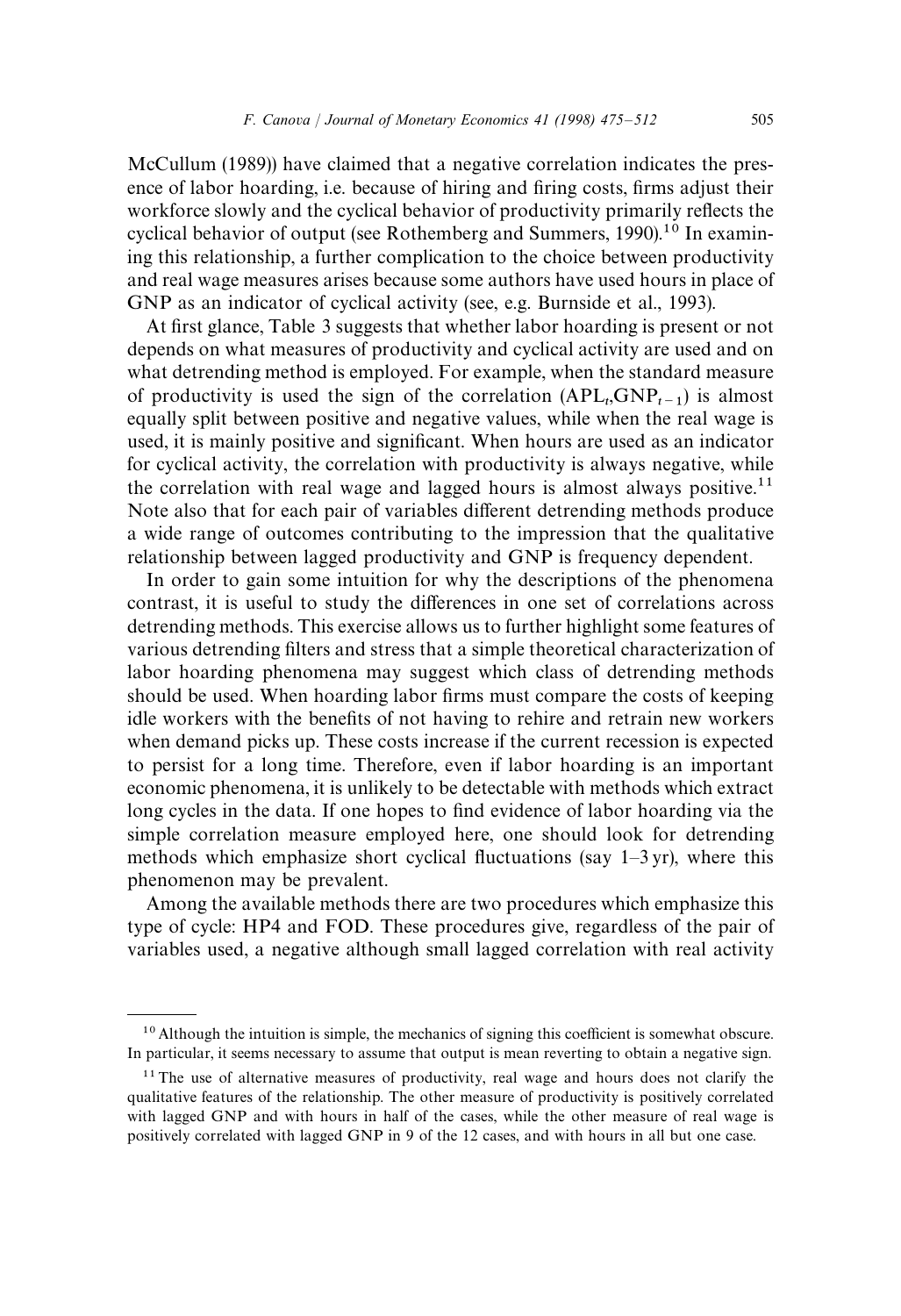(around  $-0.30$ ), a result which is consistent with labor hoarding. For filters which extract cycles of medium length (UC, HP1600, FREQ1 and FREQ2) the correlation is still negative but closer to zero, while for SEGM it is positive but only marginally so. Finally, filters which extract long cycles (LT and the three multivariate methods) induce positive correlation between productivity and lagged GNP, regardless of the productivity measure used.

Two conclusions can be drawn from the above discussion. First, because the labor hoarding hypothesis restricts the type of cycles to be examined, one should focus attention on those methods which describe the relationship within the acceptable band of fluctuations. Second, although the difference is not large, the sign of the correlation changes as we move from short to medium to long cycles. This suggests the presence of instabilities within business cycle frequencies but this pattern is revealed only when the analysis is conducted with several detrending methods. For the case of labor hoarding, this instability conforms with economic intuition. For other cases, e.g. productivity, switches of this type warrant careful theoretical examination.

## *4.5. Is the cycle driven by supply or by demand?*

I conclude this section by examining the implications of the patterns of impulse responses for questions concerning the generation of cycles. Impulse response analysis is becoming increasingly popular in non-structural analyses of business cycles (see, e.g. Stock and Watson, 1990), in semistructural ones (e.g. Ahmed et al., 1993) or in completely structural ones (see, e.g. King et al., 1991). The exercise I conduct is only suggestive because I do not attempt a complete identification of the behavioral disturbances of the system. However, it may be useful in two respects. First, to stress the fact that the relationship among variables at different business cycle frequencies may be consistent with contrasting theories of business cycle fluctuations. Second, to warn users of impulse response analysis against informally linking reduced form evidence to theories taking one concept of cycle as if it was the 'correct' one.

The first pattern of responses discussed in Section 3.3.4 seems to fit a RBC tale: a temporary shock to output increases labor demand, so that hours and the real wage go up within a year's time. As the real wage increases, consumption increases and investment follows. Since the average productivity increases more than the real wage, profits increase and payments to holders of capital rise as well (average product of capital  $=$  GNP/capital is positive in the first stages of the cycle). Therefore the real return per unit of capital invested increases. This increase is correlated with the increase in hours. Hence hours move together with this measure of the real rate of return, a result which is consistent with the RBC emphasis on intertemporal substitution of labor. In addition, the responses of productivity are approximately coincident with those of GNP, a result which goes against the labor-hoarding explanation of business cycle fluctuations.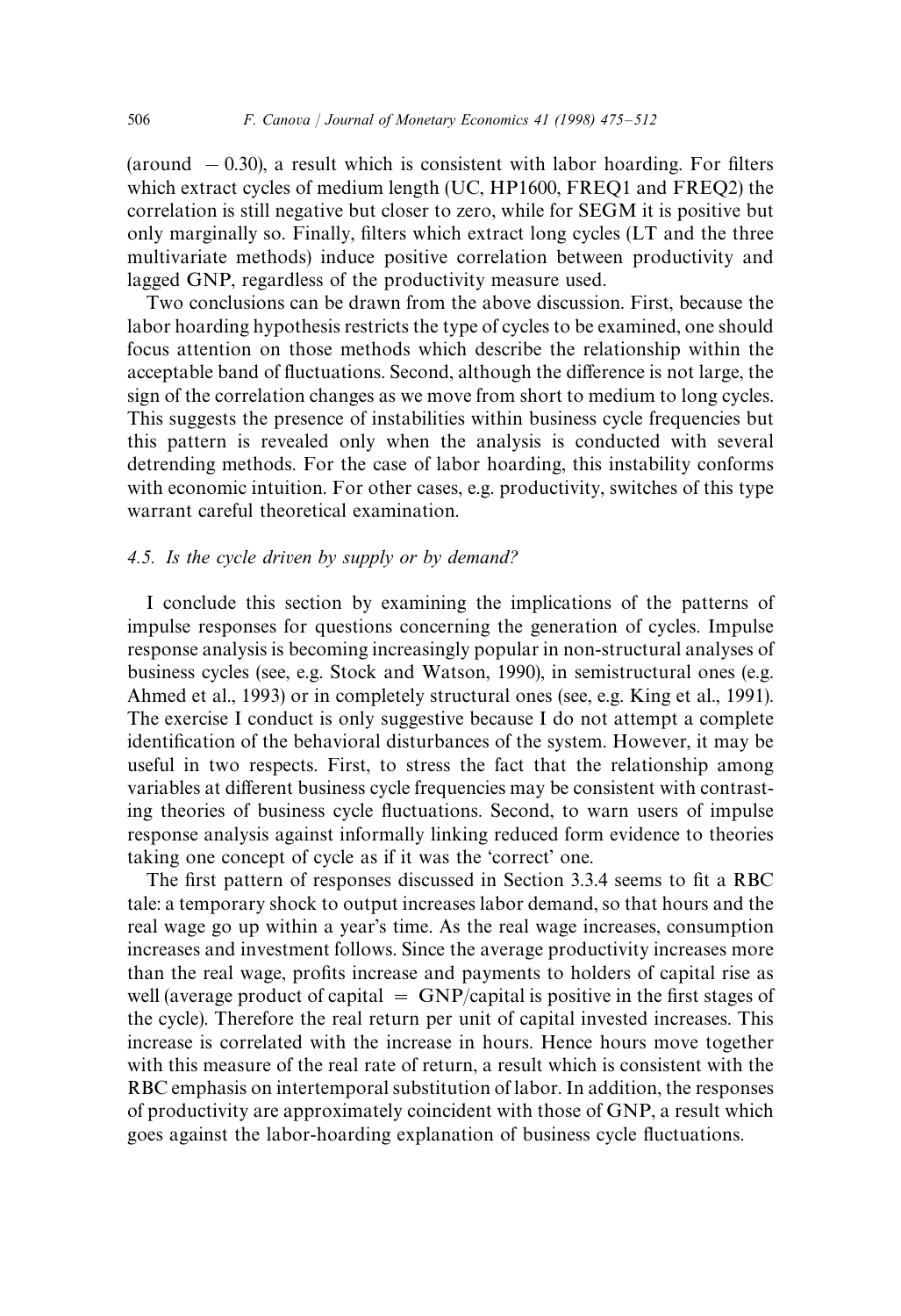The second pattern of responses, on the other hand, fits a neoKeynesian perspective better. A one standard error shock in GNP instantaneously increases consumption by about 1.2 times that amount and, because of wealth effects, decreases the amount of hours worked. To achieve this consumption increase, the economy depletes the capital stock. At least in the first phase of the cycle, the response of the average productivity of labor is negatively related to (and lags) output responses, a pattern which fits the labor-hoarding story discussed in Section 4.4. The demand driven expansion caused by the increase in consumption induces a further increase in output in the short run, possibly through the use of idle capacity or overtime and this drives hours and real wages up. When the consumption boom is exhausted, previous decisions are reverted: agents enjoy increasing amounts of leisure pushing hours below their long-run path in the medium run, investments decrease and the deterioration of the capital stock is reversed. The reconstruction of the capital stock is completed in about 8 quarters and convergence to its steady-state path occurs after about 15 quarters. Finally, because the capital stock is countercyclical, the real interest rate is large and positive in the first few quarters of the cycle. Despite large interest rates and real wage movements, hours move, relatively speaking, only by a small amount, a result which agrees with recent neoKeynesian descriptions of the business cycle (see, e.g. Mankiw, 1989).

## 5. Conclusions and implications for macroeconomic practice

In this paper I examine how different detrending methods affect the cyclical properties of some US real variables. I compare the properties of the cyclical components of seven variables (GNP, Consumption, Investment, Hours, Real Wage, Productivity and Capital) obtained using seven univariate (Hodrick-Prescott (HP), Beveridge-Nelson (BN), Linear (LT), Segmented (SEGM), First-Order Differencing (FOD), Unobservable Components (UC), Frequency Domain Masking (FD)) and three multivariate (Common deterministic trend (MLT), One-dimensional index (MINDEX) and Cointegration (COIN)) detrending techniques for seasonally adjusted data over the sample 1955*—*1986. For each method I report moments of the data, the short-term cross correlations and the impulse response function of the seven variables when GNP is shocked.

The paper documents a wide range of outcomes with little agreement in both the quantitative and the qualitative properties of the second moments, even among those methods which extract cycles of comparable duration from the data. Higher moments are less sensitive to the issue of detrending but these statistics are seldom considered by business cycle researchers. We also argue that the qualitative response to a GNP shock can result in two broad patterns which provide different characterizations of the transmission mechanism of shocks. The paper also discusses the implications of the results for selected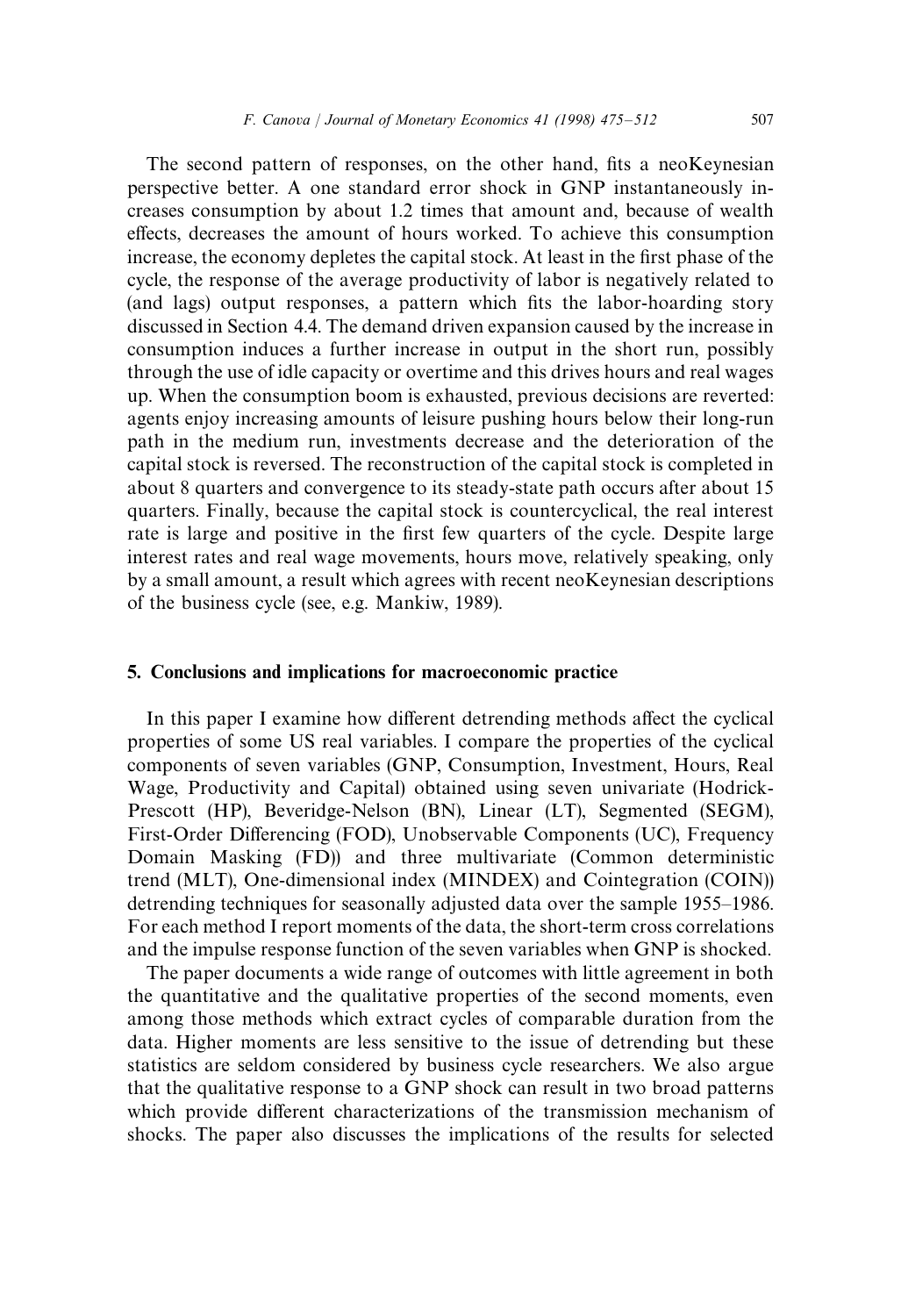stylized facts of the business cycle. Here I show that although in certain situations theory suggests the type of cycles the applied analyst should investigate, in many occasions it is silent. In this case focusing the analysis on one type of cycle only throws away information which can be used to establish interesting observations or refute existing theories.

A few conclusions can be drawn from the exercise. First, the practice of solely employing the HP1600 filter in compiling business cycle statistics is problematic. The HP1600 filter produces results which are similar to those obtained with conventional band-pass filters (e.g. frequency domain masking the low frequency components of the data or standard MA filters) and concentrates the attention of the researcher on cycles with an average duration of 4*—*6 yr. However, there are instances where selecting cycles with this particular duration may inappropriately characterize a phenomenon (e.g. labor hoarding), throw away a large portion of the variability of a series (e.g. productivity) or induce extreme second-order properties in the detrended data and misdirect theoretical research trying to cope with them (see, e.g. Hansen's (1985) effort to remedy Kydland and Prescott's (1982) failure to replicate the variability of hours or Christiano's (1988) attempt to replicate the magnitude of investment volatility). Second, the idea that there is a single set of facts which is more or less robust to the exact definition of business cycle is misleading since different concepts of business cycle generate different economic objects which need not have similar characteristics. Sweeping these differences under the rug may lead to sterile discussion, inconsistencies in the characterization of the relationship among economic variables and misplaced emphasis on particular cyclical components. Our recommendation for empirical practice is to compile statistics using a variety of shrewdly selected detrending methods so as to gain information on the behavior of variables at different business cycle frequencies and pursue a more interactive relationship between theory and practice. Theory may indicate which concept of cycle is the object of research and therefore implicitly dictate a class of detrending procedures and empirical practice should indicate whether this choice leaves out important features of the data or produces distortions of various kinds.

Third, the empirical characterization of the business cycle obtained with multivariate detrending methods which have their base in dynamic economic theory is different from the one obtained with statistically based univariate procedures. However, since there is very weak evidence of common (deterministic or stochastic) trends, at least with the data set used here, caution should be exercised in deriving business cycle regularities or structural conclusions regarding sources and propagations using theoretical restrictions which are far from being satisfied in the data.

Fourth, since both the quantitative and qualitative interrelationships among real variables display substantial differences across a broad range of business cycle frequencies, the practice of building theoretical models whose numerical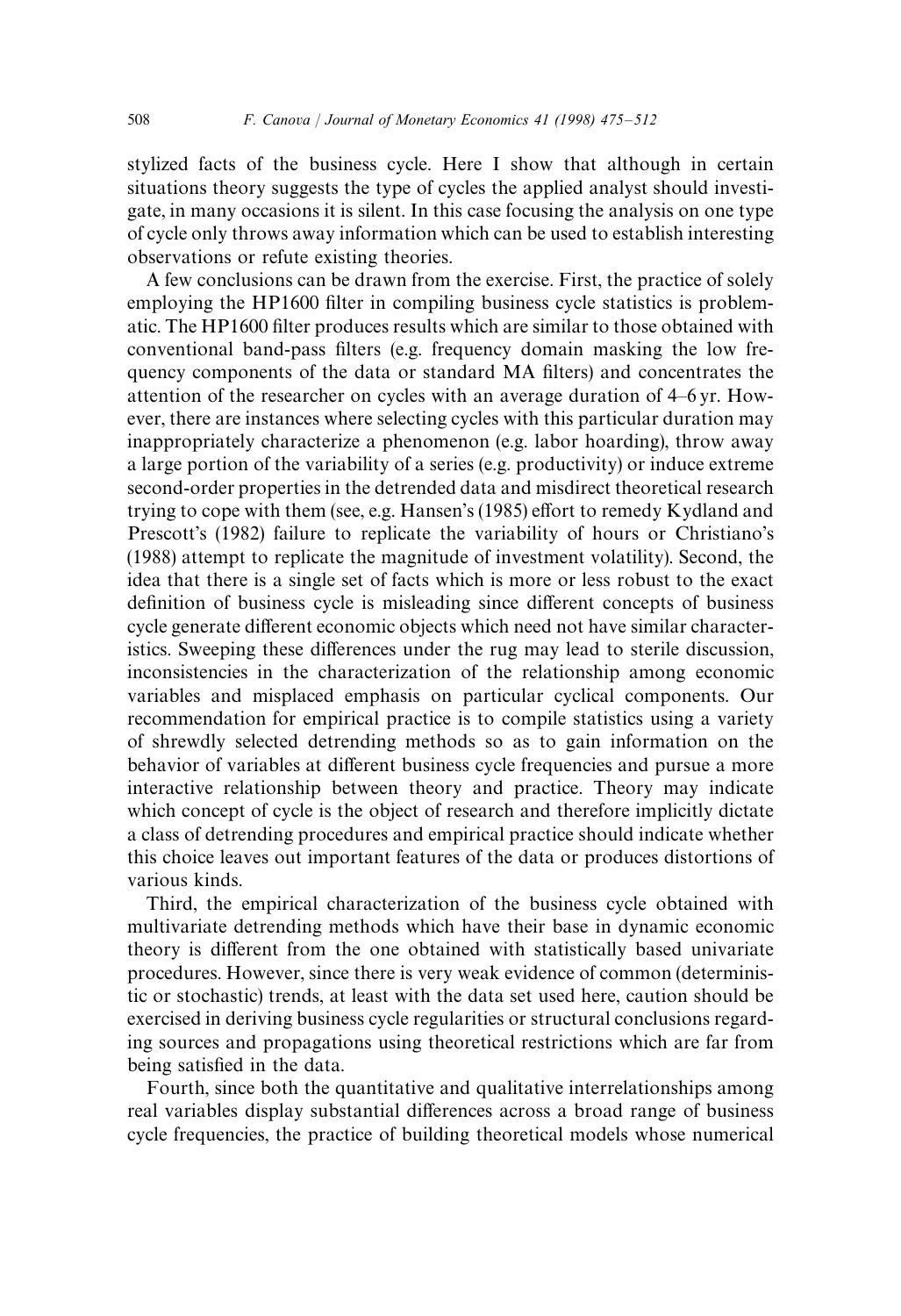versions quantitatively match one set of regularities obtained with a particular concept of cyclical fluctuation warrants a careful reconsideration. At a minimum, the data generated by numerical versions of the theory should be passed through a variety of detrending filters which emphasize different business cycle concepts in order to check the implications of theoretical models over a wide range of cyclical frequencies.

Finally, because the focus of the paper is in documenting and organizing the information at business cycle frequencies evidence, we have refrained from asking questions like: which detrending method produces cyclical components whose features 'best' replicate the conventional characteristics of the business cycle as given by, say, NBER researchers (see Canova (1994) for this type of exercise). As already mentioned, there are situations when the adoption of a conventional notion of the business cycle may distort the representation of the dynamic interrelationships existing in the data and a broader empirical point of view may be more useful for theoretical work. On the other hand one should be aware that some methods extract trends which have undesirable features (e.g. BN trends are in some cases more volatile than the series themselves). This recognition may help to reduce the number of detrending procedures which economists consider reasonable for the purpose of documenting features of the business cycle.

# Acknowledgements

I would like to thank an anonymous referee and a large number of people including Manuel Aurellano, Keith Blackburn, Tony Braun, Javier Diaz, Frank Diebold, Jordi Gali, Roger Kormendi, Eric Ghysels, Albert Jaeger, Albert Marcet, Jane Marrinan, Rick Mishkin, Franco Peracchi, Glen Rudebush, Guido Taballini, Arnold Zellner and the participants at seminars at Brown, Columbia, NYU, Banco de Espa na, Universitat Pompeu Fabra, University of Southampton, IGIER, WIFO, the 1990 Winter Meeting of the Econometric Society, Washington, the 1991 Meetings of the Society of Economic Dynamics and Control, Capri, and the 1991 European Meetings of the Econometric Society, Cambridge, for useful comments and suggestions.

## References

- Ahmed, S., Ickes, B., Wang, P., Yoo, B., 1993. International business cycles. American Economic Review 83, 335*—*359.
- Backus, D., Kehoe, P., 1992. Historical properties of business cycles. American Economic Review 82, 864*—*888.

Barsky, R., Solon, G., 1988. Real Wages over the Business Cycle. NBER working paper 2888.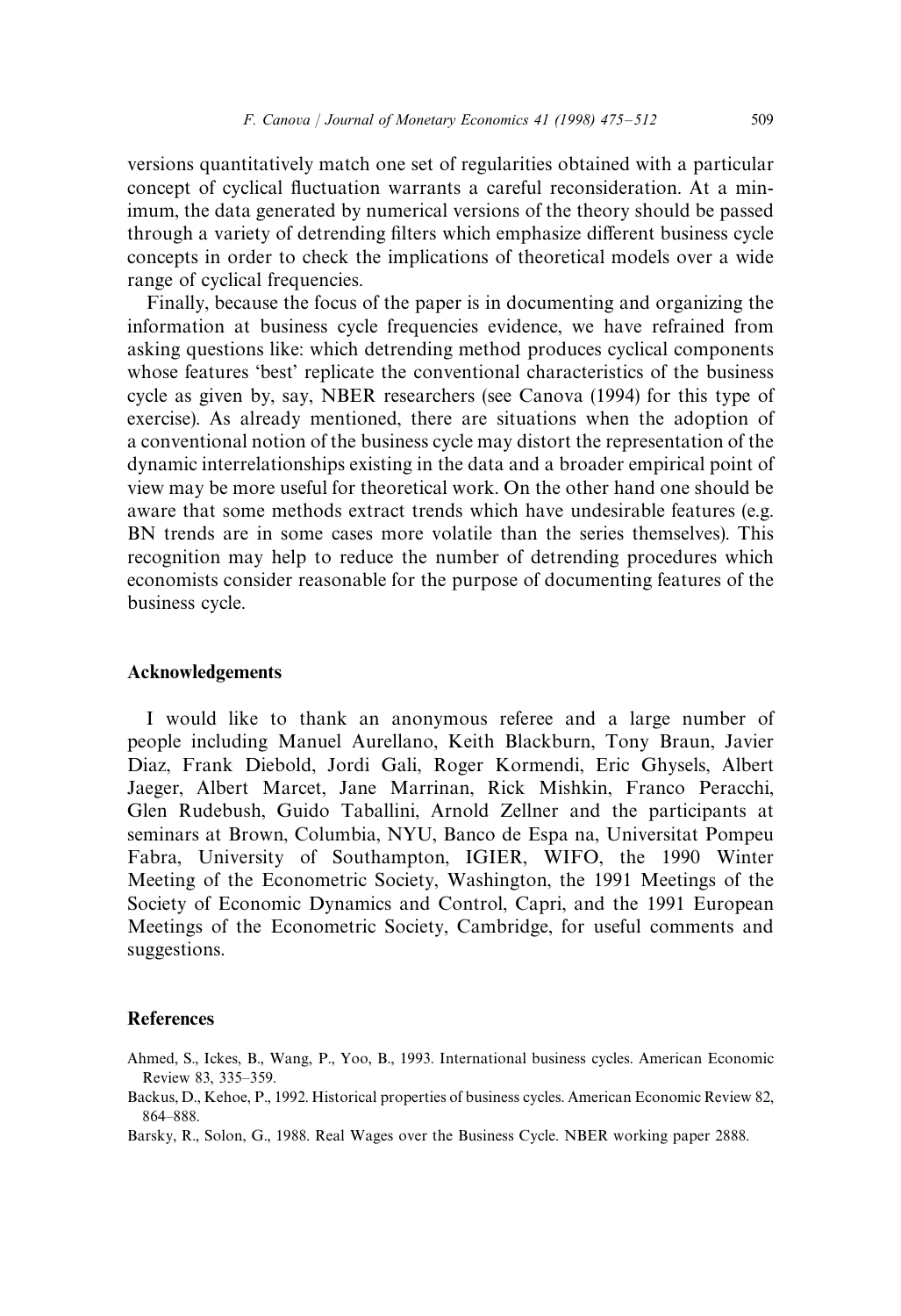- Baxter, M., 1991. Business cycles, stylized facts, and the exchange rate regime: evidence from the United States. Journal of International Money and Finance 10, 71*—*88.
- Baxter, M., King, R., 1994. Measuring business cycles: approximate band-pass filters for economic time series, University of Virginia, manuscript.
- Baxter, M., Stockman, A., 1989. Business cycles and exchange rate regime: some international evidence. Journal of Monetary Economics 23, 377*—*400.
- Blackburn, K., Ravn, M., 1991. Contemporary macroeconomic fluctuations: an international perspective, University of Aarhus, working paper 9112.
- Bernanke, B., Parkinson, M., 1991. Procyclical labor productivity and competing theories of the business cycle. Journal of Political Economy 99, 439*—*469.
- Beveridge, S., Nelson, C., 1981. A new approach to decomposition of economic time series into permanent and transitory components with particular attention to measurement of the business cycle. Journal of Monetary Economics 7, 151*—*174.
- Brandner, P., Neusser, K., 1992. Business cycles in open economies: stylized facts for Austria and Germany. Weltwirstschaftiche Archiv 128, 67*—*87.
- Burnside, C., Eichenbaum, M., Rebelo, S., 1993. Labour hoarding and the business cycle. Journal of Political Economy 101, 245*—*273.
- Canova, F., 1994. Detrending and turning points. European Economic Review 38, 614*—*623.
- Carvalho, J., Grether, D., Nerlove, M., 1979. Analysis of Economic Time Series: A Synthesis. Academic Press, New York.
- Chirinko, R., 1980. The real wages over the business cycle. Review of Economics and Statistics 62, 459*—*461.
- Christiano, L., 1988. Why does inventory investment fluctuate so much. Journal of Monetary Economics 21 (2/3) 247*—*280.
- Christiano, L., Eichenbaum, M., 1990a. Unit roots in GNP: do we know and do we care. Carnegie Rochester Conference Series in Public Policy 32, 7*—*62.
- Christiano, L., Eichenbaum, M., 1990b. Current real business cycle theories and aggregate labor market fluctuations. NBER working paper 2700.
- Christiano, L., Eichenbaum, M., 1992. Current real business cycle theories and aggregate labor market fluctuations. American Economic Review 82, 430*—*450.
- Coddington, J., Winters, A., 1987. The Beveridge*—*Nelson decomposition of a time series: a quick computational approach. Journal of Monetary Economics 19, 125*—*127.
- Cogley, T., Nason, J., 1995. Effects of the HP filter on integrated series. Journal of Economic Dynamics and Control 19, 253*—*278.
- Danthine, J.P., Girardin, M., 1989. Business cycles in Switzerland: a comparative study. European Economic Review 33, 31*—*50.
- Deaton, A., 1987. Life cycle models of consumption: is the evidence consistent with the theory. In: Bewley, T. (Ed.), Advances in Econometrics: Fifth World Congress, vol. 2. Cambridge University Press, New York.
- Dellas, H., 1993. Stabilization policies and long term growth: are they related? University of Maryland, manuscript.
- DeLong, B., Summers, L., 1986. Are business cycles asymmetric? In: Gordon, R. (Ed.), The American Business Cycle: Continuity and Change. University of Chicago Press, Chicago, pp. 166*—*178.
- Englund, P., Persson, T., Svensson, L., 1991. Swedish business cycles: 1861*—*1988. Journal of Monetary Economics 30, 343*—*372.
- Falk, B., 1986. Further evidence on the asymmetric behavior of economic time series over the business cycle. Journal of Political Economy 94, 1096*—*1109.
- Fiorito, R., Kollintzas, T., 1994. Stylized facts of business cycles in the G7 from a real business cycles perspective. European Economic Review 38, 235*—*269.
- Geary, P., Kennan, J., 1982. The employment-real wage relationship: an international study. Journal of Political Economy 90, 854*—*871.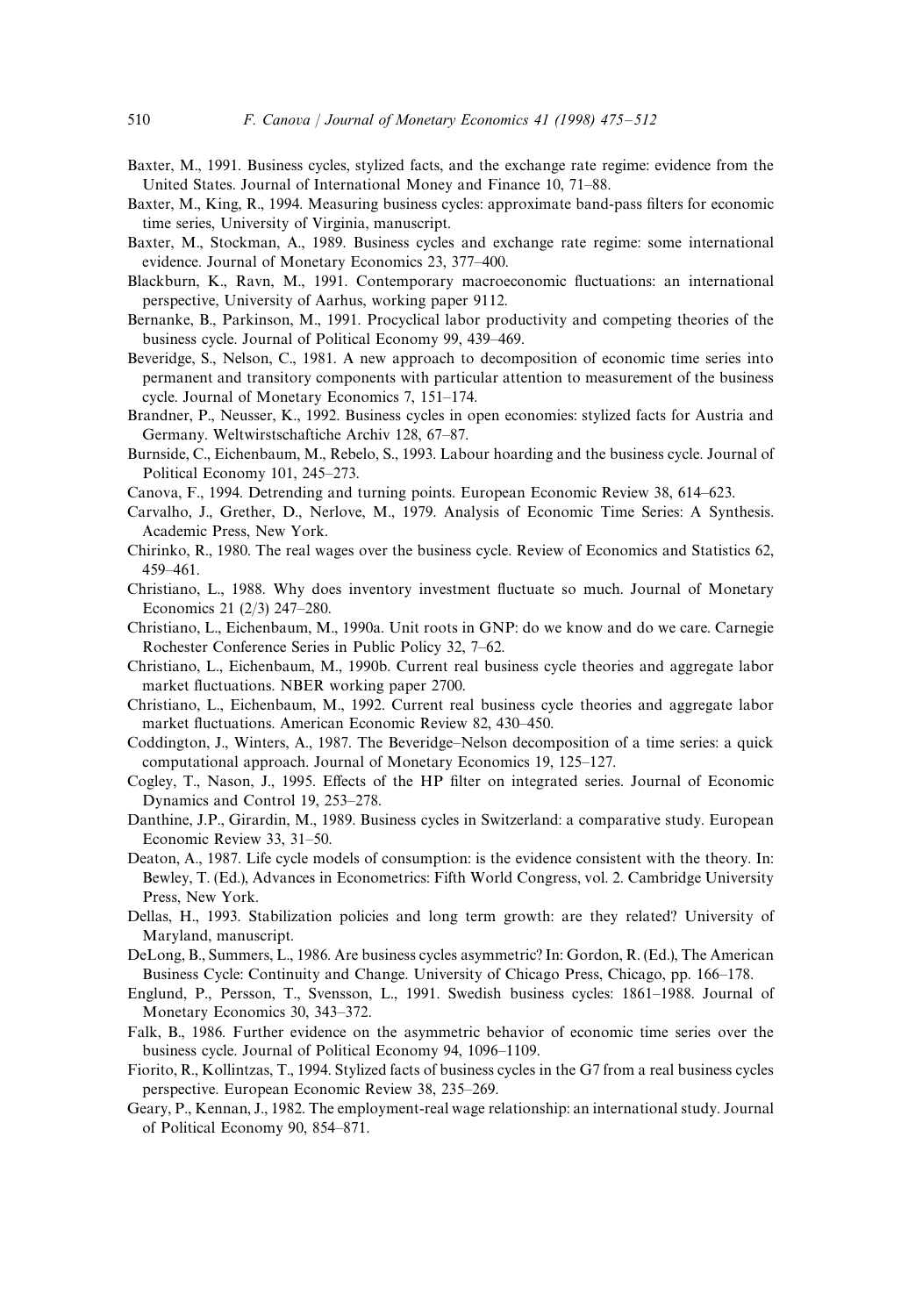- Hamilton, J., 1989. A new approach to the economic analysis of nonstationary time series and the business cycle. Econometrica 57, 357*—*384.
- Hansen, G., 1985. Indivisible labor and the business cycle. Journal of Monetary Economics 16, 824*—*840.
- Harvey, A.C., 1985. Trends and cycles in macroeconomic time series. Journal of Business and Economic Statistics 3, 216*—*227.
- Harvey, A.C., Jaeger, A., 1993. Detrending, stylized facts and the business cycle. Journal of Applied Econometrics 8, 216*—*237.
- Hodrick, R., Prescott, E., 1980. Post-War U.S. business cycles: an empirical investigation. Carnegie Mellon University, manuscript.
- Kendall, Stuart, 1958. Advanced Statistics. Hafner, New York.
- King, R., Plosser, C., Rebelo, S., 1988. Production, growth and business cycles: I. The basic neoclassical model. Journal of Monetary Economics 31, 195*—*232.
- King, R., Plosser, C., Stock, J., Watson, M., 1991. Stochastic trend and economic fluctuations. American Economic Review 85, 819*—*840.
- King, R., Rebelo, S., 1993. Low filtering and the business cycles. Journal of Economic Dynamics and Control 17, 207*—*231.
- Kydland, F., Prescott, C., 1982. Time to build and aggregate fluctuations. Econometrica 50, 1345*—*1370.
- Kydland, F., Prescott, C., 1988. Cyclical movements of labor input and its real wage. Federal Reserve of Minneapolis, Research Department, Working Paper 413.
- Kydland, F., Prescott, C., 1990. Business cycles: real facts and a monetary myth. Federal Reserve Bank of Minneapolis, Quarterly Review (Spring) 3*—*18.
- Mankiw, G., 1989. Real business cycles: a new Keynesian perspective. Journal of Economic Perspectives 3, 79*—*90.
- Maravall, A., 1993. Stochastic linear trends: models and estimators. Journal of Econometrics 55, 3*—*35.
- McCullum, B., 1989. Real business cycle models. In: Barro, R. (Ed.), Modern Business Cycle Theory. Harvard University Press, Cambridge, MA.
- Neftci, S., 1984. Are economic time series asymmetric over the business cycle?. Journal of Political Economy 92, 307*—*328.
- Nelson, C., Plosser, C., 1982. Trends and random walks in macroeconomic time series. Journal of Monetary Economics 10, 139*—*162.
- Newey, W., West, K., 1987. A simple positive semidefinite, heteroskedastic and autocorrelation consistent covariance matrix. Econometrica 55, 703*—*708.
- Pfann, G., 1991. Employment and business cycle asymmetries: a data based study. Institute for Empirical Macroeconomics, Federal Reserve of Minneapolis, Discussion Paper 42.
- Priestley, M.B., 1981. Spectral Analysis and Time Series. Academic Press, New York.
- Prescott, E., 1986. Theory ahead of measurement. Federal Reserve Bank of Minneapolis, Quarterly Review (Fall) 9*—*22.
- Rothemberg, J., Summers, L., 1990. Labor hoarding, inflexible prices and procyclical productivity. Quarterly Journal of Economics 105, 851*—*879.
- Quah, D., 1989. Permanent and transitory movements in labor income: an explanation for excess smoothness in consumption. Journal of Political Economy 98, 449*—*474.
- Quah, D., 1992. The relative importance of permanent and transitory components: identification and some theoretical bounds. Econometrica 60, 107*—*118.
- Quah, D., Sargent, T., 1993. A dynamic index model for large cross sections. In: Stock, J., Watson, M. (Eds.) New Research on Business Cycle, Indicators and Forecasts. Chicago University Press, Chicago, IL.
- Sims, C., 1974. Seasonality in regression. Journal of the American Statistical Association 69, 618*—*626.